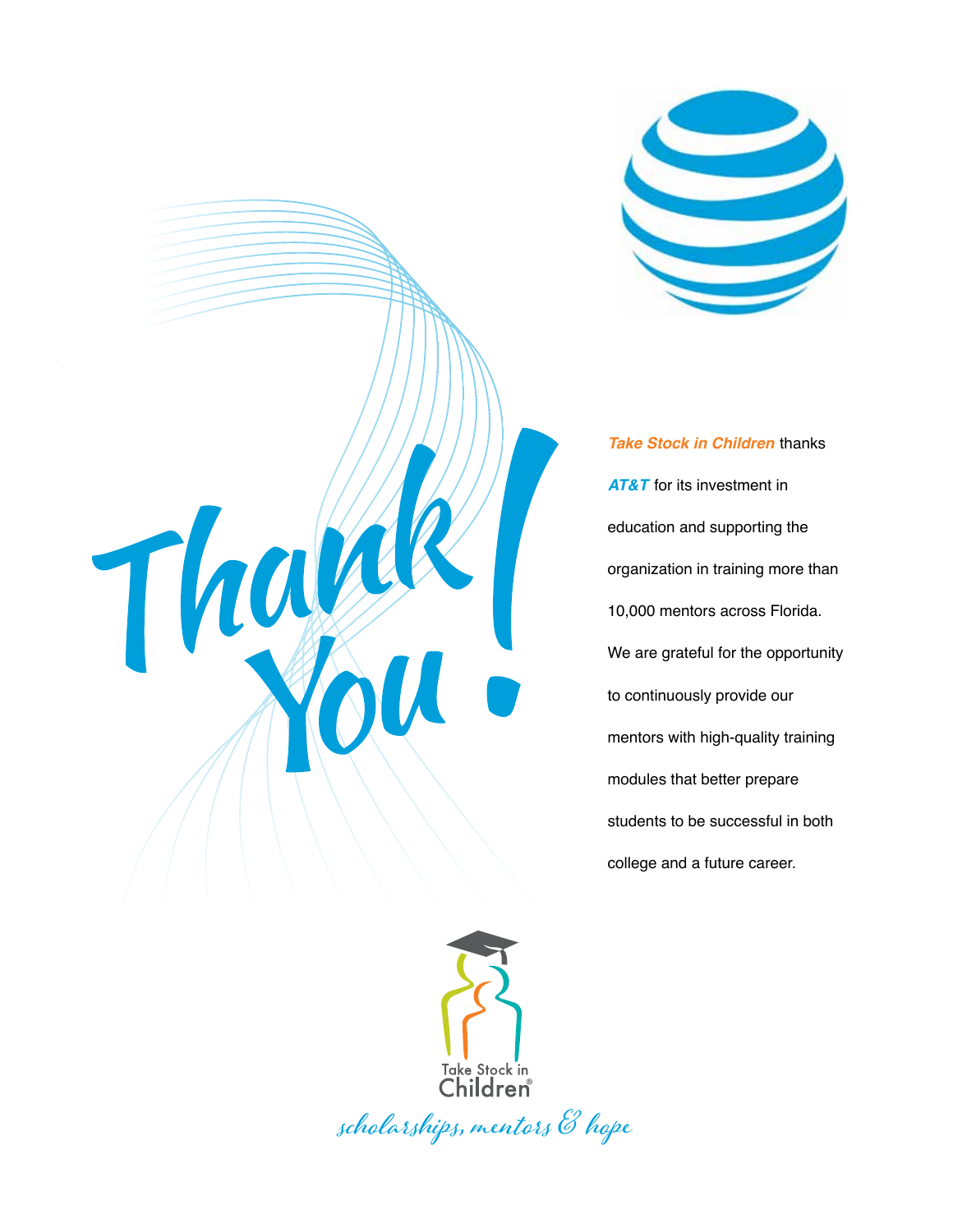Congratulations!

*Take Stock in Children* has a proven record of helping Florida's deserving low-income students graduate from high school and complete a post-secondary education. As a *Take Stock in Children* mentor, you are a vital part of an extraordinarily successful program that offers these young people real hope for their future.

You have chosen to make a difference in the life of a child who can benefit from a precious commodity today: time. Your direct involvement with your student will shape their aspirations and help them realize their educational goals. Every *Take Stock in Children* scholar is a distinct individual with special qualities, gifts, and needs. Every *Take Stock in Children* mentor likewise brings his/her own particular blend of knowledge, resulting in a unique mentoring relationship.

*Take Stock in Children* has developed this Mentor Toolkit to make it easier for you to guide your student on their path to post-secondary education. This toolkit consists of practical, enjoyable activities that you can easily implement to promote your student's success in school and in life. The activities are based on the best practices and findings of interviews and focused discussions conducted with educators, university personnel, and experts in the field of mentoring and education.

The Mentor Toolkit includes grade level activities designed to be completed within one mentoring session with the student. Each activity provides an objective, a list of materials needed, instructions, and space for written responses. The activities are presented in a logical, sequential way; however, you may choose to select activities randomly, as your student's needs or interests arise. Students will be encouraged to explore their strengths and limitations and will be guided through the full range of skills and information needed to pursue career goals. You are encouraged to review each section with your student and decide where to start.

Please remember that your primary task as a mentor is to meet regularly with your student. Students should be encouraged, but not forced, to talk about such things as preparing for college and planning for a career. The two most important things mentors can do for their students are to listen to them and to encourage them to succeed.

*Take Stock in Children* depends greatly on mentors to help children achieve their academic dreams. Like your student, you will receive support and encouragement every step of the way. If you ever have a question, please do not hesitate to contact your *Take Stock in Children* staff.

Thank you for being a *Take Stock in Children* mentor.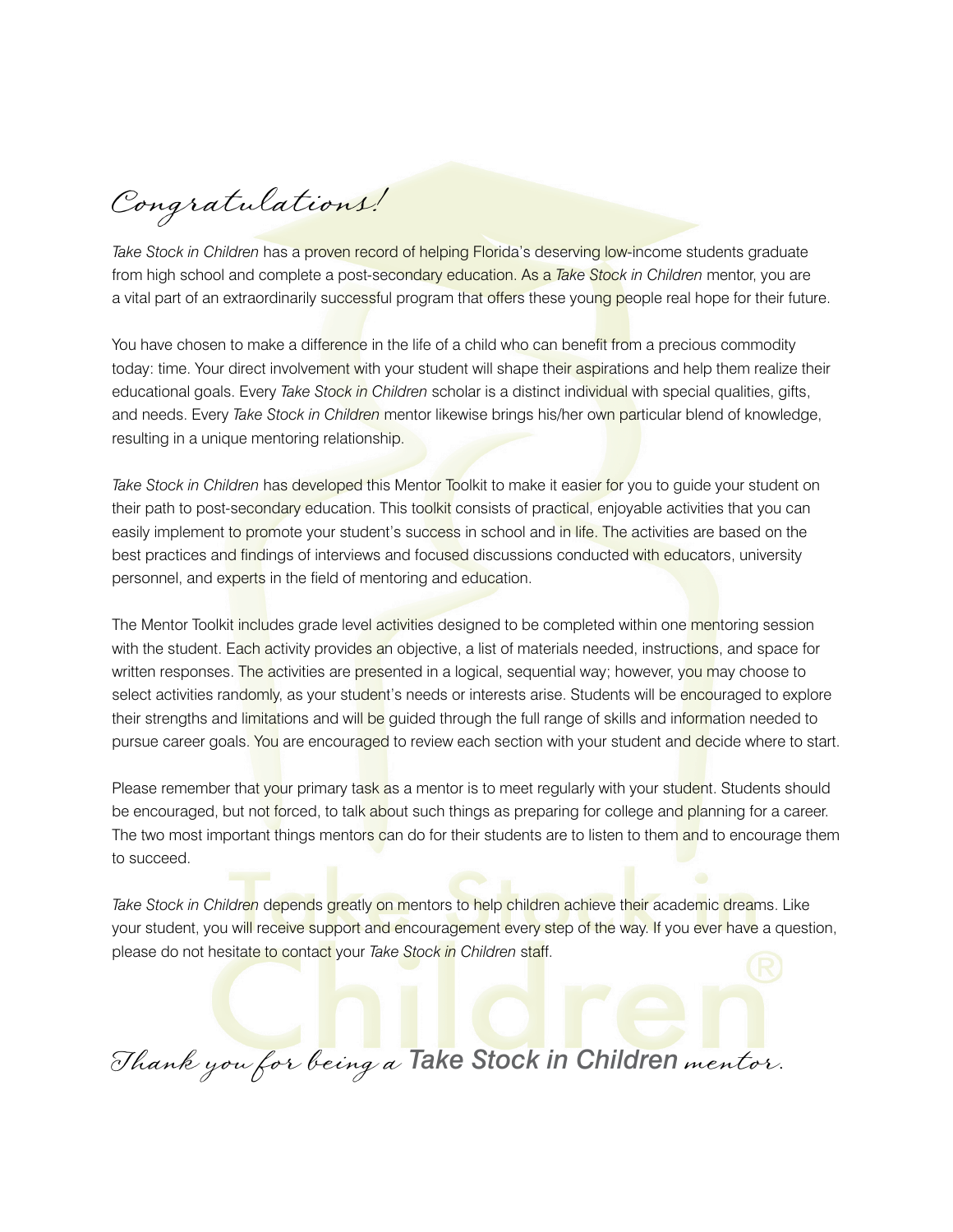

# The **Mentor** Toolkit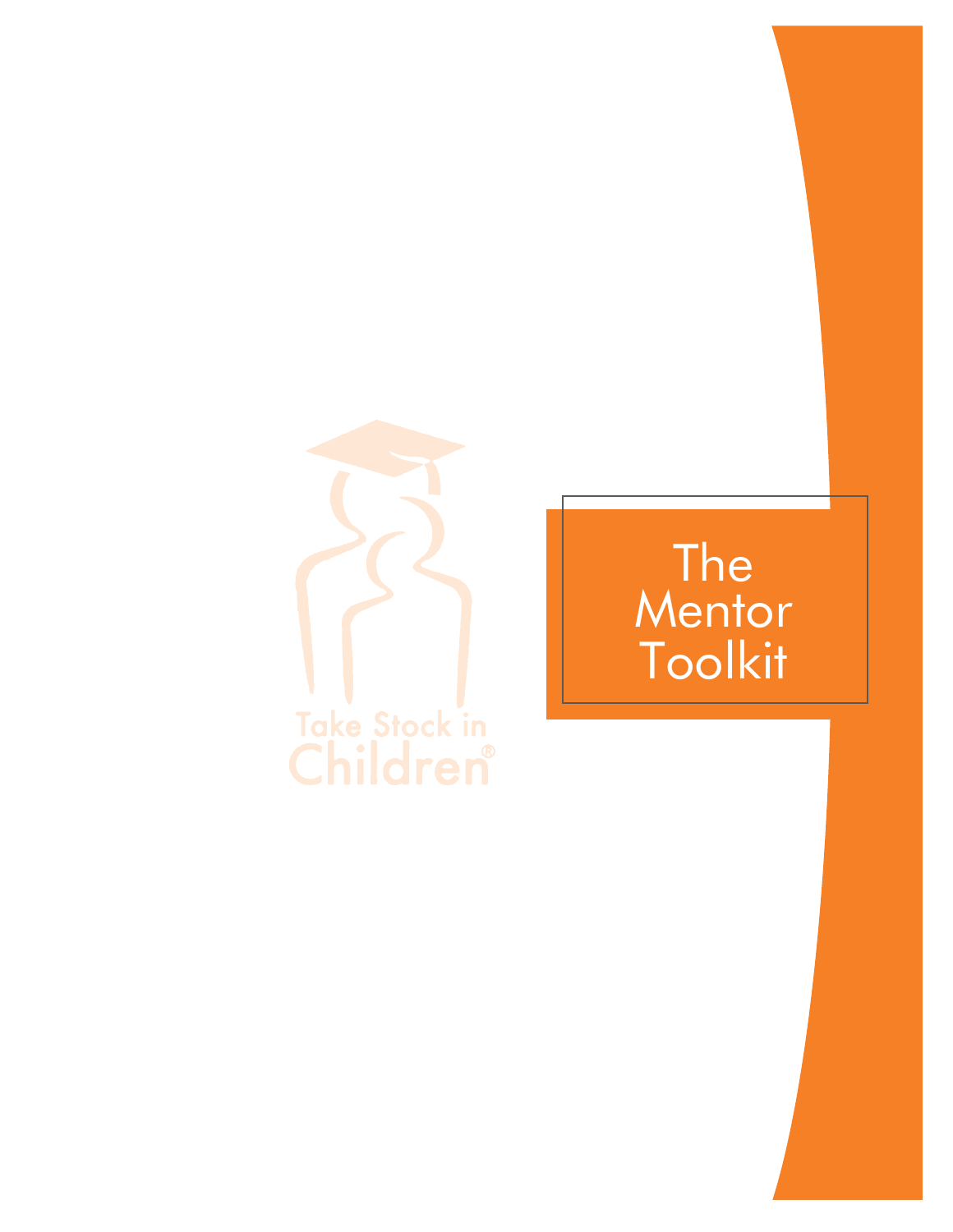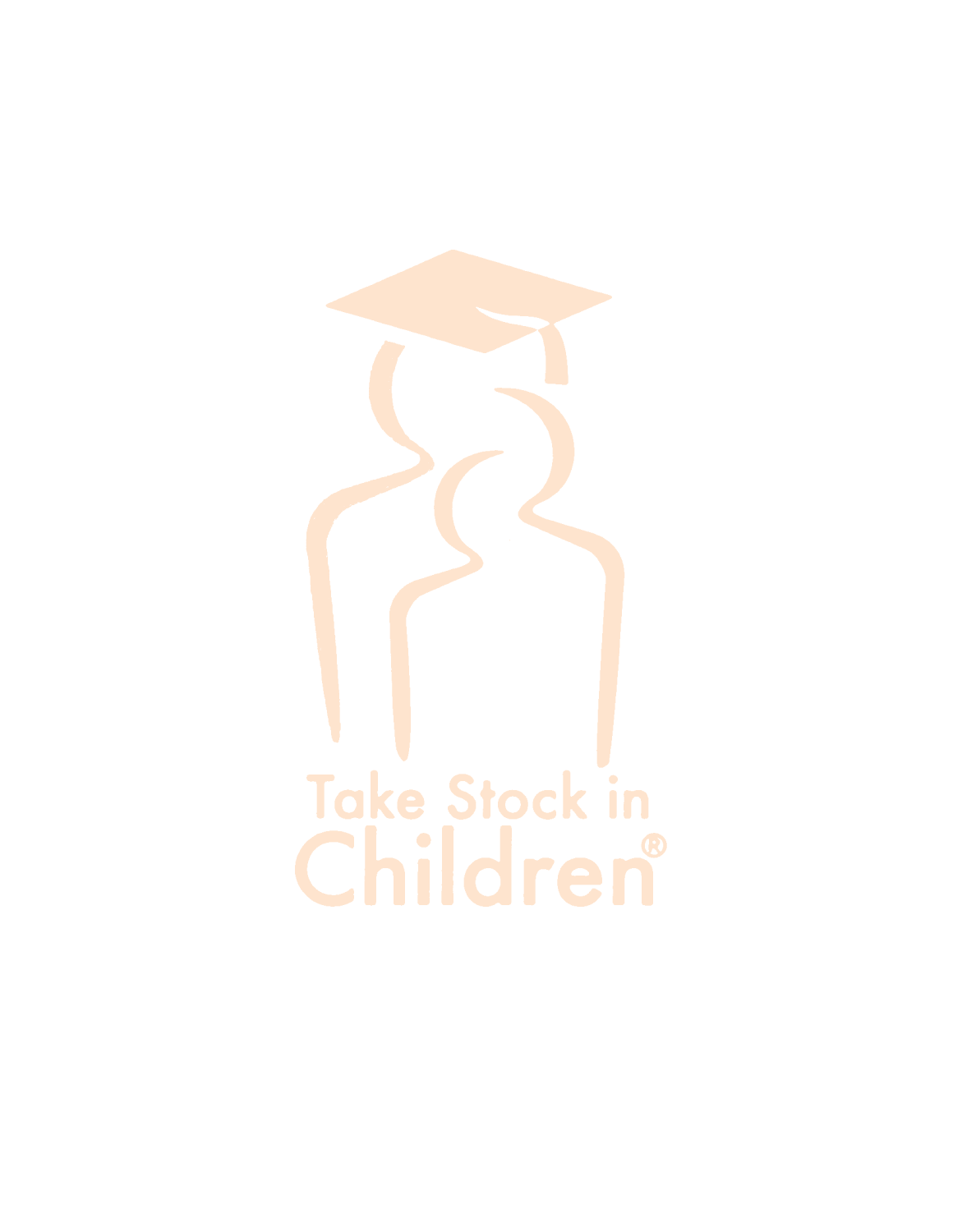## Table of **Contents**



## **Personal Growth and Development**

Exploring Personal Interests Exploring Personal Interes<br>Activity 1: Hot Topics

- 
- Activity 2: A Few of My Favorite Things
- Activity 3: What Makes Me Tick
- Activity 4: Highs and Lows
- Activity 5: It's All about Me

#### Setting Realistic Goals

- Activity 6: SMART Goals
- Activity 7: I Have SMART Goals
- Activity 8: My Vision Board
- Activity 9: Looking Through the Crystal Ball

#### Building Positive Values

- Activity 10: I'm Positively Charged
- Activity 11: What's Going Well
- Activity 12: Tap into Positive Emotions
- Activity 13: Responsibility = Success
- Activity 14: Because I'm Worth It
- Activity 15: Cross Out Bullying
- Activity 16: What Would You Do
- Activity 17: Tick Tock on The Clock



#### Supporting Academic Success

#### Improving Academic Skills

- Activity 18: Identifying Your Student's Needs
- Activity 19: This Is How I Learn
- Activity 20: Using a Planner
- Activity 21: The Trick to Note Taking
- Activity 22: My Study Habits
- Activity 23: Test Time!
- Activity 24: More Test-Taking Tips
- Activity 25: Preparing for Standardized Tests
- Activity 26: Standardized Tests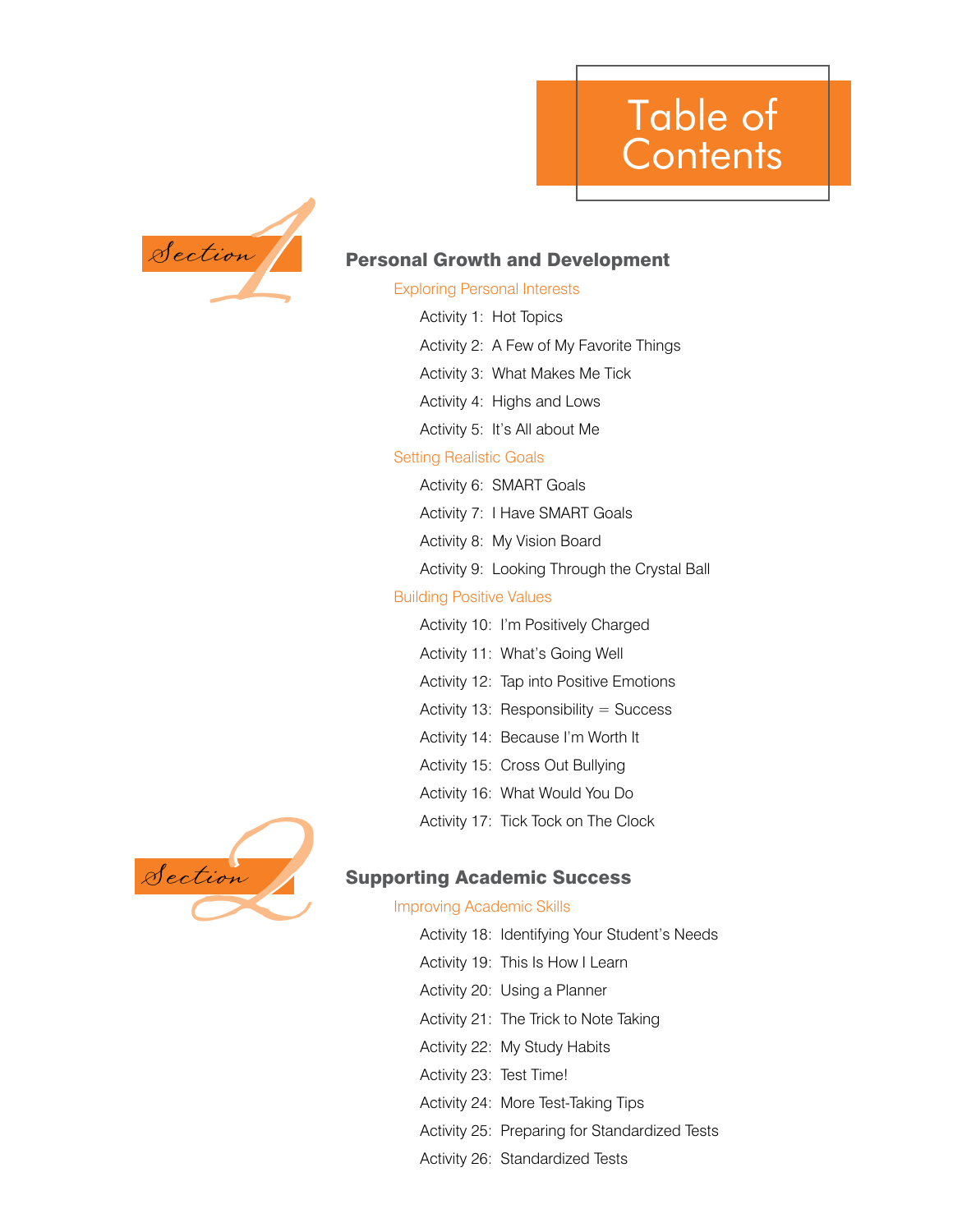

#### Preparing for College

| <b>Preparing for College</b> |                                                       |
|------------------------------|-------------------------------------------------------|
|                              | Activity 27: Why College                              |
|                              | Activity 28: Know Your Degrees                        |
|                              | Activity 29: Ask the Admissions Counselor             |
|                              | Activity 30: Do's and Don'ts for College Applications |
|                              | Activity 31: College Application                      |
|                              | Activity 32: Choosing the Right College               |
| <b>Financial Aid</b>         |                                                       |
|                              | Activity 33: The Costs of College                     |





Career Exploration

|  | Activity 35: Is School A Real Job? |
|--|------------------------------------|
|--|------------------------------------|

Activity 36: My Career Values

#### Workforce Readiness

| <b>Workforce Readiness</b> |                                           |
|----------------------------|-------------------------------------------|
|                            | Activity 37: Ways to Gain Work Experience |
|                            | Activity 38: Creating a Cover Letter      |
|                            | Activity 39: A Winning Resume             |
|                            | Activity 40: How to Apply for a Job       |
|                            | Activity 41: Interviewing Tips            |
|                            | Activity 42: Mock Interview               |



#### Road Map

Activity 43: Road Map to College

- Activity 44: Middle School Checklist
- Activity 45: High School Graduation Requirements
- Activity 46: Freshman Checklist
- Activity 47: Sophomore Checklist
- Activity 48: Junior Checklist
- Activity 49: Senior Checklist

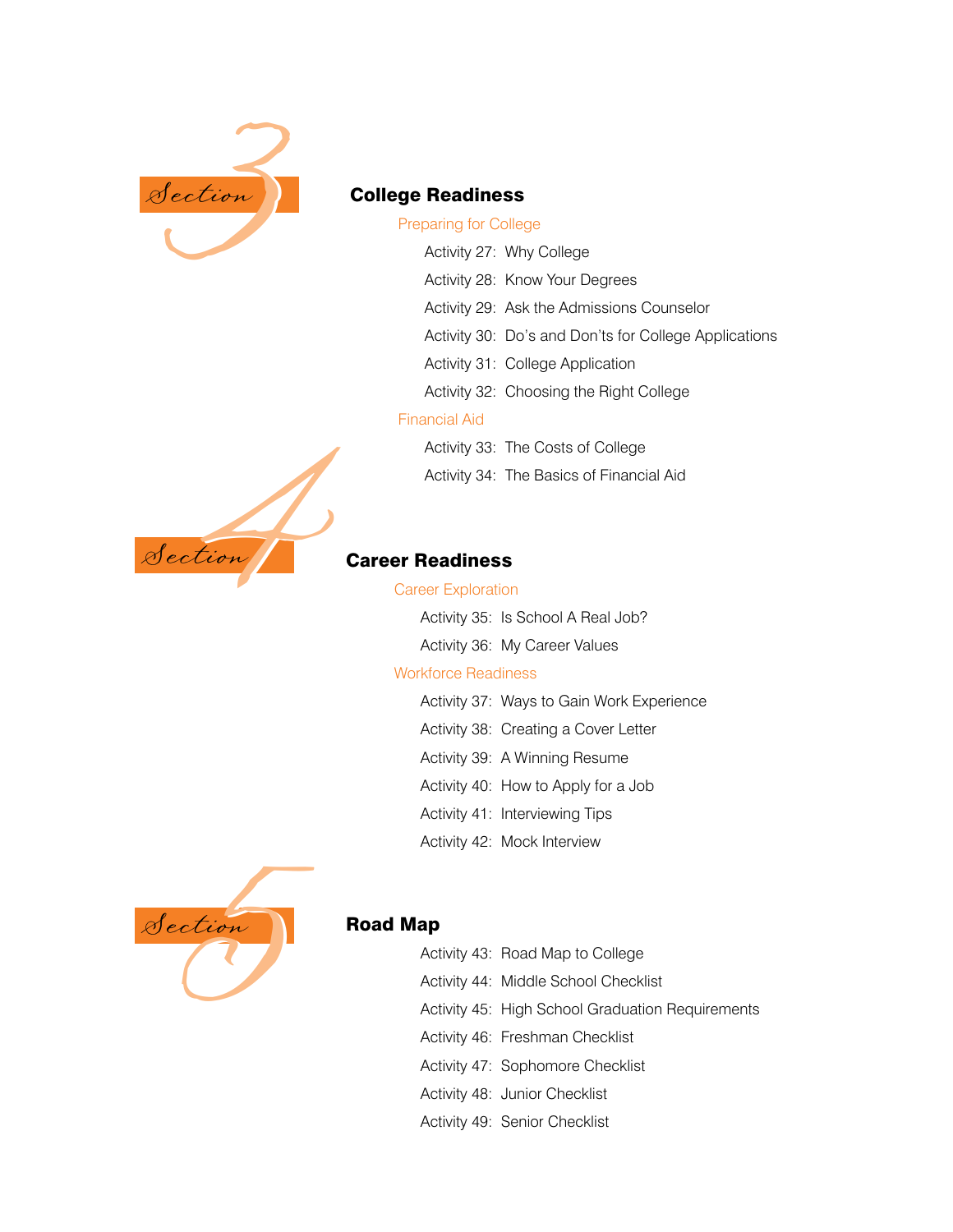

# Section 1

*GETTING TO KNOW YOU*

## activities 1-17

ª When mentors and students share their interests, values, and personal experiences, they begin to forge a bond of mutual trust and respect. *Your goal as a mentor* is to guide, support, and empower your student as they begin to understand how their goals, interests, values, and experiences affect their future academic success.

# **exploring personal interests,** Activities 1-5 ª

These activities will enable you to learn more about your student by helping them identify their interests, their opinions on a wide range of topics, and their likes and dislikes. As you complete these activities, you will have many opportunities to share your experiences and opinions with your student.

# **Setting realistic goals, Activities 6-9** ª

This group of activities is intended to enable your student to establish realistic short- and long-term goals. It is very easy for students to set long-term goals, but too often they lose sight of the fact that achieving short-term goals is the pathway to attaining the long-term ones.

# **building positive values, Activities 10-17** ª

This set of activities is designed to focus your student's attention on the positive values that will make them successful and happy in life. Young people need to learn the basic principles of personal and social responsibility, the tactics of emotional control, and the importance of personal integrity to ensure greater success in school and in adult life.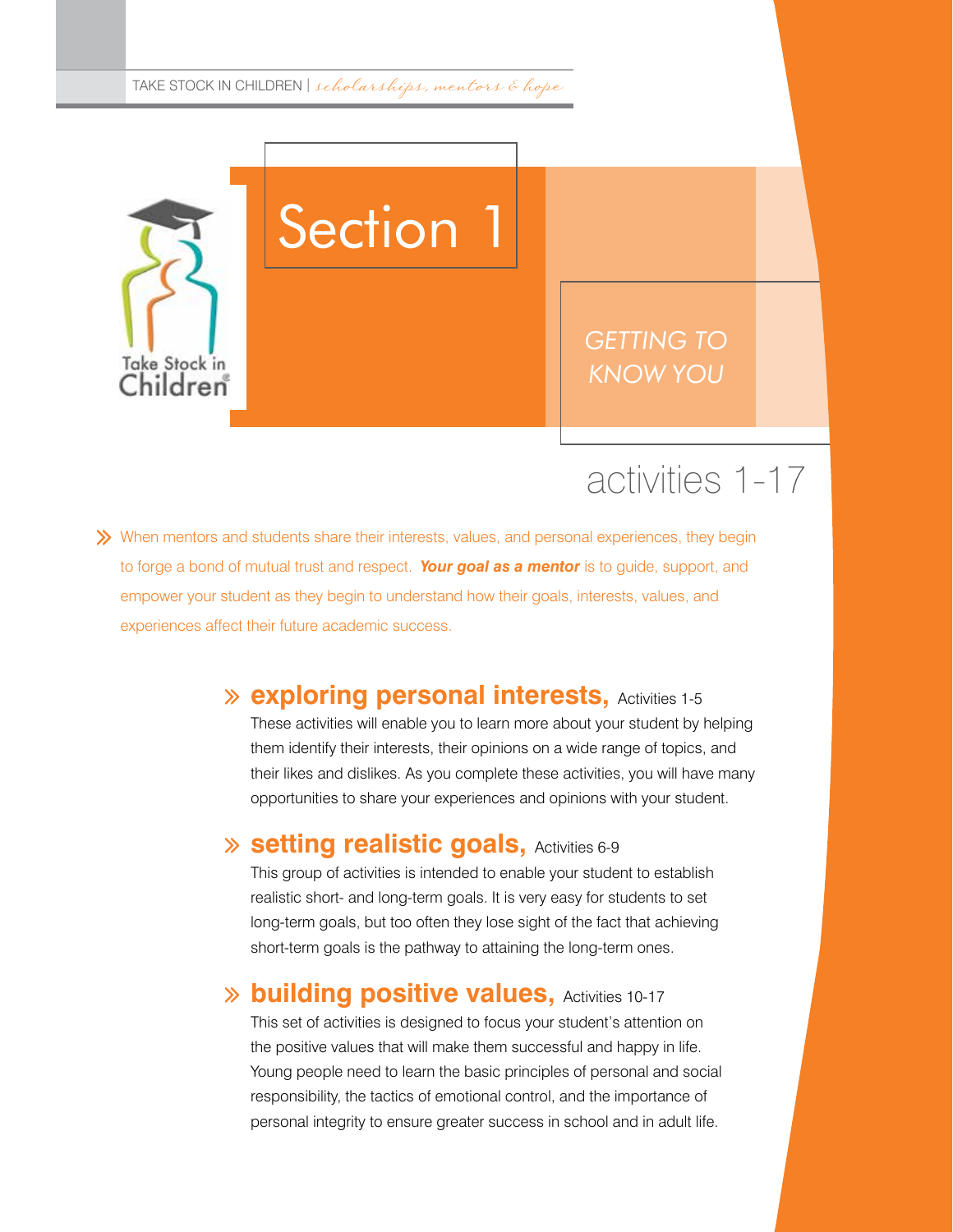# **Resource List:** ª

On the Take Stock in Children website (*www.takestockinchildren.org*) you will find additional activities you can complete with your mentee, as well as resources and research that you may find helpful. Look for activities supporting:

- •Goal Setting
- •Staying on Track
- •Positive Outlook
- •Peer Pressure
- •Bullying

•Personal Values

The following websites may help you continue to explore personal interests and values with your student:

*www.viacharacter.org* - free character strengths evaluation *www.kevan.org/johari* The Johari Window tool allows individuals to draw on feedback from friends and family members in order to create a personality map *www.lifevaluesinventory.org* Inventory assessment identifies student's values and provides tools to explore careers and educational majors aligned with each value (financial prosperity, concern for others, independence, etc)

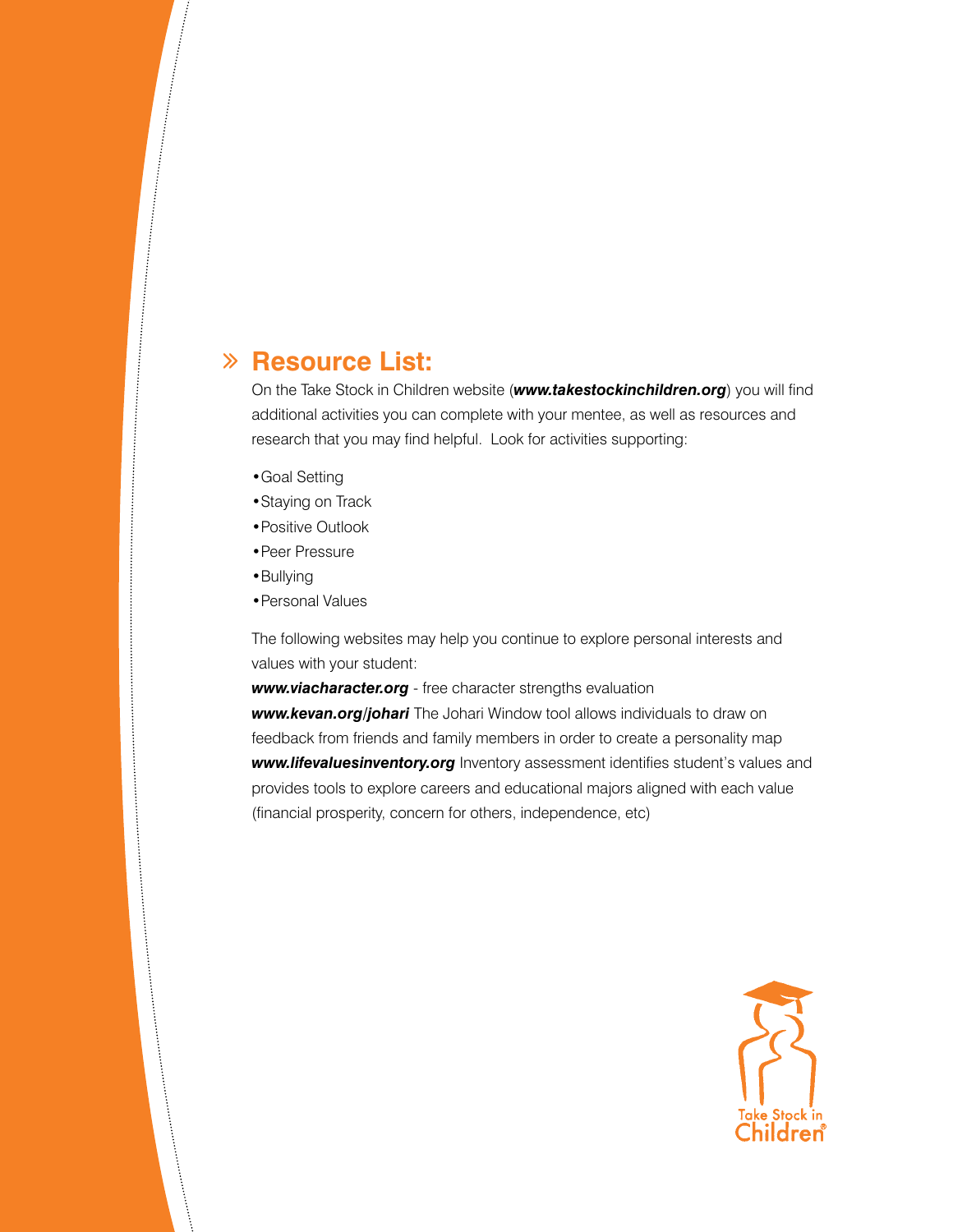

## exploring personal interests *personal growth and development*<br> **EXPlOring personal interests**

HOT TOPICS

## Learning Objective:

The student will engage in a meaningful conversation with an adult.

#### Materials Needed:

Copy of "Hot Topics" activity sheet, scissors, hat or basket

#### Instructions:

Select a comfortable place where you and your student can engage in conversation. Cut the conversation topics below into squares. Then fold each individual square so that the conversation topic cannot be seen. Alternating turns with your student, select one folded square at a time, read the topic, and share your response. Remember to encourage your student to express their opinions. From the responses you will learn much more about your student and they will appreciate knowing that an adult cares enough to ask their opinion.





Were some of your student's opinions different from yours? Try to remember what your thoughts were on these topics at their age and always remember to keep an open mind. Try to relate to one or two topics shared by your student and **express** how you can understand their perspective.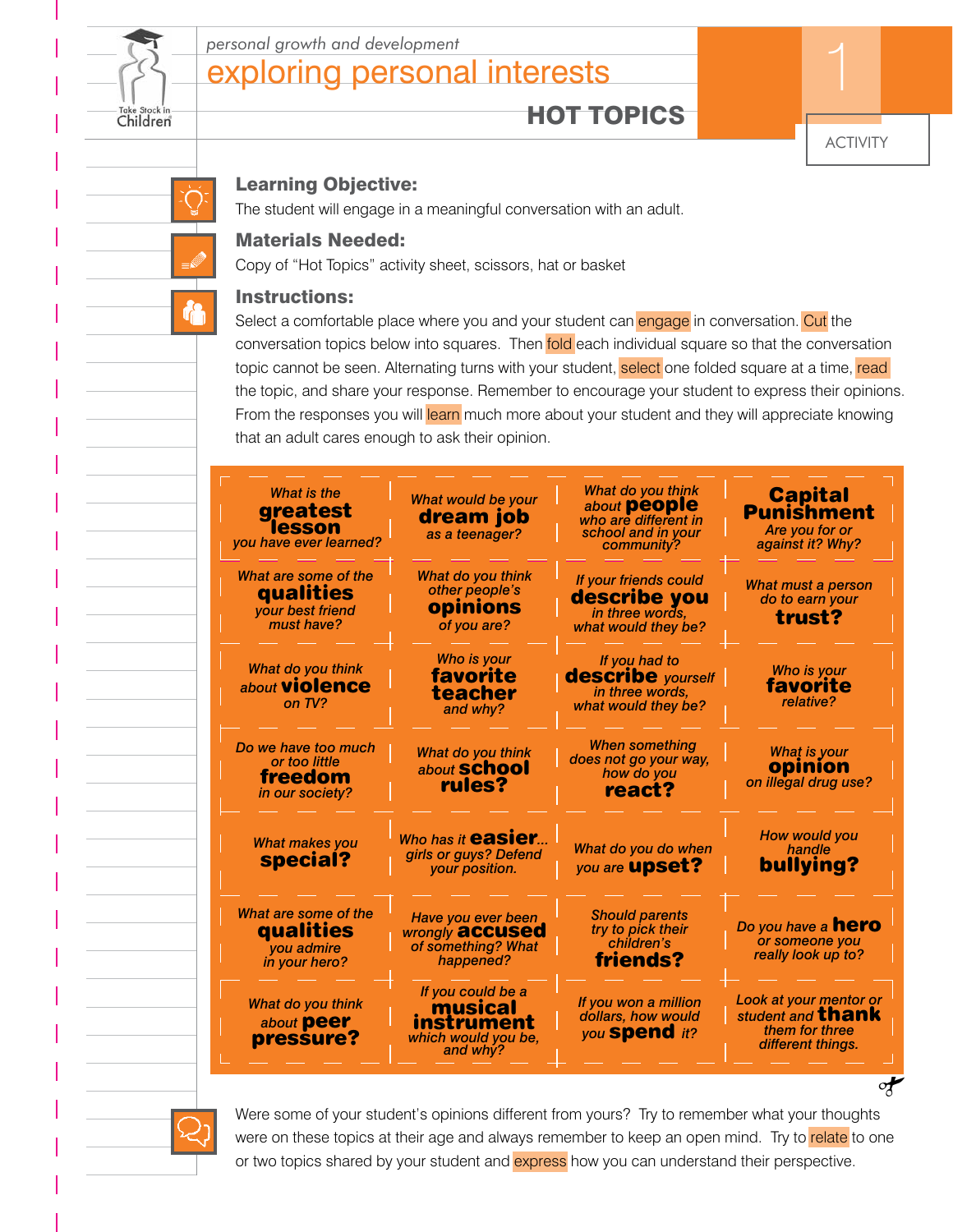

## exploring personal interests *personal growth and development* 2

## A FEW OF MY FAVORITE THINGS

## Learning Objective:

The student and mentor will identify and share their favorite things.

#### Materials Needed:

Two copies of "A Few of My Favorite Things" activity sheet, pen/pencil

#### Instructions:

Make two copies of this activity sheet. Give one to your student to complete while you complete your own. As you **compare** favorites, try to identify common interests. Try to find out why these things are your student's favorite and share why your favorites are what they are.

| <b>Book</b>       |  |
|-------------------|--|
| Song              |  |
| Movie             |  |
| <b>TV Show</b>    |  |
| Friend            |  |
|                   |  |
| Color             |  |
| Season            |  |
| <b>Movie Star</b> |  |
| Holiday           |  |
| Place to Be       |  |
| Thing to Do       |  |
| Car               |  |
| Toy/Game          |  |
| Sport to Play     |  |
|                   |  |
| Sport to Watch    |  |
| Food              |  |
| <b>Music</b>      |  |
| Artist            |  |
|                   |  |

This activity is a great way to get to know each other a little more. You may find that you share some favorite things. Finding common ground will strengthen your relationship with your student. Based on your similarities, *create* a pretend outing or pretend dinner that you would both enjoy. Where would you go? What would you eat? What music would you play? Who would you invite?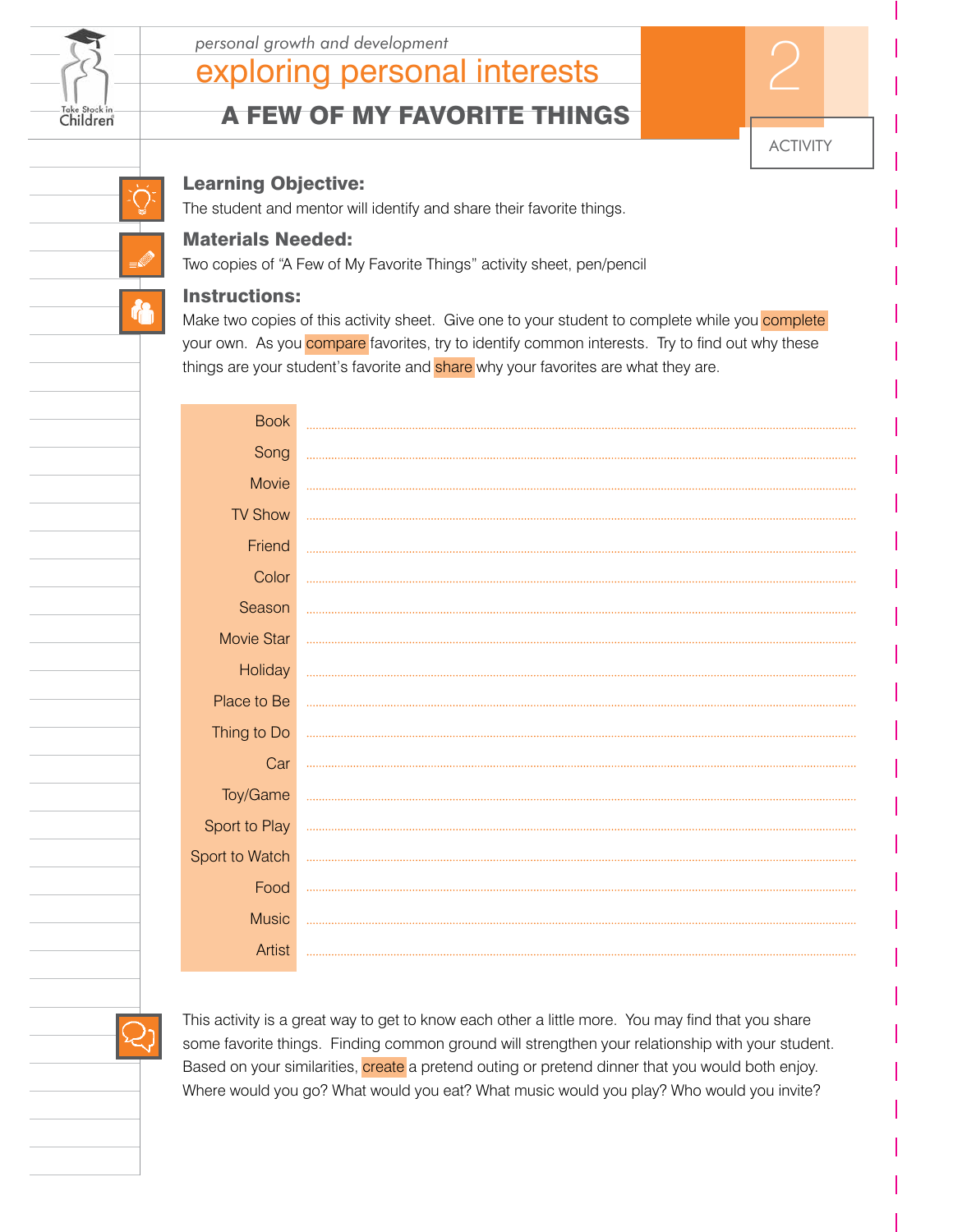

## exploring personal interests personal growth and development<br> **EXPIOTING PETSONAL INTETESTS**

## WHAT MAKES ME TICK?



## Learning Objective:

Children

The student will explore personal values, interests, and experiences.

#### Materials Needed:

Copy of "What Makes Me Tick?" activity sheet, pen/pencil

**Instructions:** Read the phrases aloud and ask your student to orally complete them with the first idea that comes to mind.

- $\gg$  If I had a week-long vacation, I would...
- $\gg$  If I had a week-long vacation, I would...<br> $\gg$  On weekends, I wish my family would...  $\gg$  On weekends, I wish r<br> $\gg$  If I had \$10, I would...
- 
- $\gg$  If I had \$10, I would…<br> $\gg$ I think my parents should…
- $\frac{1}{2}$  I think my parents should...<br> $\frac{1}{2}$  The thing that scares me the most is...  $\triangleright$  The thing that scares<br>  $\triangleright$  People I like always...
- $\gg$  People I like always...<br> $\gg$  I cry when...
- 
- $\lambda$  am afraid to...
- $\frac{1}{2}$ l am afraid to...<br>  $\frac{1}{2}$ l am happy when...  $\frac{1}{2}$ I am happy when...<br>  $\frac{1}{2}$ I am proud that I...
- 
- $\frac{1}{\sqrt{2}}$  am proud that l...<br>  $\frac{1}{\sqrt{2}}$  When I grow up, I want to be...  $\triangleright$  When I grow up, I want to<br> $\triangleright$  In my spare time I like to...
- 
- $\frac{1}{\sqrt{2\pi}}$  In my spare time I like to...<br> $\frac{1}{\sqrt{2\pi}}$  The most important quality in a family is...  $\frac{1}{2}$  The most important<br> $\frac{1}{2}$ I like people who...
- 
- $\rightarrow$  Five people who...<br> $\rightarrow$  Five years from now, I would like to...  $\frac{1}{2}$  Five years from now, I w<br> $\frac{1}{2}$ I would like to travel to...
- 
- $\gg$ I would like to travel to...<br> $\gg$ I would like to make a difference in the world by...  $\frac{1}{2}$ l would like to make a<br> $\frac{1}{2}$ l am really good at...
- $\lambda$ I am really good at...<br> $\lambda$ I get angry when...
- 
- $\frac{1}{\sqrt{2}}$  I get angry when...<br> $\frac{1}{\sqrt{2}}$  My friends think I am...  $\frac{1}{2}$  My friends think I am.<br>  $\frac{1}{2}$ I am loneliest when...
- 
- $\frac{1}{2}$ I am loneliest when...<br>ightharpoonly best when the most loved when  $\frac{1}{2}$ . ≫ In school, I do my best when<br><mark>≫ I</mark> feel the most loved when…
- 



Choose a response to a phrase discussed above that caught your attention and encourage your student to elaborate on their answer.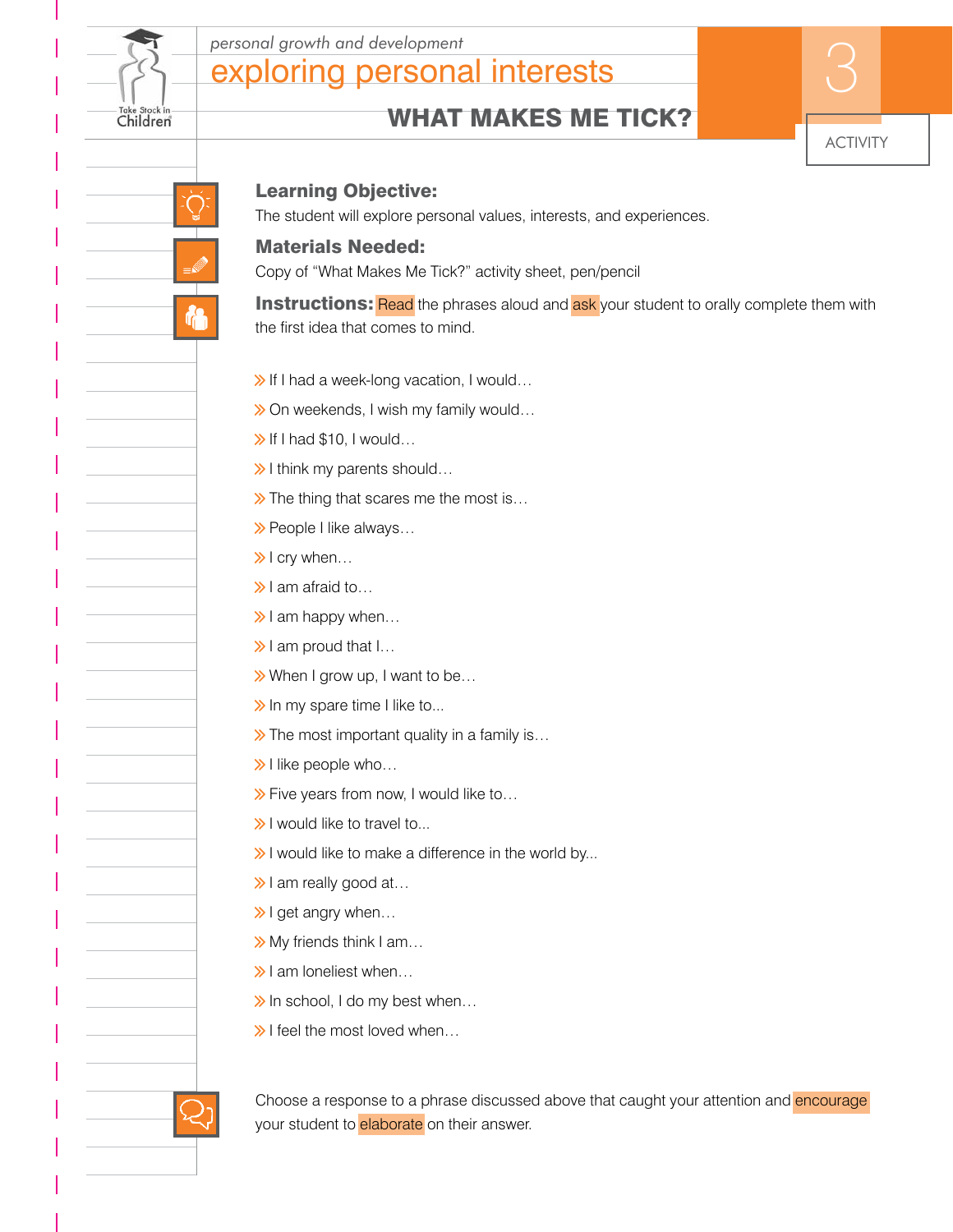

## exploring personal interests personal growth and development<br> **EXPlOTING PETSONAL INTETESTS**

## HIGHS AND LOWS



## Learning Objective:

The student will use listening and speaking strategies to effectively communicate.

## Materials Needed:

Copy of "Highs and Lows" activity sheet, scissors, pen/pencil

#### Instructions:

What does your student consider "success" and "failure"? What things do they fear the most? These questions are important because they allow you to see things from your student's perspective. Cut the phrases below into squares. Then fold each individual square so that the phrase cannot be seen. Alternating turns with your student, select one folded square at a time, read the phrase, and **discuss** it together. Remember to accentuate the positive aspects of each answer.





Help your student recognize their strengths and skills. They might not appreciate how their unique strengths (bravery, honesty, kindness, etc.) contributed to their positive experiences.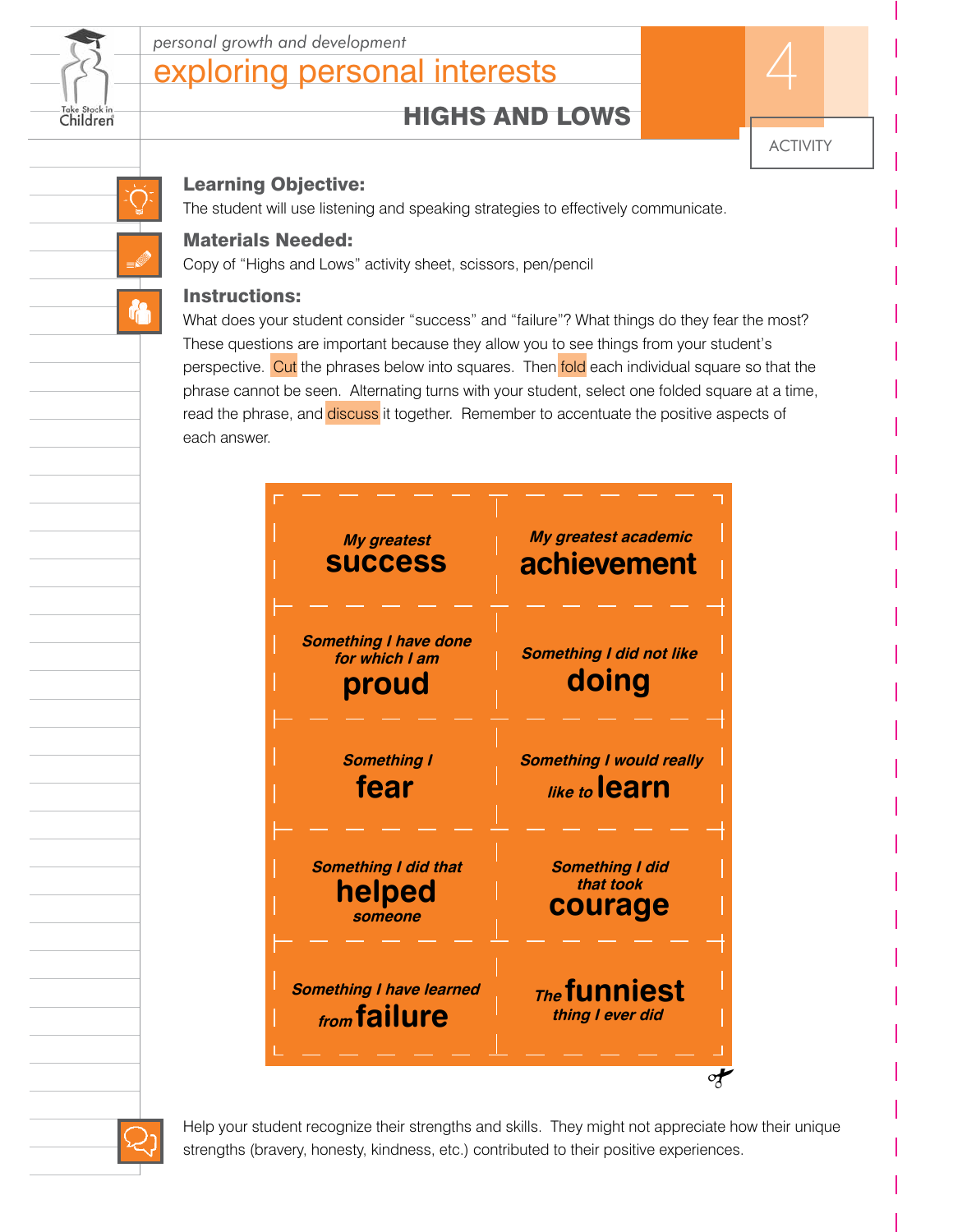

## exploring personal interests personal growth and development<br> **EXPlOTING PETSONAL INTETESTS**

IT'S ALL ABOUT ME

ACTIVITY

## Learning Objective:

The student will discover their personality type.

## Materials Needed:

Copy of "It's All About Me" activity sheet, pen/pencil

## Instructions:

Children

Personal traits play a large role in the type of career your student may choose. Use this quiz to help your student discover what their personality types are and what careers may be suitable for them. At the end of the quiz, total the "yes" responses from each section. Whichever section has the most is the student's strongest personality type. If there is a tie between the types, that just expands their career options! Using these answers, think of the best ways to **encourage** your student to use their talents in school and in life.

*Yes No*

| $\gg$ Do you work well with your hands? (R)                                                                |  |
|------------------------------------------------------------------------------------------------------------|--|
| ≫ Do you like to be outdoors? (R)                                                                          |  |
| >> Do you enjoy working with tools? (R)                                                                    |  |
| >> Do you enjoy taking apart and reassembling mechanical things? (R)                                       |  |
| >> Do you enjoy working with plants or animals? (R)                                                        |  |
| ≫ Would you prefer physical activity instead of working at a desk? (R)                                     |  |
| >> Do you like playing sports? (R)                                                                         |  |
| $\gg$ Is keeping in shape important to you? (R)                                                            |  |
| >> Are you good at math, physical education, and crafts? (R)                                               |  |
| >> Are you good at following directions and diagrams to put things together? (R)                           |  |
| >> If someone explains how to operate something, do you learn quickly? (R)                                 |  |
| $\gg$ Do you like to work with people as part of a team? (R)                                               |  |
| > Do you understand things better when you see pictures and drawings<br>instead of reading about them? (R) |  |
| Total "Yes"                                                                                                |  |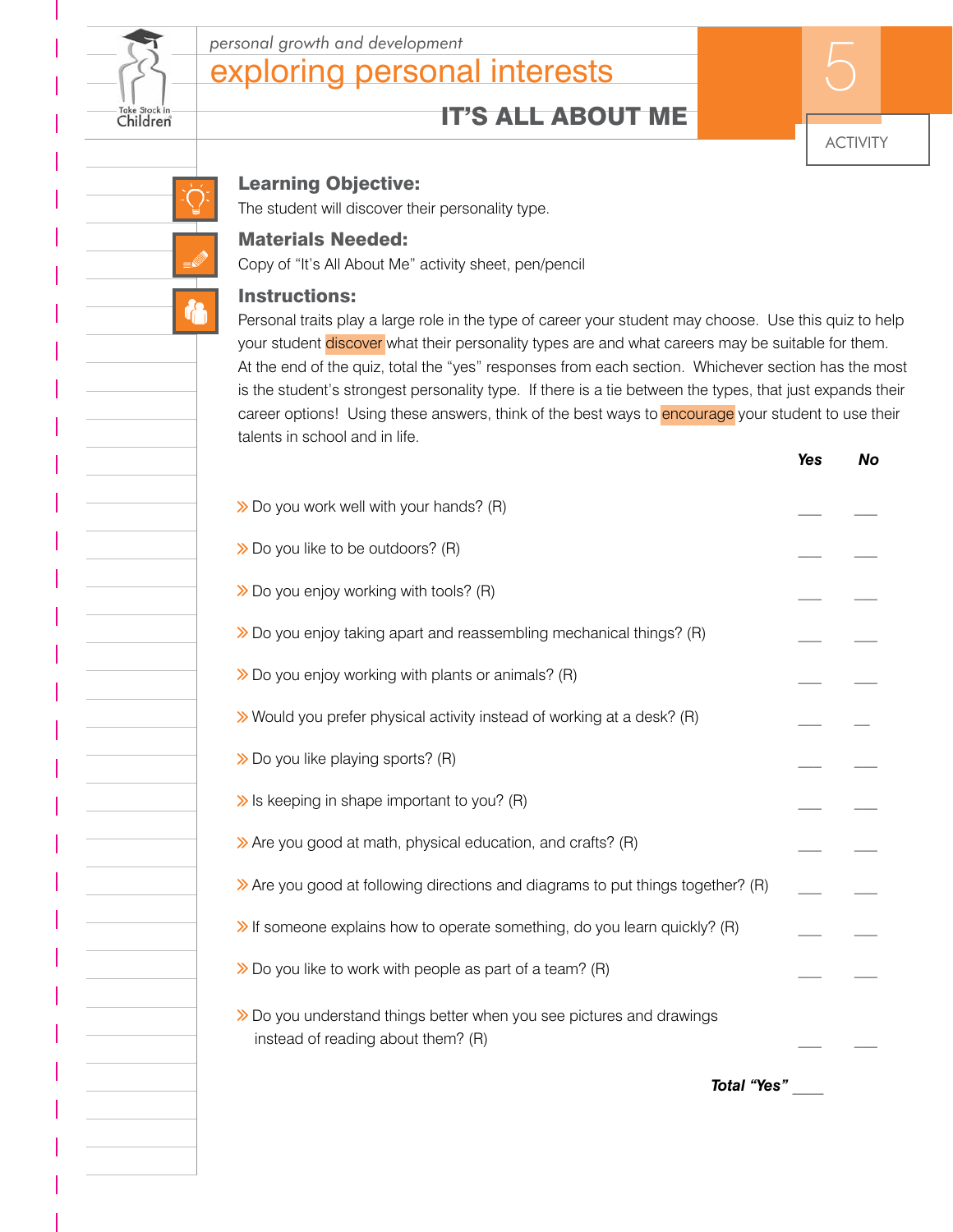

## exploring personal interests personal growth and development<br> **EXPIOTING PETSONAL INTETESTS**

*continued* IT'S ALL ABOUT ME

ACTIVITY

|                                                                                                          |                                                                            |                    | Yes | <b>No</b> |
|----------------------------------------------------------------------------------------------------------|----------------------------------------------------------------------------|--------------------|-----|-----------|
| >> Do you enjoy working on puzzles? (I)                                                                  |                                                                            |                    |     |           |
|                                                                                                          | >> Do you like to read books and magazines about science? (I)              |                    |     |           |
| >> Are you usually curious about how things work? (I)                                                    |                                                                            |                    |     |           |
|                                                                                                          | >> Do you do better in math and science than other subjects? (I)           |                    |     |           |
|                                                                                                          | >> Can you work on a problem a long time until you find the answer? (I)    |                    |     |           |
|                                                                                                          | >> Do you enjoy helping other people with their problems? (I)              |                    |     |           |
| >> Do you like to work alone? (I)                                                                        |                                                                            |                    |     |           |
| ≫ Do you try to find better ways to do things? (I)                                                       |                                                                            |                    |     |           |
| >> When someone tells you that something is impossible<br>do you want to try to find a way to do it? (I) |                                                                            |                    |     |           |
| >> Do you enjoy mystery stories? (I)                                                                     |                                                                            |                    |     |           |
| >> Do you like finding out about new things? (I)                                                         |                                                                            |                    |     |           |
| >> Do you like working with numbers and charts? (I)                                                      |                                                                            |                    |     |           |
|                                                                                                          |                                                                            | <b>Total "Yes"</b> |     |           |
| >> Do you like to use your imagination? (A)                                                              |                                                                            |                    |     |           |
| >> Do you like to make up new ideas? (A)                                                                 |                                                                            |                    |     |           |
|                                                                                                          | >> Are you good in art, music, or writing stories and poetry? (A)          |                    |     |           |
| >> Are you a self-starter? (A)                                                                           |                                                                            |                    |     |           |
| $\gg$ Do you like to try new things? (A)                                                                 |                                                                            |                    |     |           |
|                                                                                                          | >> Can you communicate with people by doing something in music or art? (A) |                    |     |           |
| >> Do you like to see different people in different places? (A)                                          |                                                                            |                    |     |           |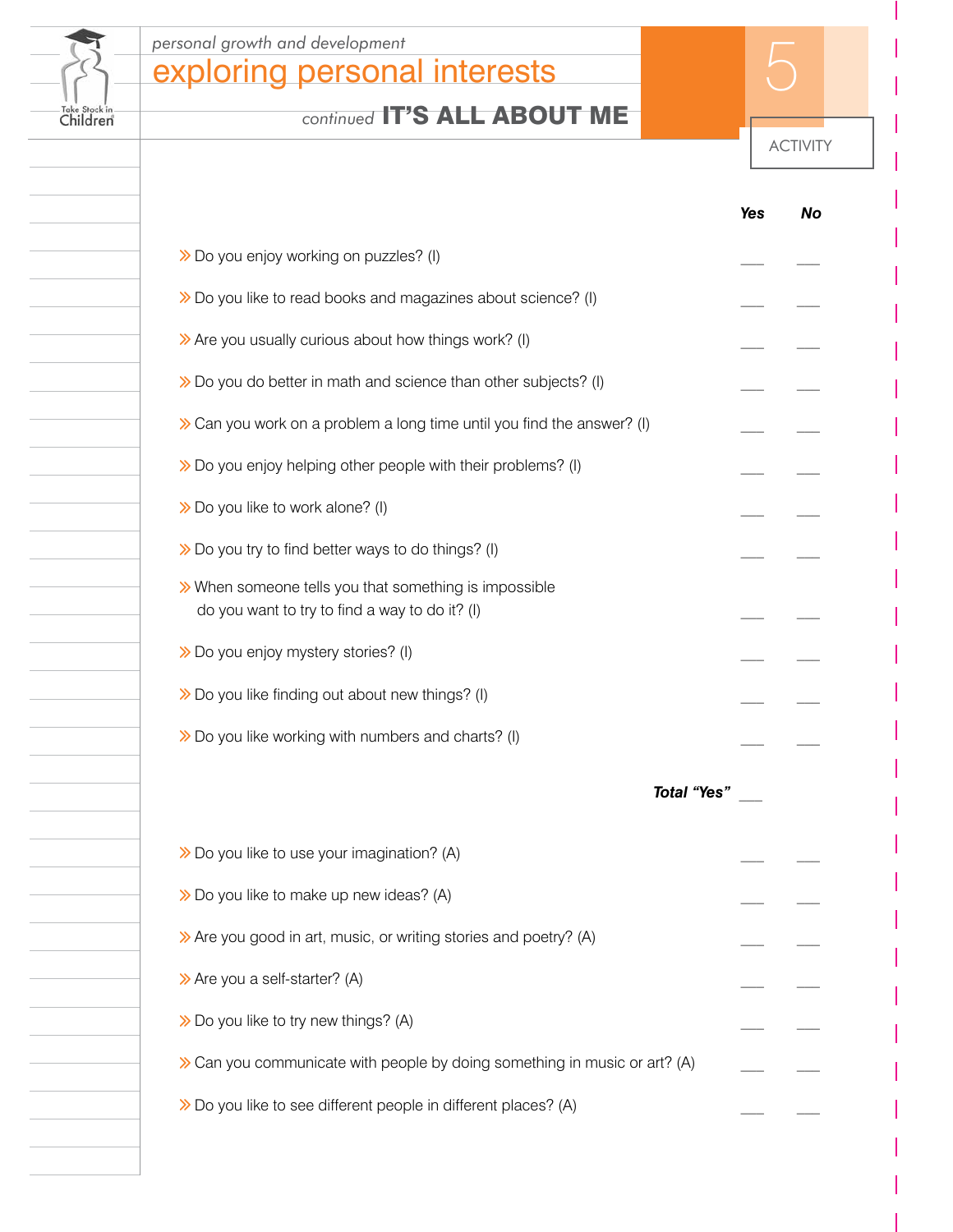

exploring personal interests personal growth and development<br> **EXPlOring personal interests** 

*continued* IT'S ALL ABOUT ME

ACTIVITY

|                                                                                                    | Yes | No |
|----------------------------------------------------------------------------------------------------|-----|----|
| >> Do you like to take ideas and make up songs, artwork,<br>or stories about them? (A)             |     |    |
| $\gg$ Do you often decide things without looking at the facts? (A)                                 |     |    |
| >> Do you make pictures or words in your mind when others talk? (A)                                |     |    |
| >> Do you enjoy working with others to brainstorm ideas? (A)                                       |     |    |
| >> Do you enjoy music and plays? (A)                                                               |     |    |
| Total "Yes"                                                                                        |     |    |
| ≫ Do you like to work with people? (S)                                                             |     |    |
| >> Do you like doing volunteer work? (S)                                                           |     |    |
| >> Do you like to make new friends? (S)                                                            |     |    |
| ≫ Do your friends come to you with their problems? (S)                                             |     |    |
| $\gg$ Do you like to teach others how to do things? (S)                                            |     |    |
| >> Do you like to go to parties or have parties? (S)                                               |     |    |
| >> Do you like English and social studies? (S)                                                     |     |    |
| >> Can you tell what people are really like? (S)                                                   |     |    |
| >> Are you good at dealing with people older than you? (S)                                         |     |    |
| >> Do you enjoy being a member of clubs and participating in club activities? (S)                  |     |    |
| >> Would you rather "do good" than make a lot of money? (S)                                        |     |    |
| >> Are you good at explaining things to people? (S)                                                |     |    |
| ≫ Do you like to work at jobs just for the fun of it, when no one knows<br>you have done them? (S) |     |    |

*Total "Yes"* \_\_\_\_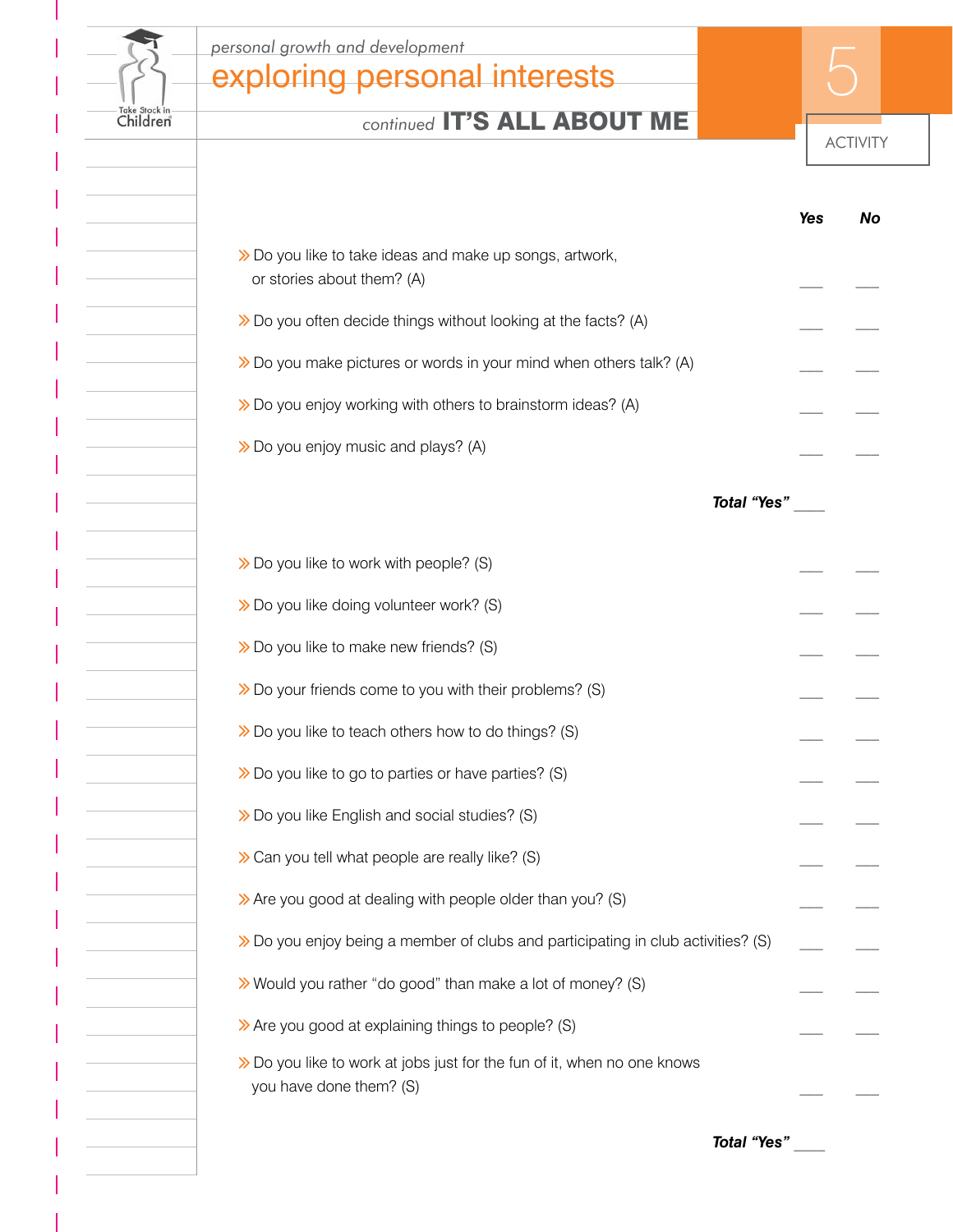

## exploring personal interests personal growth and development<br> **EXPIOTING PETSONAL INTETESTS**

*continued* IT'S ALL ABOUT ME

ACTIVITY

|                                                                                          | Yes | <b>No</b> |
|------------------------------------------------------------------------------------------|-----|-----------|
| >> Do you like to discuss your perspective with other people? (E)                        |     |           |
| $\gg$ Have you ever been elected to an office in a club? (E)                             |     |           |
| ≫ Do you like to sell things? (E)                                                        |     |           |
| ≫ Do you take charge in a group? (E)                                                     |     |           |
| ≫ Do you do well in social studies or English? (E)                                       |     |           |
| ≫ Do you enjoy working with people? (E)                                                  |     |           |
| >> If you have a choice, do you usually sit in the front of class? (E)                   |     |           |
| >> Do you like to do crossword puzzles? (E)                                              |     |           |
| ≫ Do you get good grades on your creative writing? (E)                                   |     |           |
| >> Do groups of other people ask you to speak for them? (E)                              |     |           |
| $\gg$ Do you like to read? (E)                                                           |     |           |
| $\gg$ Do you want to make a lot of money and be respected by others? (E)                 |     |           |
| Total "Yes"                                                                              |     |           |
| >> Do you enjoy keeping your schoolwork organized and<br>putting things away neatly? (C) |     |           |
| >> Do you prefer working with numbers and facts instead of people? (C)                   |     |           |
| >> Do you follow instructions well and with enthusiasm? (C)                              |     |           |
| >> Do you follow other people's plans and do a good job? (C)                             |     |           |
| >> Do you quickly see things that are different and things that are similar? (C)         |     |           |
| >> Do you enjoy helping others get organized? (C)                                        |     |           |
| >> Are math and English your best subjects? (C)                                          |     |           |
| >> Do you complete paperwork and fill out forms quickly and accurately? (C)              |     |           |
|                                                                                          |     |           |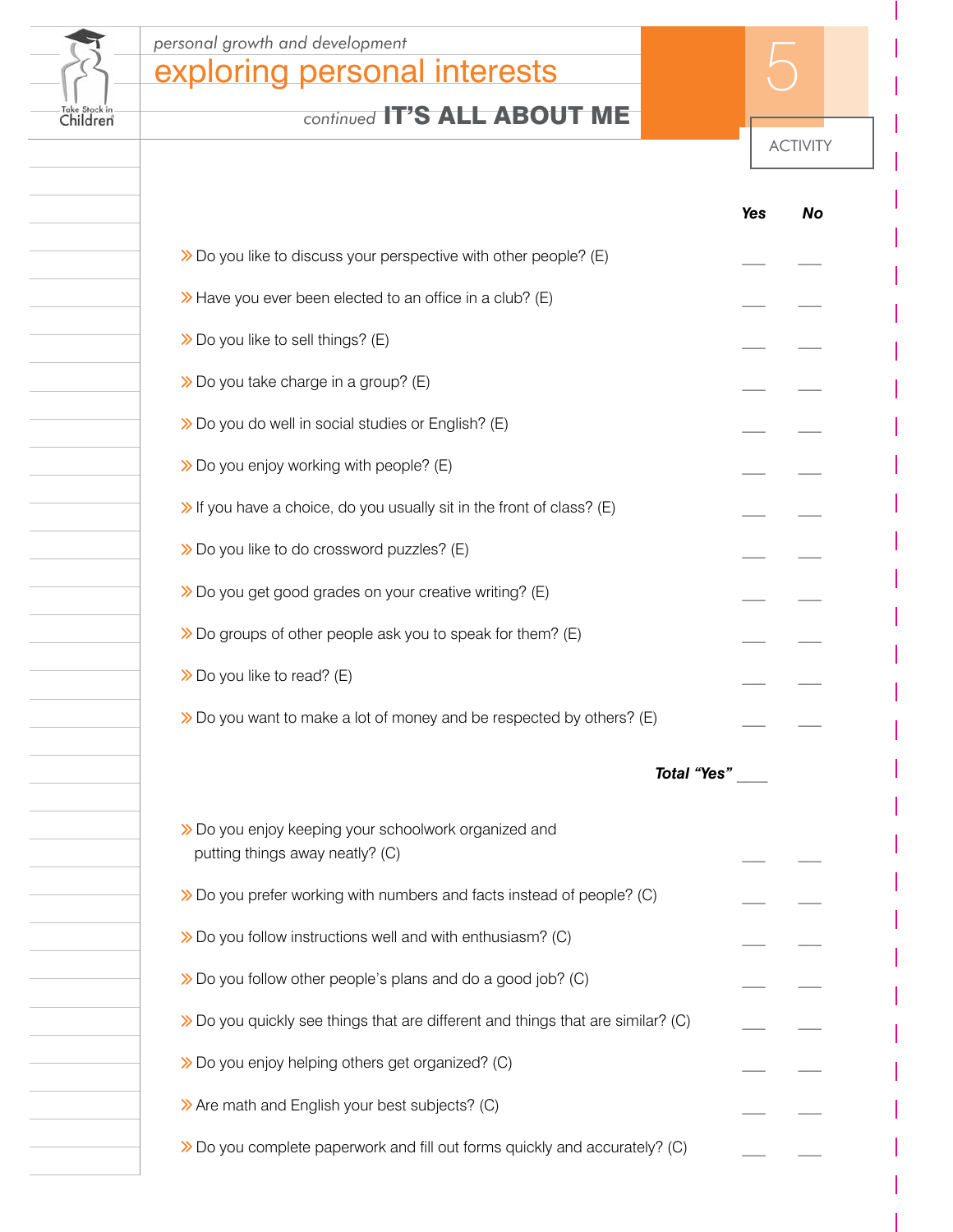Children

exploring personal interests personal growth and development<br> **EXPlOTING PETSONAL INTETESTS** 

## *continued* IT'S ALL ABOUT ME

|                                                                      | Yes | No. |
|----------------------------------------------------------------------|-----|-----|
| $\gg$ Do you enjoy working with computers and calculators? (C)       |     |     |
| $\gg$ Do you like following schedules and routines? (C)              |     |     |
| $\gg$ Do you solve problems in an orderly way? (C)                   |     |     |
| $\gg$ When you listen, do you hear and remember all the details? (C) |     |     |
|                                                                      |     |     |

*Total "Yes"* \_\_\_\_

## Personality Types:

**REALISTIC:** People who are "realistic" tend to like working with tools, animals, or machines and stay away from social activities like teaching, counseling, and nursing. You value things you can see and touch. You see yourself as practical, mechanical, and realistic. Possible college majors or careers for this personality type include: Anthropology, Environmental Studies, Coaching, Military, and Engineering. What career do you think might be a good fit for you?

**INVESTIGATIVE:** You are naturally inquisitive and observant. "Investigative" types like to study and solve math or science problems, but you tend to avoid leading, selling, or persuading people to do things. You see yourself as precise, scientific, and intellectual. Possible college majors or careers for this personality type include: Anthropology, Biochemistry, Geography, Pharmacist, and Marine Biologist. What kind of career do you think might suit you?

ARTISTIC: "Artistic" personalities are imaginative and individualistic. You like self-expression in your work. You prefer settings where work can be done without following a clear set of rules and tend to avoid highly ordered or repetitive activities. You are good at creative arts, like drama, music, and creative writing. You see yourself as expressive, original, and independent. Possible college majors or careers for this personality type include: Foreign Language, Fashion Designer, Theatre, Museum Curator, Classics, and Literature. What kind of career do you think you would like?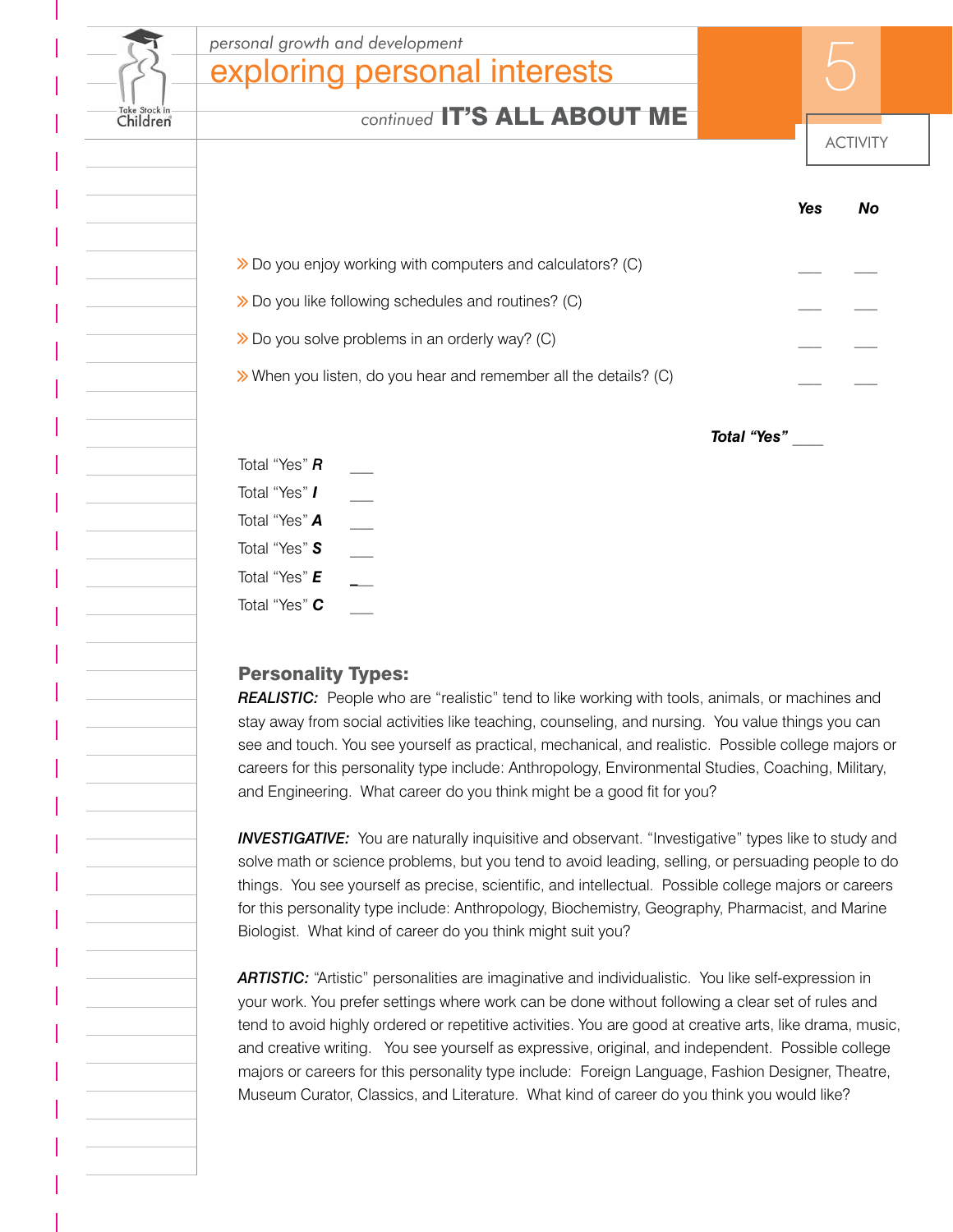

## exploring personal interests personal growth and development<br> **EXPIOTING PETSONAL INTETESTS**

*continued* IT'S ALL ABOUT ME

ACTIVITY

**SOCIAL:** People who have "social" personalities are outgoing and idealistic. You like to help others and prefer activities that promote learning and personal development. Social personalities prefer to communicate more than to work with objects, machines, or data. You like to teach, to give advice, to help, or otherwise to be of service to people. You see yourself as helpful, friendly, and trustworthy. Possible college majors or careers for this personality type include: Politics, Psychology, Global Studies, Law, Environmental Studies, and Doctor. Do any of these careers interest you?

*ENTERPRISING:* You are a natural born salesperson who is self-confident and assertive. The "enterprising" personality likes to lead and persuade people. You are great at selling things and ideas, but you tend to avoid activities that require careful observation and analytical thinking. You see yourself as energetic, ambitious, and sociable. Possible college majors or careers for this personality type include: Business, International Studies, Sales Representative, and Advertising Executive. What career do you think might interest you?

*CONVENTIONAL:* Your personality prefers to work with data, records, or machines in a set and orderly way. You are well-organized and efficient. "Conventional" personalities generally avoid ambiguous, unstructured activities. You value success in business and like to be responsible for the details. Possible college majors or careers for this personality include: Math Teacher, Computer Science, Accountant, Data Analyst, and Economics. In which career can you envision yourself?

Use this quiz as a platform to begin researching college majors and careers with your student. For example, were they a "Social" personality who wants to be a doctor? Research what classes they will need in college to graduate, which state schools offer Pre-Med and Med school, and how long they will have to be in school in order to become a doctor. Often students do not realize the time commitment that goes into pursuing their goals and dreams. This will also give them a good idea of the kinds of classes they need to take and the kind of grades they need to earn in high school. It is never too early to start planning ahead.

*\*Compatible with John Holland's R-I-A-S-E-C Interest Structure.*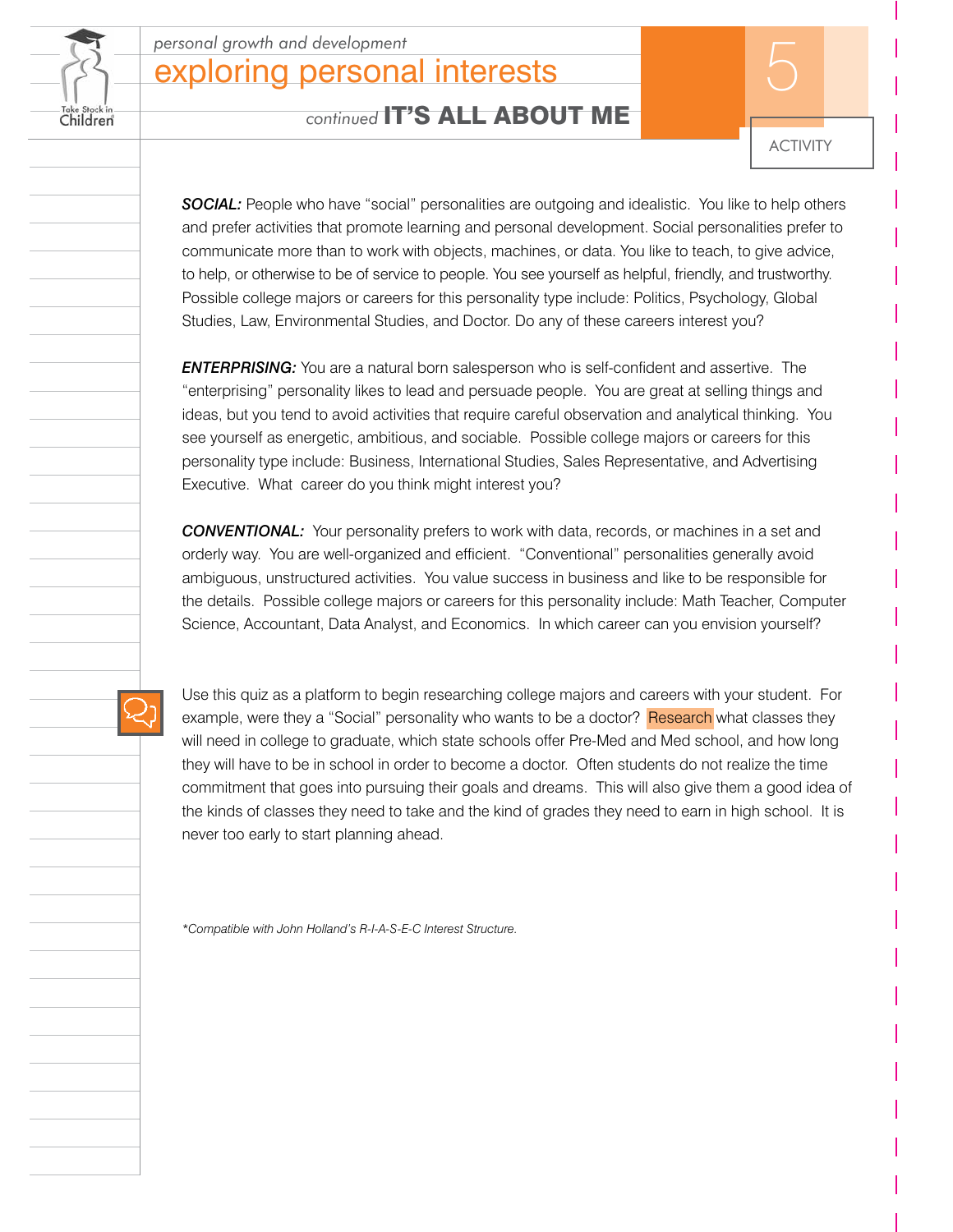

S.M.A.R.T. GOALS



## Learning Objective:

The student will gain an understanding of setting goals.

## Materials Needed:

Copy of "S.M.A.R.T. Goals" activity sheet, pen/pencil

## Instructions:

When setting goals, it is important for your student to understand the steps necessary to attain them. These objectives will help them on their path to reaching their goals.

**Goals:** what you would like to achieve **Objectives:** how you will reach your goals

An example of a goal would look like this: I, John/Mary Smith, will attend XYZ College in the fall of 20\_ \_ and obtain a Bachelor's Degree in Criminal Justice.

## **Specific**

Consider writing a goal that is specific, clearly defines what you want, and answers the questions: Who? What? Where? When? and Why?

## Measureaple

Establish concrete criteria for measuring your success and progress. To determine if your goal is measurable, ask questions like, "How much?" "How many?" "How will I know when I have reached my goal?"

## Achievable

Create a realistic path to achievement that includes action steps and objectives. Your goals should push you past your comfort point; however, you should be able to attain them with determination and commitment.

## Relevant

Consider what the purpose of achieving your goal is. Your goals should be important to you and the outcome should impact your life.

## Timely

Use actual numbers, target dates, or specific events to indicate when your goal will be achieved.

Review the S.M.A.R.T. goal setting tips and assist your student with writing a goal and listing some objectives that will help them reach their goal.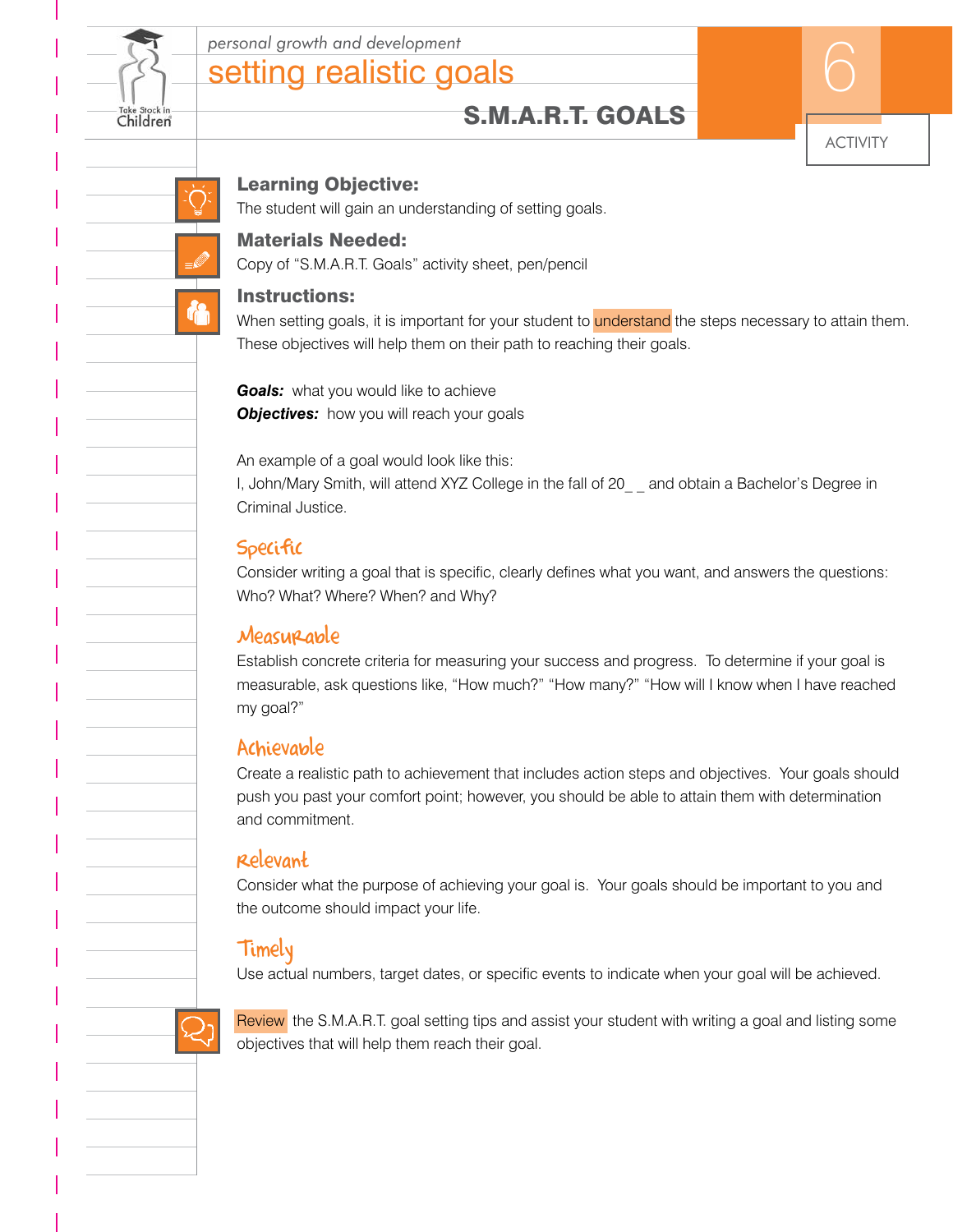

## I HAVE S.M.A.R.T. GOALS



## Learning Objective:

The student will create goals for different aspects of their lives.

## Materials Needed:

Copy of "I Have S.M.A.R.T. Goals" activity sheet, pen/pencil

#### Instructions:

Students will have goals for different aspects of their lives. Using the chart below, work with your student to create a S.M.A.R.T. goal and outline the steps they will take to achieve it. Remember to clarify the difference between goals and objectives. A goal is what they would like to achieve and the objectives are the steps your student will need to take in order to achieve their goals.

## My S.M.A.R.T. Goals

| Goal                                                                      | <b>Objectives</b>                                                                                                      |                                                                                                                                                                                                                                                                                                                                                        |  |
|---------------------------------------------------------------------------|------------------------------------------------------------------------------------------------------------------------|--------------------------------------------------------------------------------------------------------------------------------------------------------------------------------------------------------------------------------------------------------------------------------------------------------------------------------------------------------|--|
| My Goal: <u>_________________________________</u>                         |                                                                                                                        |                                                                                                                                                                                                                                                                                                                                                        |  |
| Type of Goal (check one): _______ Academic _______ Career ______ Personal |                                                                                                                        |                                                                                                                                                                                                                                                                                                                                                        |  |
| pecific (Who, What, When):                                                | <u> 1980 - Jan Stein Berg, mars and de Brazilia (b. 1980)</u>                                                          |                                                                                                                                                                                                                                                                                                                                                        |  |
|                                                                           |                                                                                                                        |                                                                                                                                                                                                                                                                                                                                                        |  |
| <b>Measurable</b> (How much/many): <b>Measurable (How much/many):</b>     |                                                                                                                        |                                                                                                                                                                                                                                                                                                                                                        |  |
|                                                                           |                                                                                                                        |                                                                                                                                                                                                                                                                                                                                                        |  |
| <b>chievable</b> (Steps I'll take):                                       | <u> 1989 - Johann Barn, mars ann an t-Amhain ann an t-Amhain an t-Amhain an t-Amhain an t-Amhain an t-Amhain an t-</u> |                                                                                                                                                                                                                                                                                                                                                        |  |
|                                                                           |                                                                                                                        |                                                                                                                                                                                                                                                                                                                                                        |  |
| elevant (Important because):                                              | <u> 1989 - Johann Stein, marwolaethau a bhann an t-Amhair an t-Amhair an t-Amhair an t-Amhair an t-Amhair an t-A</u>   |                                                                                                                                                                                                                                                                                                                                                        |  |
|                                                                           |                                                                                                                        |                                                                                                                                                                                                                                                                                                                                                        |  |
|                                                                           |                                                                                                                        |                                                                                                                                                                                                                                                                                                                                                        |  |
| <b>imely</b> (I will achieve by):                                         |                                                                                                                        | <u> 1989 - An Dùbhlachd ann an Dùbhlachd ann an Dùbhlachd ann an Dùbhlachd ann an Dùbhlachd ann an Dùbhlachd ann </u><br>the control of the control of the control of the control of the control of the control of the control of the control of the control of the control of the control of the control of the control of the control of the control |  |
|                                                                           |                                                                                                                        |                                                                                                                                                                                                                                                                                                                                                        |  |
|                                                                           |                                                                                                                        |                                                                                                                                                                                                                                                                                                                                                        |  |



Refer back to this activity periodically to monitor your student's progress in reaching their goal. Your student can continue to use this activity to set new goals.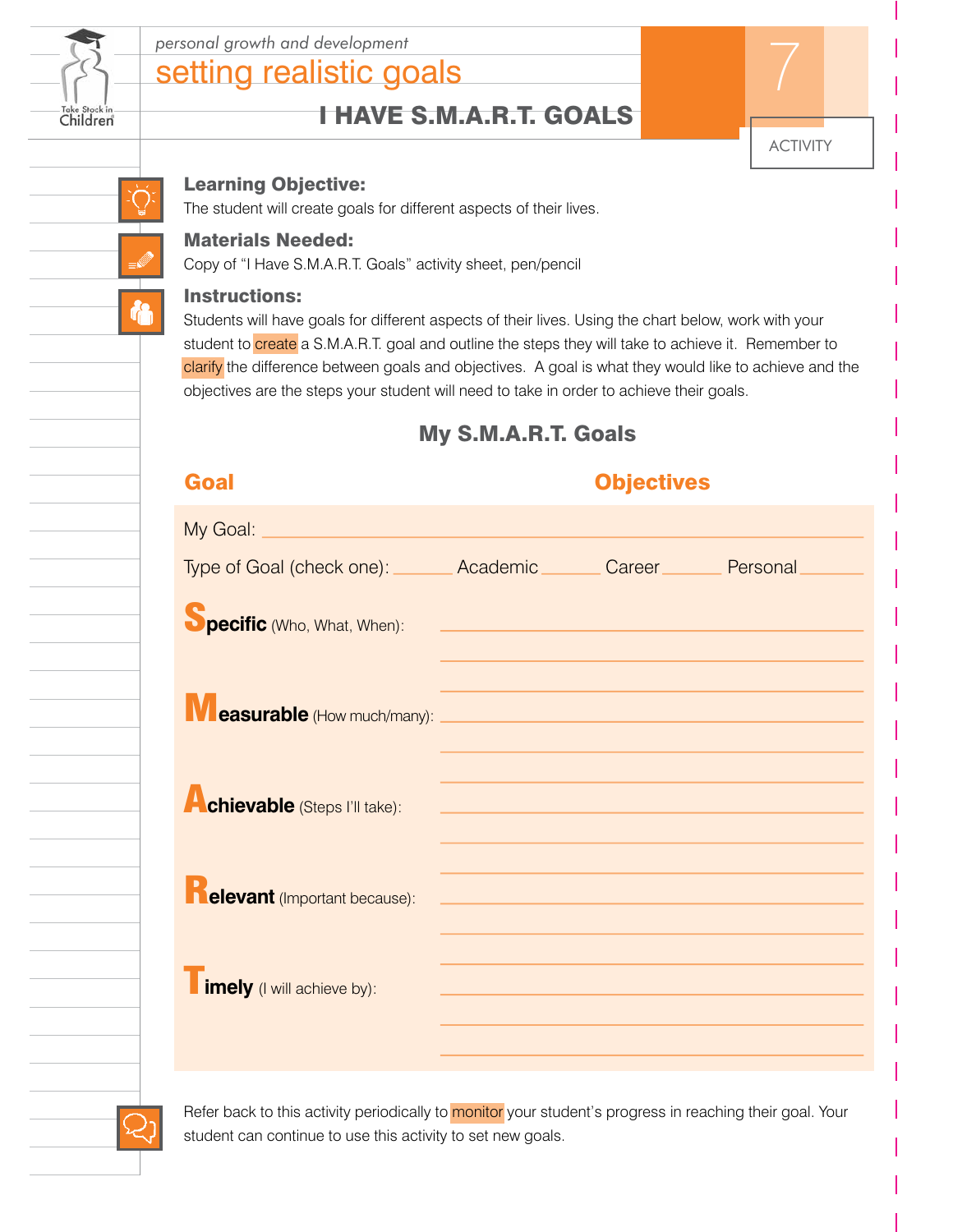

## MY VISION BOARD



## Learning Objective:

The student will create an illustration to aid in the understanding of what is needed to reach their goals.

## Materials Needed:

Copy of "My Vision Board" activity sheet, old magazines, scissors, glue stick, poster board (8x10), markers

## Instructions:

Sometimes envisioning the things you want is an effective motivator. You can use this activity to help your student create a "Vision Board." Ask your student to cut out pictures from old magazines that represent what they want to achieve in their future. Encourage your student to create a poster with a collage of their future.

Have your student use the space provided to list the pictures and briefly explain why they included them in their collage.

| <b>PICTURE</b> | <b>EXPLANATION</b> |
|----------------|--------------------|
|                |                    |
|                |                    |
|                |                    |
|                |                    |
|                |                    |
|                |                    |

Please share a picture of your student's vision board with your College Success Coach!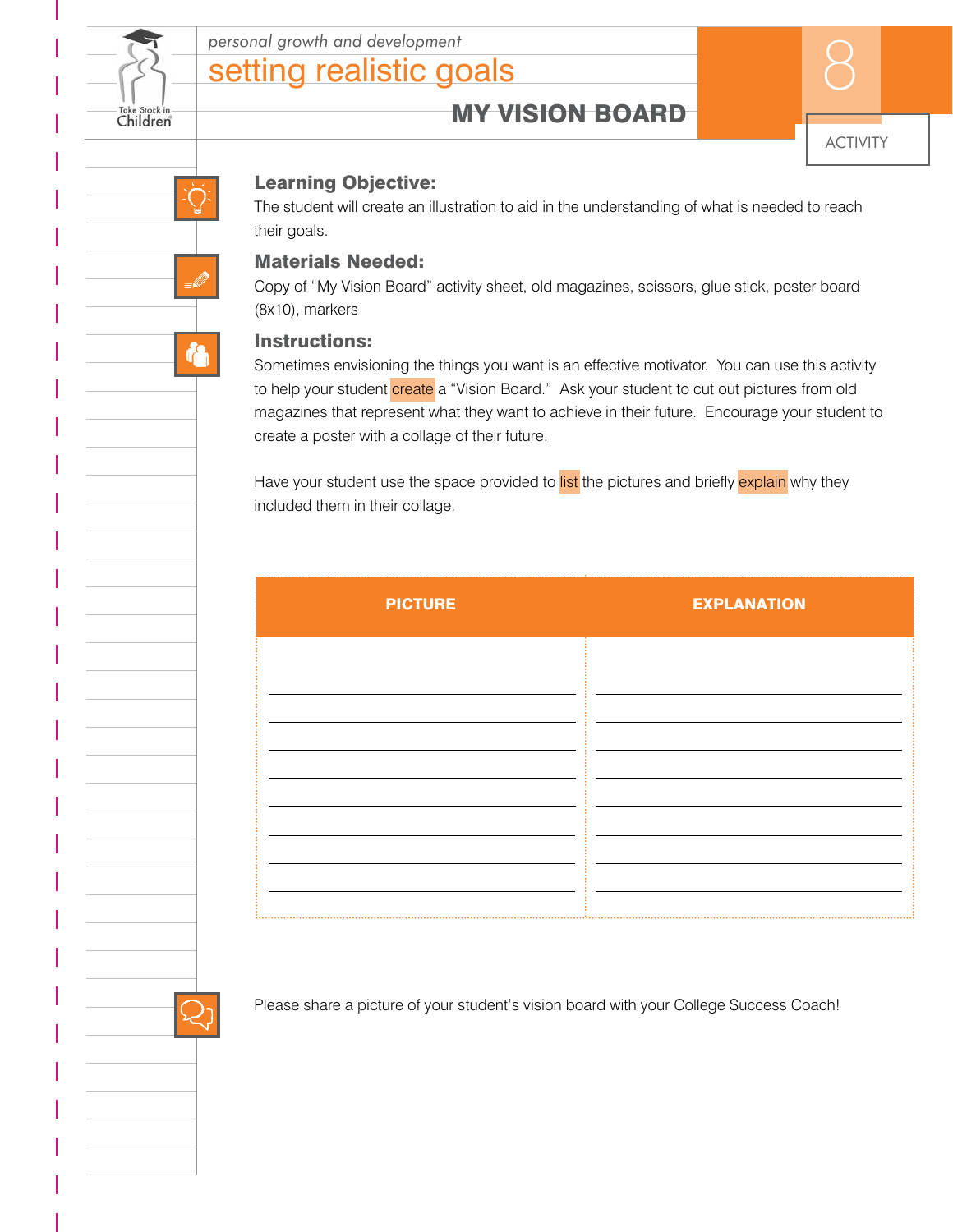

## LOOKING THROUGH THE CRYSTAL BALL

| <b>ACTIVITY</b> |
|-----------------|
|-----------------|

## Learning Objective:

The student will think about long-term life goals.

## Materials Needed:

Two copies of "Looking Through the Crystal Ball" activity sheet, pen/pencil

#### Instructions:

Students who have concrete goals in life are more likely to be motivated to succeed. Encourage your student to complete this worksheet while you do the same. Ask questions to guide your student to think practically and realistically. Remember to **acknowledge** the value of your student's answers.

- 1 year  **1 year 1 year 1 year 1 year 1 year 1 year 1 year 1 year 1 year 1 year 1 year 1 year 1 year 1 year 1 year 1 year 1 year 1 year 1 year 1 year 1 year 1 year 1 year 1 y**
- 
- 10 years **•** 10 years **•** 10 years **•** 10 years **•** 20 years **•** 20 years **•** 20 years **•** 20 years **•** 20 years **•** 20 years **•** 20 years **•** 20 years **•** 20 years **•** 20 years **•** 20 years **•** 20 years **•** 20 years

- 
- 5 years 5 years 5 years 5 years 5 years 5 years 5 years 5 years 5 years 5 years 5 years 7 years 7 years 7 years 7 years 7 years 7 years 7 years 7 years 7 years 7 years 7 years •
- 10 years \_\_\_\_\_\_\_\_\_\_\_\_\_\_\_\_\_\_\_\_\_\_\_ 10 years \_\_\_\_\_\_\_\_\_\_\_\_\_\_\_\_\_\_\_\_\_\_\_

<sup>»</sup> Places you would like to visit:  $\rightarrow$  Skills you would like to have:

- 1 year  **1 year 1 year 1 year 1 year 1 year 1 year 1 year 1 year 1 year 1 year 1 year 1 year 1 year 1 year 1 year 1 year 1 year 1 year 1 year 1 year 1 year 1 year 1 year 1 y**
- 
- 10 years  **10 years 10 years 10 years 10 years 10 years 10 years**

- 
- 5 years \_\_\_\_\_\_\_\_\_\_\_\_\_\_\_\_\_\_\_\_\_\_\_\_ 5 years \_\_\_\_\_\_\_\_\_\_\_\_\_\_\_\_\_\_\_\_\_\_\_\_
- 10 years  **10 years 10 years 10 years 10 years 10 years 10 years 10 years 10 years 10 years**

ªThings you would like to own: ªFamily life you would like to have:

- 
- 5 years  **1 Systems** 5 years  **5 years 5 years 5 years 7 years 7 years 7 years 7 years 7 years 7 years 7 years 7 years 7 years 7 years 7 years 7 years 7 years 7 years 7 years 7 yea** 
	-

<sup>»</sup> Places you would like to live: <br>
<sup>•</sup>Things you would like to live:<br>
<sup>•</sup>

- 1 year \_\_\_\_\_\_\_\_\_\_\_\_\_\_\_\_\_\_\_\_\_\_\_\_\_ 1 year \_\_\_\_\_\_\_\_\_\_\_\_\_\_\_\_\_\_\_\_\_\_\_\_\_
	-
	-

- 
- 5 years  **5 years 5 years 5 years 5 years 5 years 5 years 5 years 7 years 7 years 7 years 7 years 7 years 7 years 7 years 7 years 7 years 7 years 7 years 7 years 7 years 7 years** 
	-

ªJobs you would like to have: ªPeople you want to be like:

- 1 year  **1 year and the set of the set of the set of the set of the set of the set of the set of the set of the set of the set of the set of the set of the set of the set of the set of the set of the set of the set of t** 
	-
	-

When you have both completed the activity, share your answers with each other. Helping your student look to the future is important. Helping them with goal-setting is your chance to guide them to a bright future.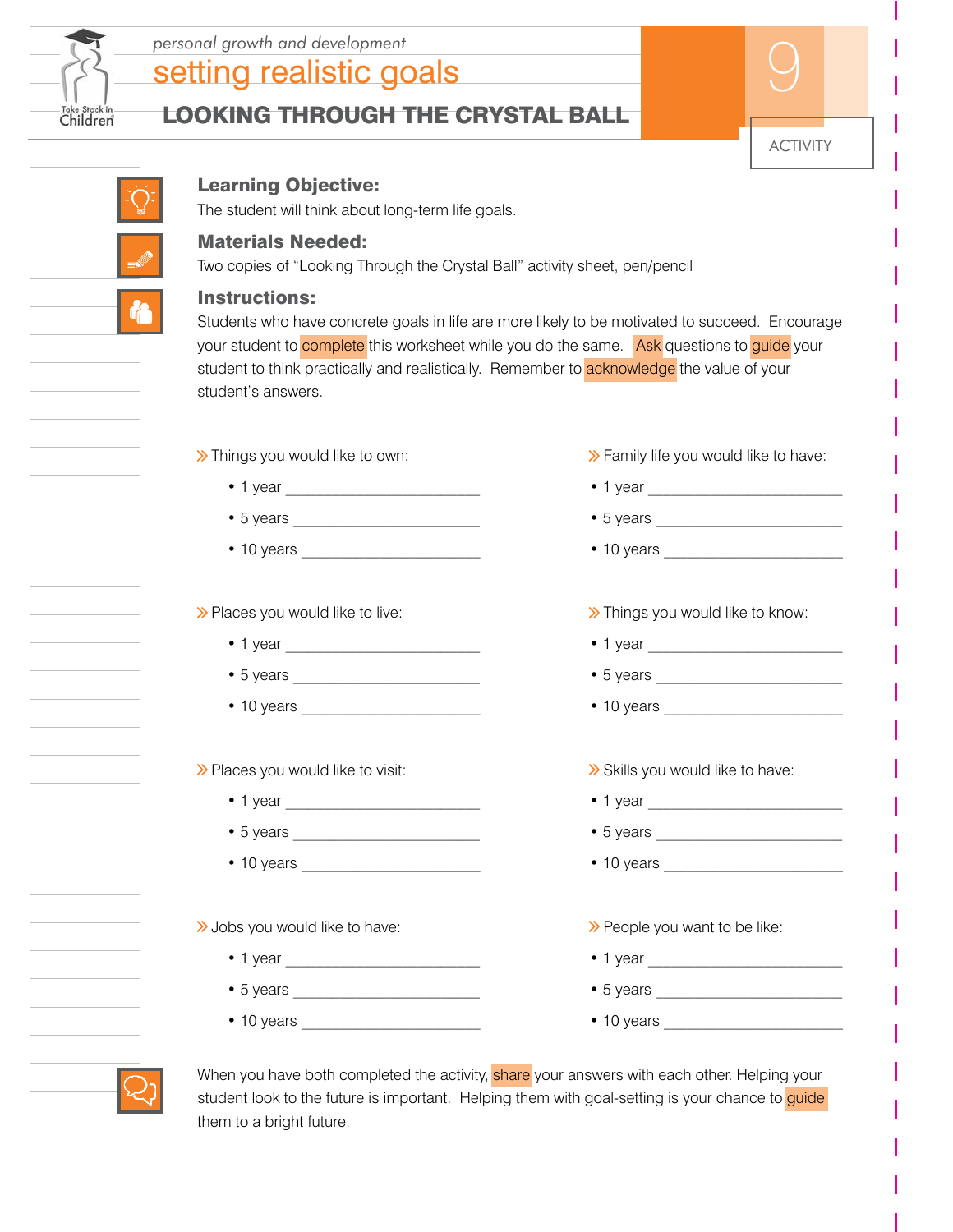

œ

## building positive values personal growth and development<br> **building positive values**

## I'M POSITIVELY CHARGED



## Learning Objective:

The student will develop a positive attitude in dealing with emotions.

## Materials Needed:

Copy of "I'm Positively Charged" activity sheet, pen/pencil

## Instructions:

Ask your student to complete the following sentences below under column A. Getting young people to reflect on the relationship between their behavior and their feelings is an important step in their personal growth.

| A                                                                                                                                                                                                                             | B |
|-------------------------------------------------------------------------------------------------------------------------------------------------------------------------------------------------------------------------------|---|
|                                                                                                                                                                                                                               |   |
| > When I fail at something, I example and the set of the set of the set of the set of the set of the set of the set of the set of the set of the set of the set of the set of the set of the set of the set of the set of the |   |
|                                                                                                                                                                                                                               |   |
|                                                                                                                                                                                                                               |   |
|                                                                                                                                                                                                                               |   |
|                                                                                                                                                                                                                               |   |
|                                                                                                                                                                                                                               |   |
|                                                                                                                                                                                                                               |   |
|                                                                                                                                                                                                                               |   |
|                                                                                                                                                                                                                               |   |

Remind your student, that while they may not be able to control the way people treat them, they can control the way they react in a situation. They should try to remain positive and constructive when dealing with difficult moments. Together with your student, identify which reactions in column A could be replaced with a more positive approach. Complete column B with the more positive approach.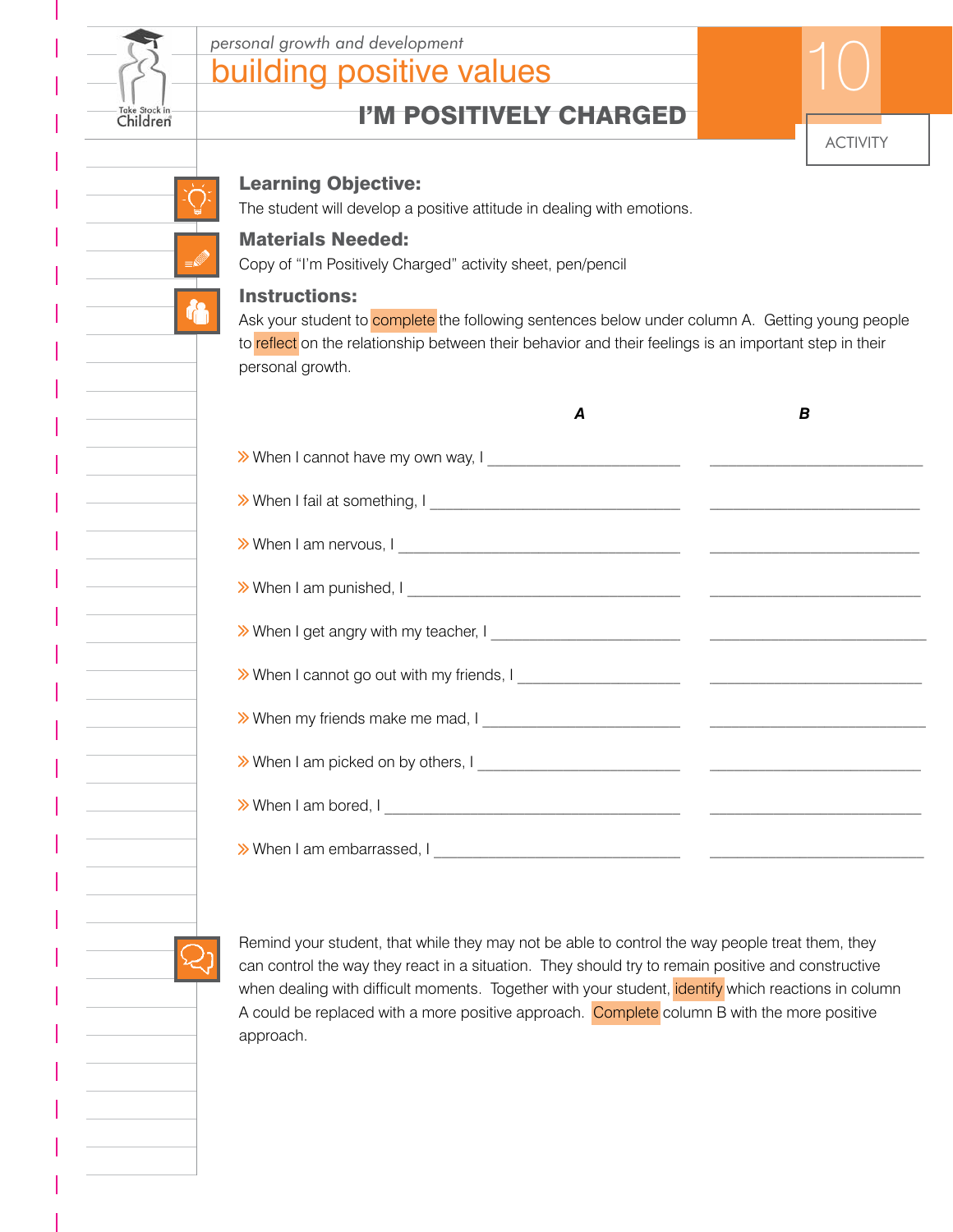

## WHAT'S GOING WELL?

## Learning Objective:

The student will reflect upon their week's activities and gain insight on savoring positive experiences

## Materials Needed:

Copy of "What's Going Well" activity sheet, pen/pencil

**Instructions:** Use the discussion questions below to *identify* positive aspects about your student's progress. Explore ways to overcome any challenges they may have faced in accomplishing their weekly goals.

 $*$ What was the high point of the week?  $\overline{P}$  Did you get to know anyone better this week?  $\overline{a}$  Did you make any major changes in your life this week?  $\rightarrow$  Did you accomplish any goals this week? ªDid you help anyone this week? Did anyone help you?  $\rightarrow$ Identify three decisions or choices you made this week. ªWhat were the results of these choices? ªDid you make any plans this week for future events? ªWhat are you looking forward to next week?

"Negativity Bias" causes people to be much more likely to notice and remember negative experiences. Help your student identify some positive experiences each week.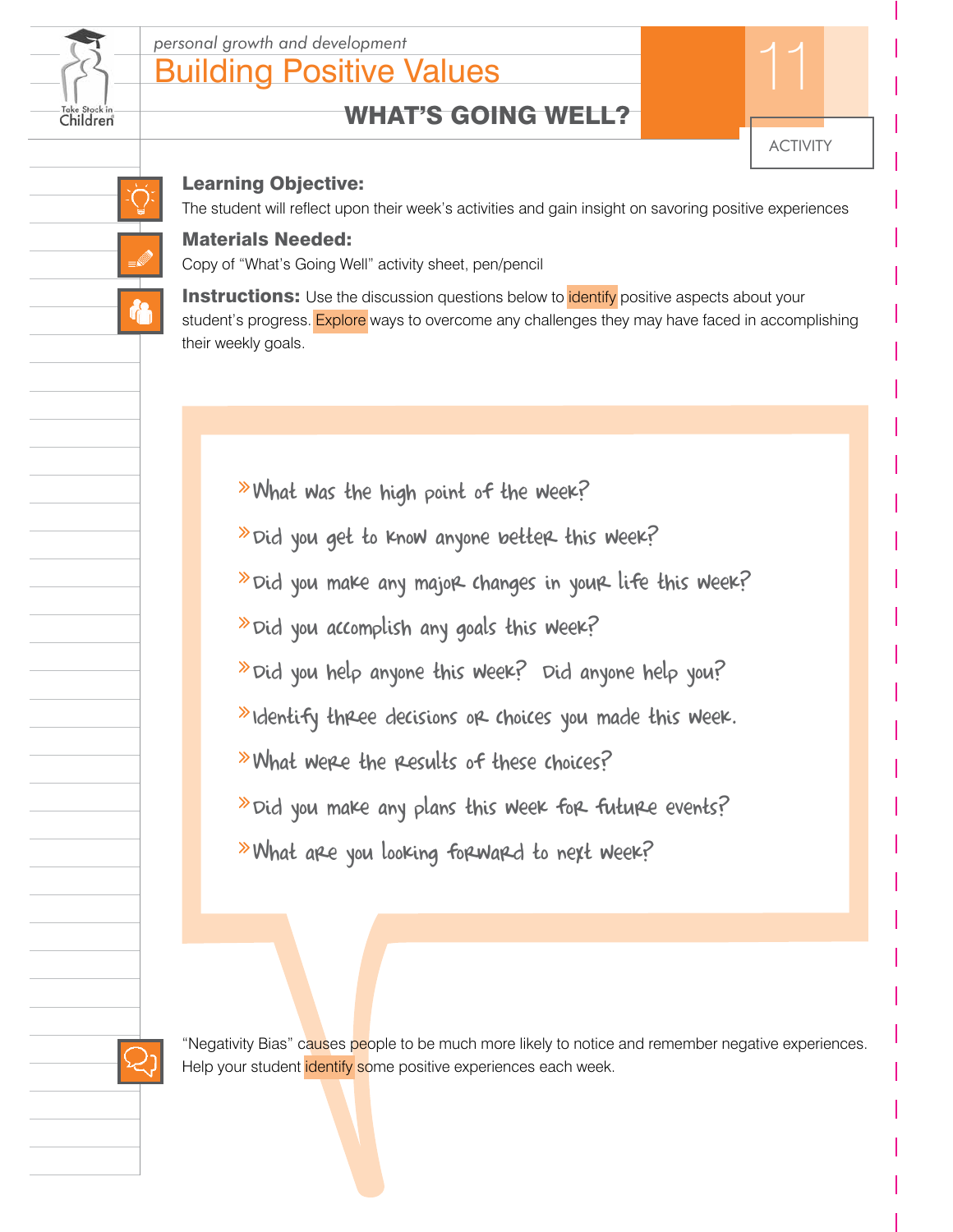

## TAP INTO POSITIVE EMOTIONS

| <b>ACTIVITY</b> |  |
|-----------------|--|

## Learning Objective:

The student will create an illustration to refocus on goals and positive emotions when they're feeling discouraged.

## Materials Needed:

Copy of "Tap Into Positive Emotions" activity sheet, old magazines, scissors, glue stick, poster board (8x10), markers

## Instructions:

**de** 

Sometimes envisioning the things you want is an effective motivator. Tapping into a positive emotion can be a source of strength.

Choose one positive emotion your student would like to experience more of and list the pictures that help them tap into that emotion.

| <b>Positive Emotions</b>                       |                    |
|------------------------------------------------|--------------------|
| Joy                                            | Pride              |
| Gratitude                                      | Amusement          |
| Serenity                                       | Inspiration        |
| Interest                                       | Awe                |
| Hope                                           | Love               |
| When I                                         | I feel             |
| Images that remind me of this feeling include: | (positive emotion) |

Students can find creative ways to tap into positive emotions. Suggest that your student change the background picture on their phone or put a picture in their locker that inspires them. What other ideas can you come up with?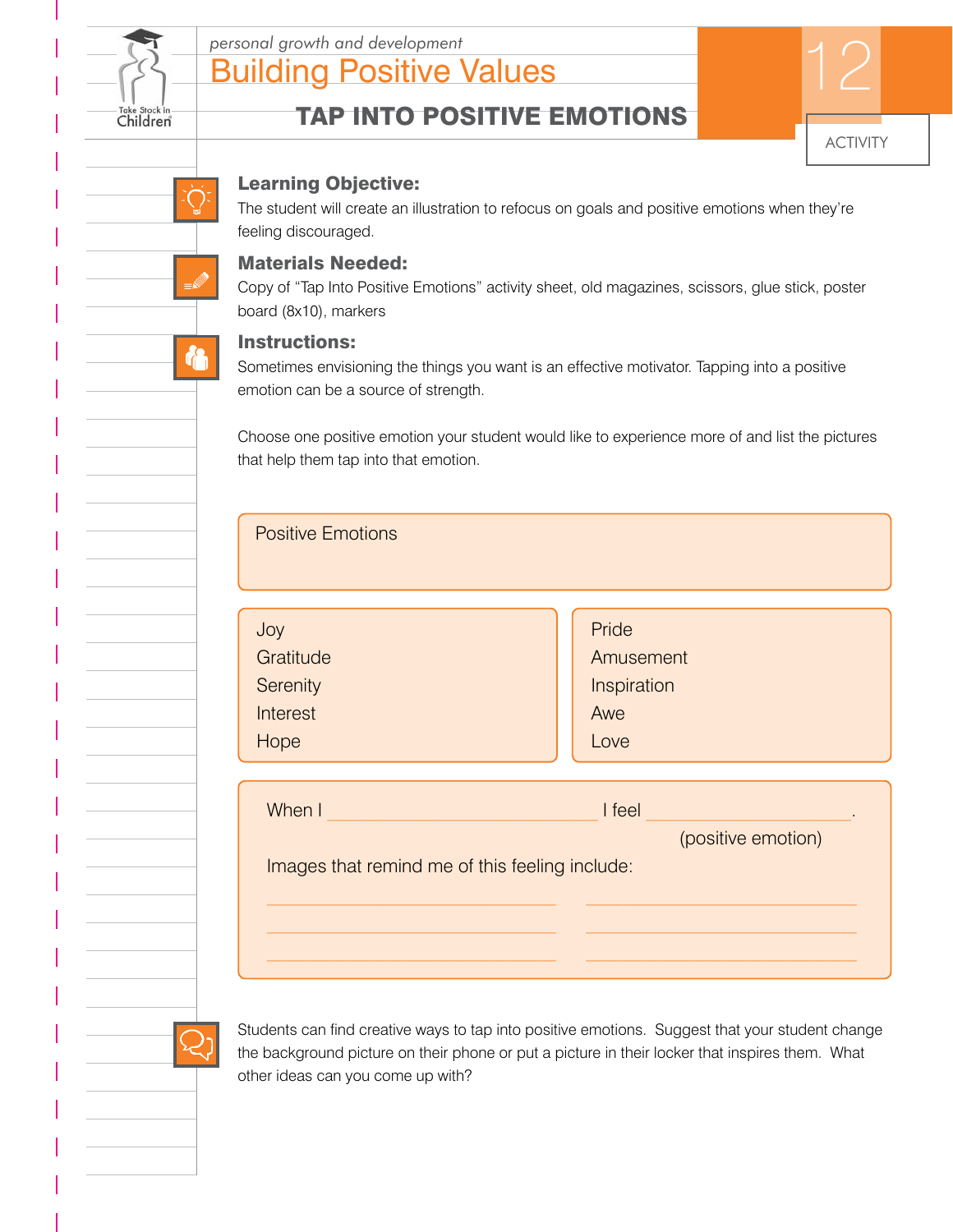

## RESPONSIBILITY=SUCCESS

ACTIVITY

## Learning Objective:

The student will understand the relationship between responsibility and success.

## Materials Needed:

Copy of "Responsibility=Success" activity sheet, pen/pencil

#### Instructions:

This exercise is an easy way to guide your student into realizing that being responsible is key to being successful. Encourage your student to answer the questions by placing a mark in either column A or B below.

| A          | B                                  | C                                                       |
|------------|------------------------------------|---------------------------------------------------------|
| <b>Yes</b> | <b>Needs</b><br><b>Improvement</b> | To be more successful,<br>it is my<br>responsibility to |
|            |                                    |                                                         |
|            |                                    |                                                         |
|            |                                    |                                                         |
|            |                                    |                                                         |
|            |                                    |                                                         |
|            |                                    |                                                         |
|            |                                    |                                                         |
|            |                                    |                                                         |
|            |                                    |                                                         |
|            |                                    |                                                         |
|            |                                    |                                                         |
|            |                                    |                                                         |



With your student, complete column C. This is an opportunity for your student to understand that developing responsible behavior in simple daily tasks leads to success.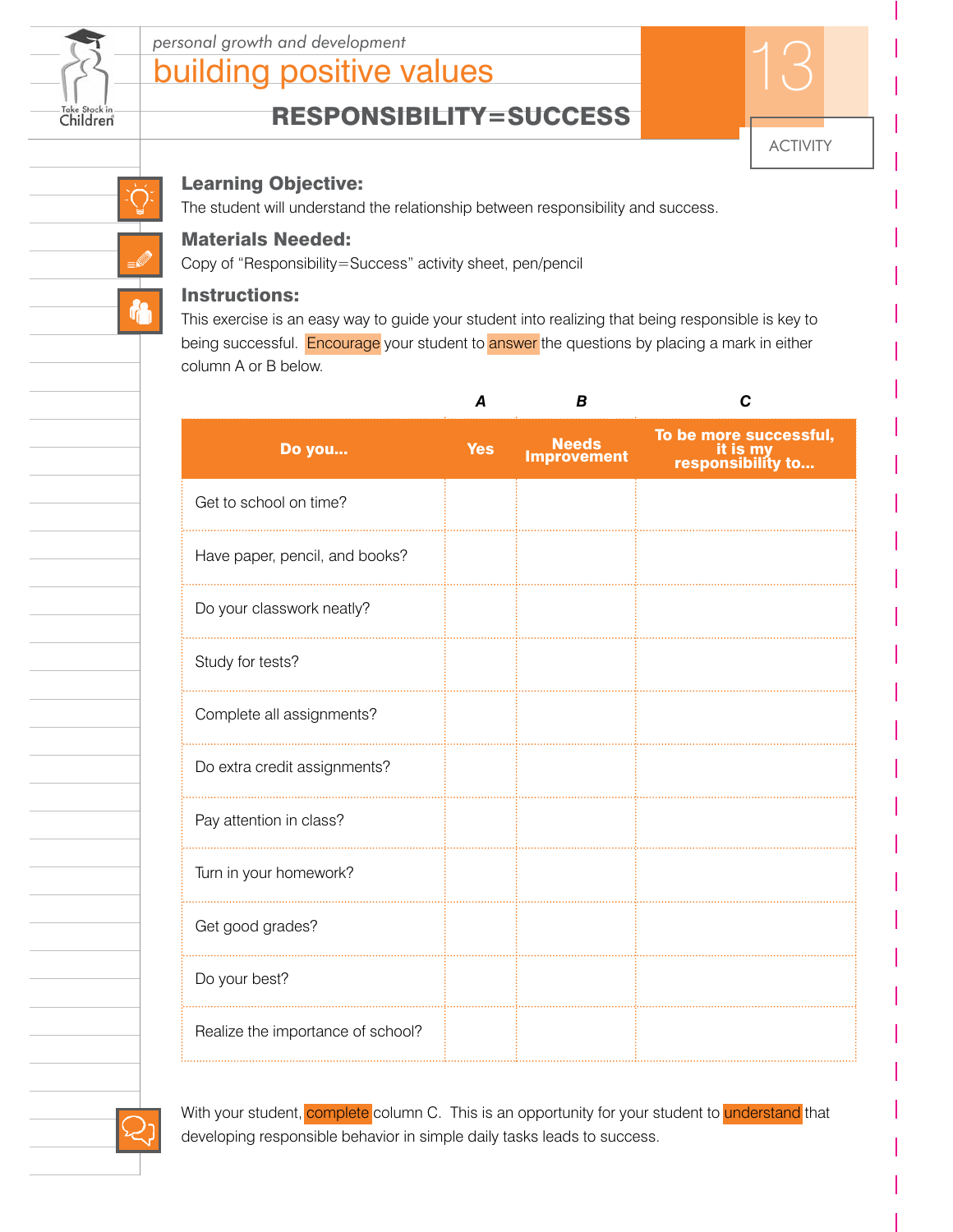

## building positive values personal growth and development<br> **building positive values**

## BECAUSE I'M WORTH IT



|           | <b>Learning Objective:</b><br>The student will engage in meaningful conversation with an adult.                                                                                                                                                                   |    |
|-----------|-------------------------------------------------------------------------------------------------------------------------------------------------------------------------------------------------------------------------------------------------------------------|----|
| $\equiv$  | <b>Materials Needed:</b><br>Copy of "Because I'm Worth It" activity sheet, pen/pencil                                                                                                                                                                             |    |
| <b>de</b> | <b>Instructions:</b><br>It is important for students to feel that they are valued and respected. This is why building their<br>self-esteem is so important. Help your student build their self-esteem by encouraging them to<br>complete the following six steps. |    |
|           | Step 1. Think of the qualities that make you unique.<br>>> What are your strengths and unique talents?                                                                                                                                                            |    |
|           | Step 2: Be responsible for yourself and your decisions.<br>>> What are three decisions you need to make on your own?<br>1. $2.$ 3.                                                                                                                                |    |
|           | Step 3: Recognize mistakes as stepping-stones to success.<br>>> List a mistake that helped you learn or improve.                                                                                                                                                  |    |
|           | Step 4: Show friends you have an interest in them.<br>>> List three things you can do to show people you care about them.                                                                                                                                         |    |
|           | Step 5: Think things through.                                                                                                                                                                                                                                     |    |
|           | >> Make a list of three things you want most to learn or improve.<br>1.                                                                                                                                                                                           | 3. |
|           | Step 6: Get involved in activities you like.<br>$\gg$ List extracurricular activities that interest you.                                                                                                                                                          |    |
|           | Ask your student which of the steps was the most difficult to answer and why.                                                                                                                                                                                     |    |
|           |                                                                                                                                                                                                                                                                   |    |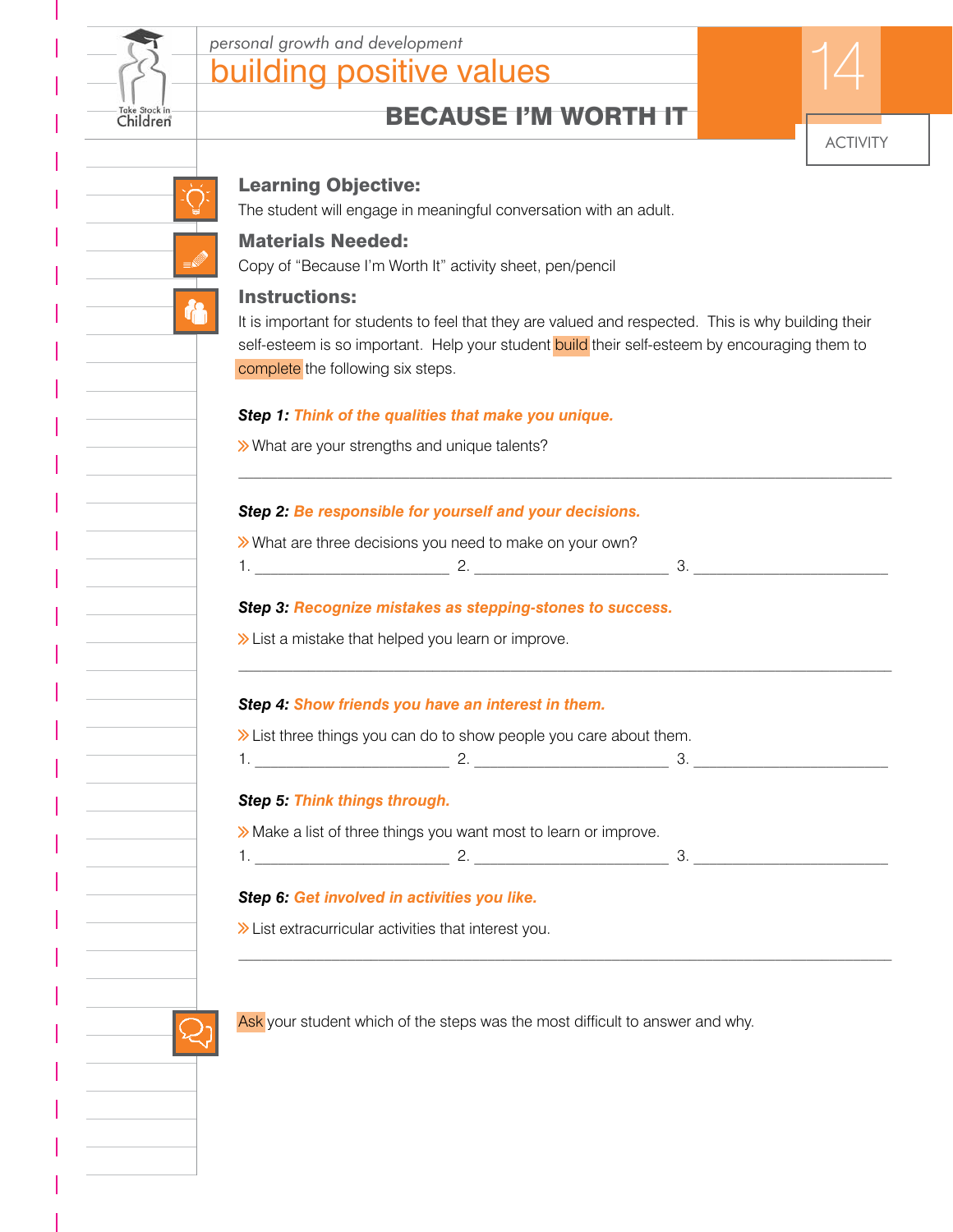

## CROSS OUT BULLYING

ACTIVITY

## Learning Objective:

The student will build their vocabulary on bullying.

## Materials Needed:

Copy of "Cross Out Bullying" activity sheet, pen/pencil

## Instructions:

Work together with your student to **complete** the crossword puzzle below on bullying terms.

# 10

## BULLYING VOCABULARY CROSSWORD

## *ACROSS*

- 1. To come between; solve a problem; speak for another; prevent an incident from happening.
- 4. To reproach with insulting words.
- 6. Person, or thing, destroyed or sacrificed; person who suffers.
- 7. Overbearing person who tyrannizes the weak.
- 8. To have capacity to affect others' behaviors and opinions.
- 9. Offering a choice of two things; selecting a course of action.
- 10. Relating to morals or moral principles; philosophy of human character and conduct; of distinction between right and wrong; rules of conduct.

## *Word Bank*

| Empathy      | Victim     | <b>Ethics</b>   |
|--------------|------------|-----------------|
| <b>Bully</b> | Relentless | <b>Ridicule</b> |
| Intervene    | Taunt      |                 |
| Alternative  | Influence  |                 |

#### *DOWN*

- 2. Intellectual identification of oneself with another; understanding the attitudes of others.
- 3. Mocking; to make fun of; speech or action intended to cause contemptuous laughter at another person.
- 5. Unyieldingly severe, mean, or harsh.

1. Intervene 2. Empathy 3. Ridicule 4. Taunt 5. Relentless 6. Victim 7. Bully 8. Influence 9. Alternative *Answer Key*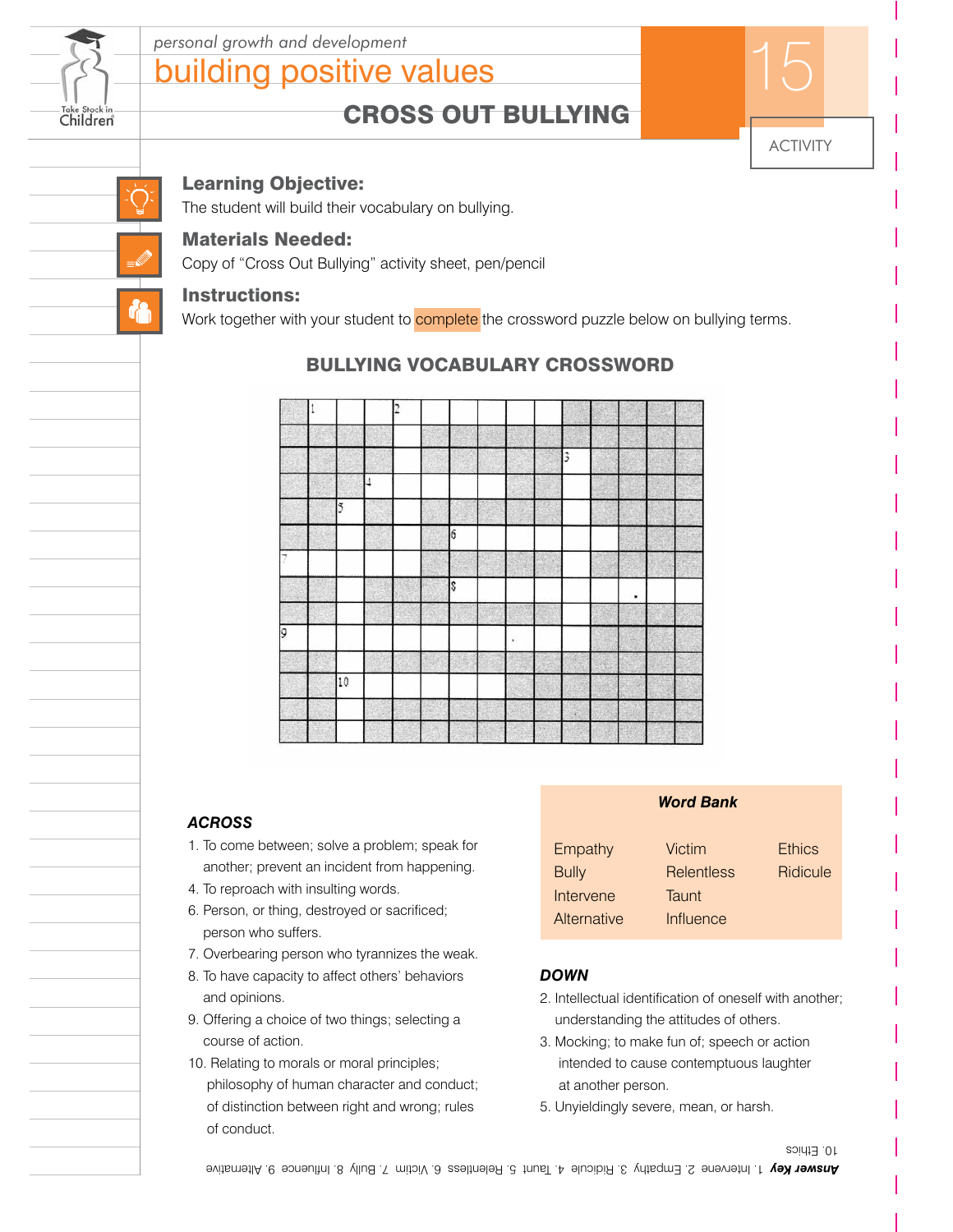

## WHAT WOULD YOU DO?



## Learning Objective:

The student will gain a basic understanding of bullying.

## Materials Needed:

Copy of "What Would You Do?" activity sheet, Internet access

## Instructions:

You can visit these websites for more information and advice on bullying:

*http://www.discoveryeducation.com/teachers/free-lesson-plans/cruel-schools.cfm* Discover solutions to managing anger, getting help, and stopping violence.

## *bullyingstatistics.org*

Information on preventing bullying, harassment, violence, online bullying, and school bullies.

Equipping students with the tools they need to feel safe in school will provide a better learning environment for them. Discuss possible solutions to the scenarios below with your student.

- » Shaquanda always sits alone at lunch; others sometimes throw things at her.
- »Juan is hit or punched by another student at his locker every day.
- $\rightarrow$  You just heard of a plan for a big fight on the bus. There might be a weapon involved.
- $\gg$  Melania and Jessica wrote a song with mean lyrics about another girl; they plan to sing it in the talent show.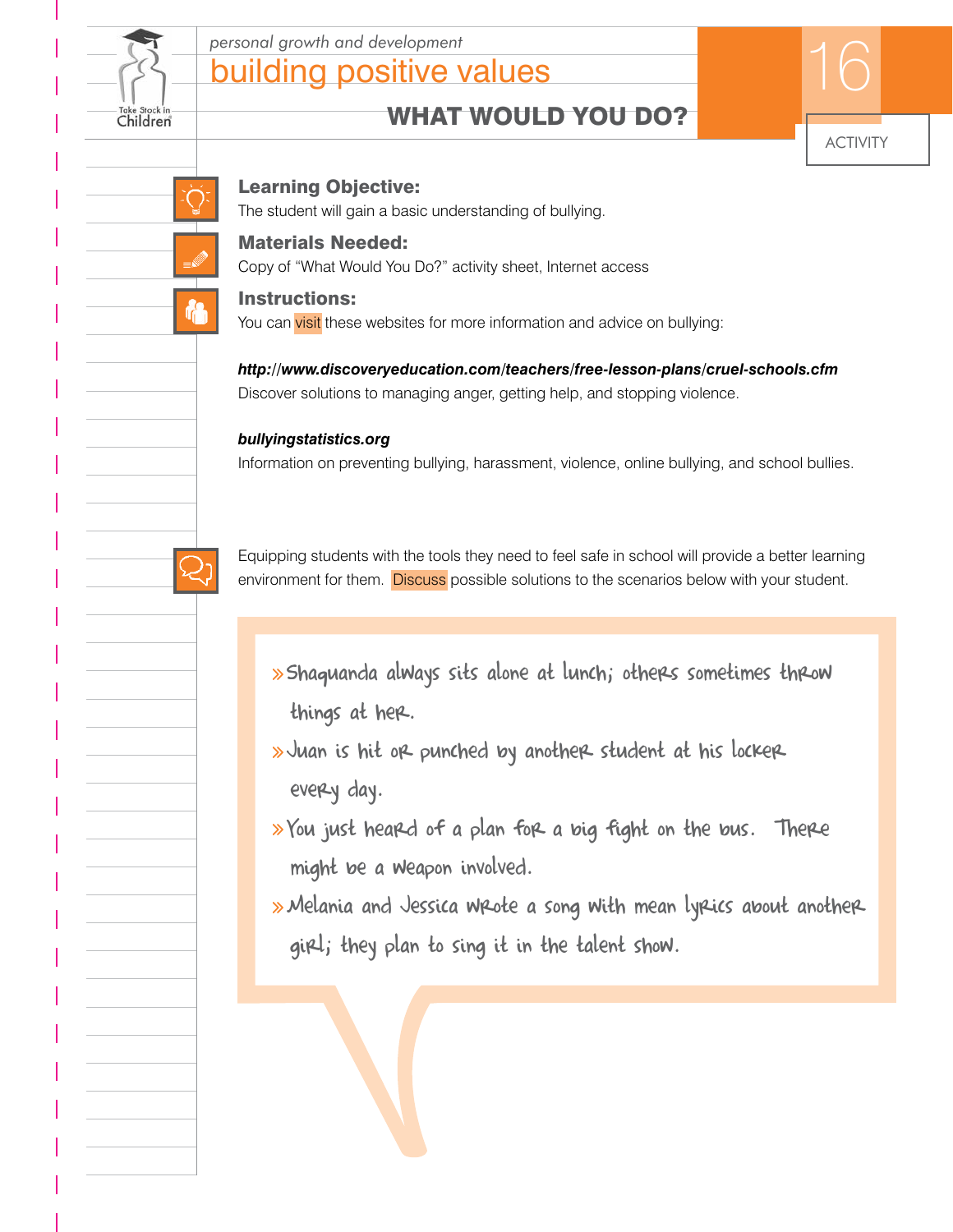

## TICK-TOCK ON THE CLOCK

ACTIVITY

## Learning Objective:

The student will develop time management skills.

## Materials Needed:

Copy of "Tick-Tock on the Clock" activity sheet, calendar, pen/pencil

## Instructions:

Developing good time management skills will help your student throughout their entire lives, from secondary school to post-secondary to the workforce. Help your student identify time management issues they may have and help them find solutions.

When working on time management, it is important to consider the following:

- **≫** Consider everything you HAVE to do and WANT to do.
- >> When planning your time, make sure to identify the most important things first, working your way down to things that can wait a couple of days or weeks.<br>
<br>
Wulderstand how much time each activity will take.
- 
- $\gg$  Understand how much time each activity will take.<br> $\gg$  Using a calendar, make a plan that helps you get through the day, week, or month.

Work with your student to **complete** the phrases below. Your conversation with your student will help identify areas of improvement.

- $\gg$ I feel I spend too much of my time on:
- $\gg$ I feel like I do not have enough time for:
- $\gg$ I feel I spend too much, not enough, just enough (circle one) time on homework. Here are some ways I could better manage my homework time:
- $\gg$ I feel I spend too much, not enough, just enough (circle one) time on activities and sports. Here are some ways I could better manage my activity time:
- $\gg$ One sport, club, or activity I would not want to do without is because:

 $*$  My favor the way to spend free time is: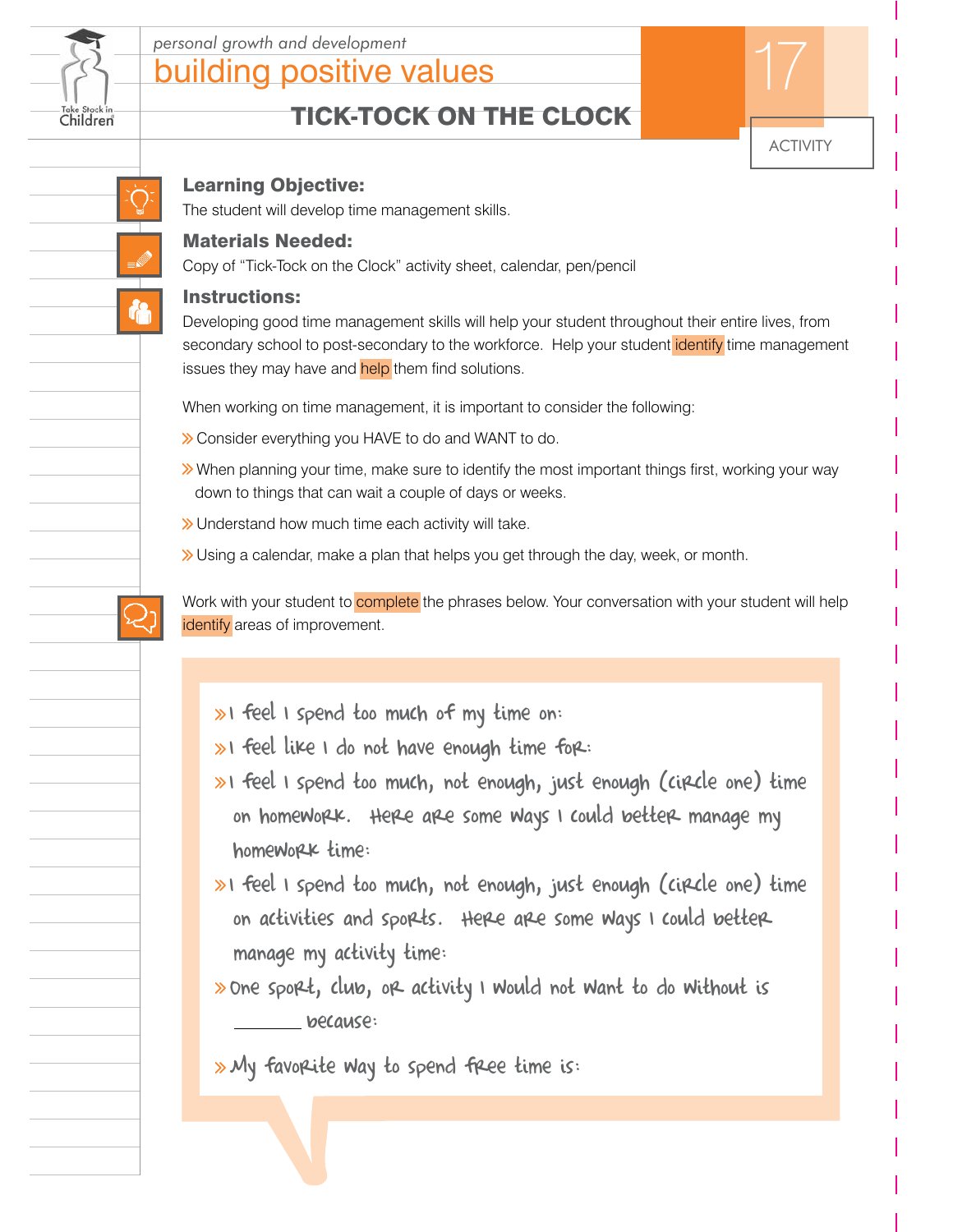

Section 2

*SUPPORTING ACADEMIC SUCCESS*

## activities 18- 26

ª The activities in this section will allow you to learn how to get help for your student in specific subject areas, and enable you to teach your student important organizational and academic skills. Your student's College Success Coach is a great source of information about your student's current academic status as well as resources available in the school and community. **Your goal as a mentor** is to assist your student in higher scholastic achievement through the use of proven strategies and techniques.

# *<b>improving academic skills, Activities 18-26* ª

This group of activities is designed to teach your student the basic organizational skills necessary for academic success. Colleges report that two of the main causes of poor academic performance among freshmen are inadequate organizational ability and lack of self-discipline. These activities target these basic needs. Students who are encouraged to improve their academic skills do much better in school than those who do not.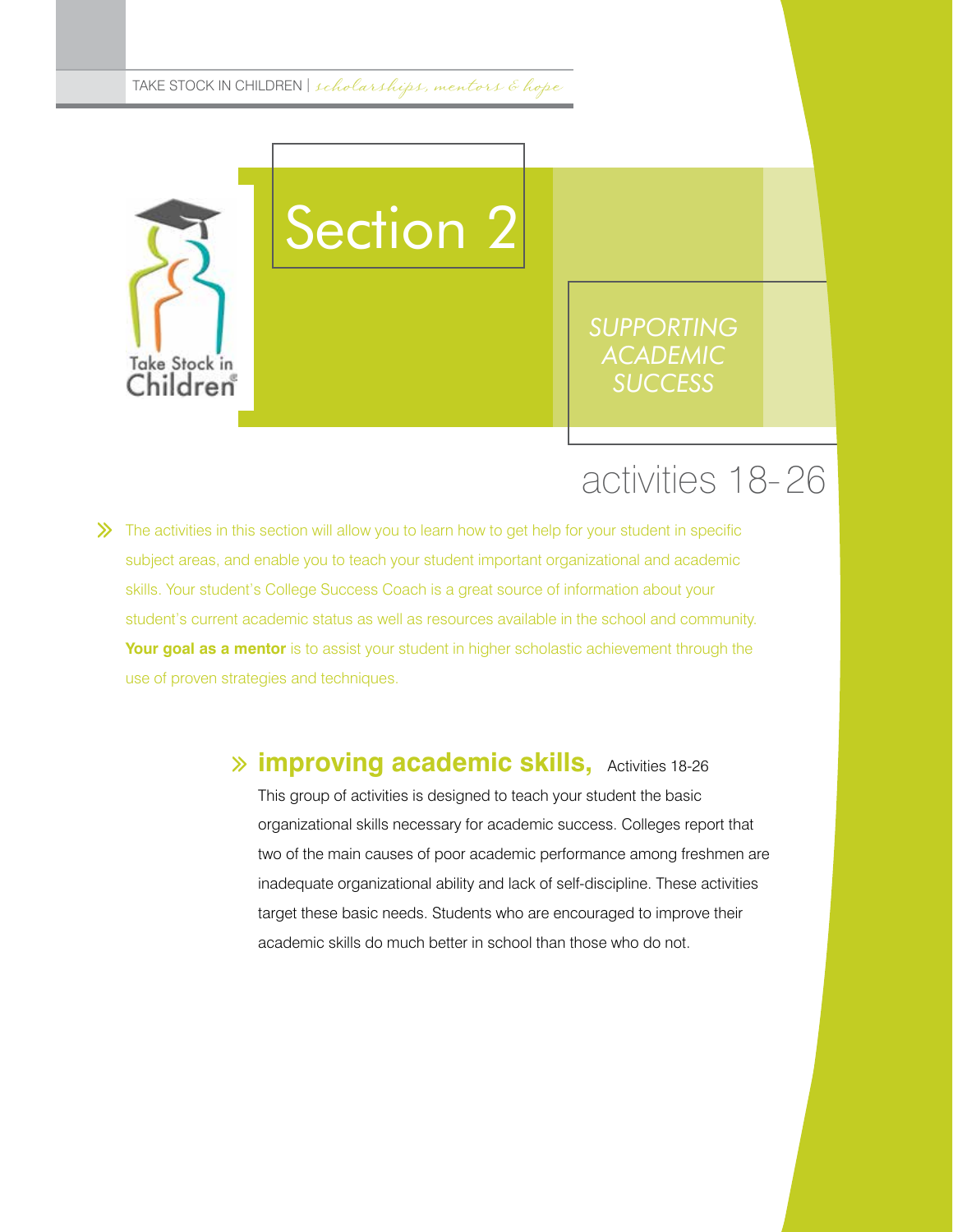# **Resource List:** ª

On the Take Stock in Children website *(www.takestockinchildren.org*) you will find additional activities you can complete with your student as well as resources and research that you may find helpful. Look for activities supporting:

- •Homework
- •Note Taking

•Speed Reading

The following websites may help you continue to explore academic skills with your student: *khanacademy.com* Learn for free about math, art, computer programming, economics,

physics, chemistry, biology, medicine, finance, history, and more.

*funbrain.com* Educational activities & games for students

*familyeducation.com* Mentors can use this site to learn more about adolescent issues. Students can use it for academic purposes.

**powa.org** Instructional site for students who want to learn how to improve their writing skills

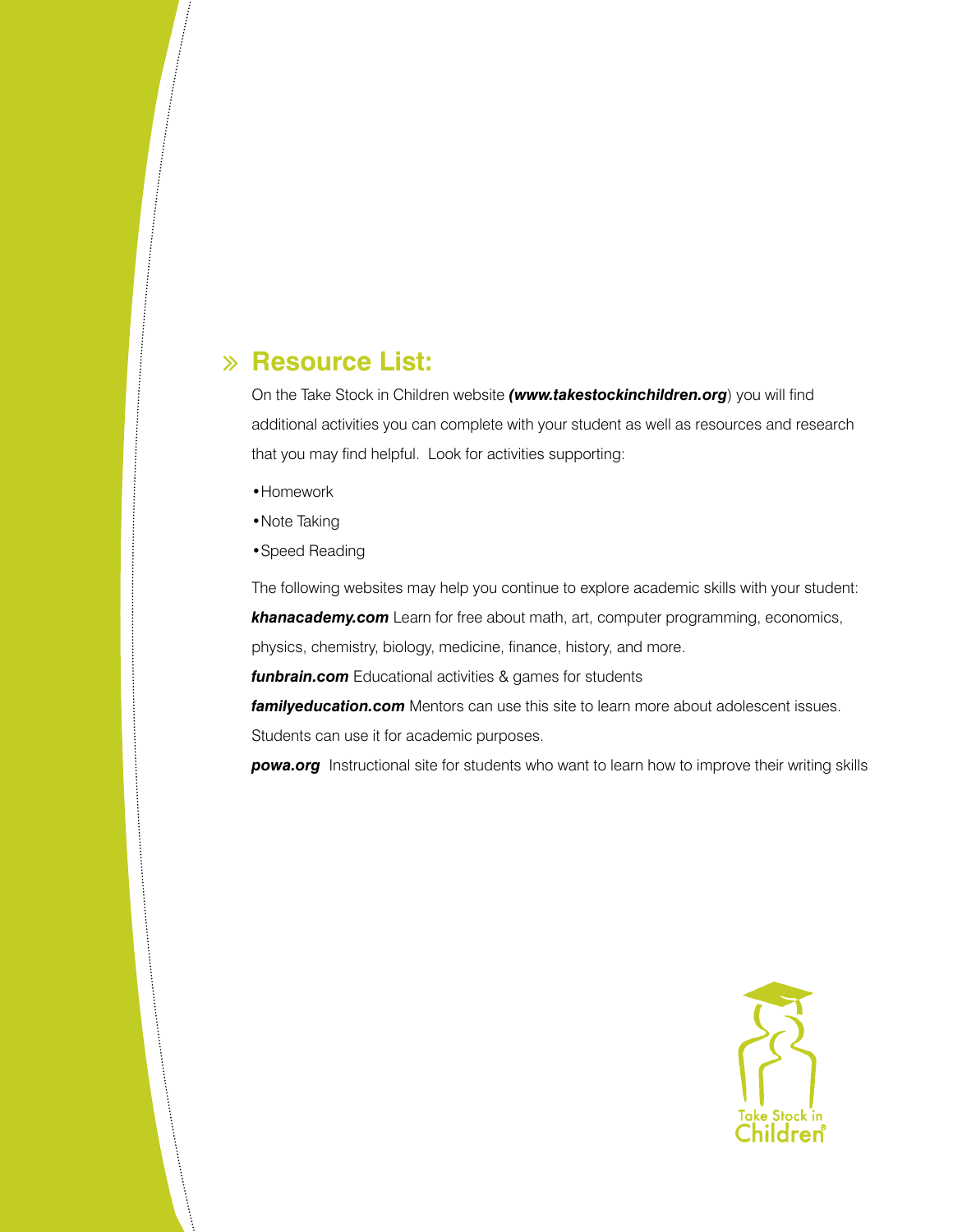

# supporting academic success<br>**improving academic skills**

## IDENTIFYING YOUR STUDENT'S NEEDS

You can get a fairly clear picture of your student's school performance by reviewing their progress reports and report cards, both present and past. You can obtain these from your College Success Coach. These reports have information such as absences, tardies, unexcused absences, suspensions, grades, and effort. Many reports also include specific comments and recommendations made by your student's previous teachers.

## **FOR THE MENTOR**

ACTIVITY

Below are some recommendations to identify your student's specific academic needs.

#### ª*Obtain your student's progress report and/or report card.*

Compare academic progress from one grading period to the next. Look for trends in achievement, attendance, and conduct. As you look over the report, ask yourself a few questions: Is there a problem with attendance or conduct? Is the student always prepared for class? Is adequate progress being made? Are my student's grades what they should be? If there are areas where improvement is needed, address these with your student.

#### ª*Pay close attention to your student's grades on an ongoing basis.*

Grades are the key performance indicators for your student. Waiting for a report card can sometimes lead to a challenging situation to resolve. Students who have below a 2.0 grade point average are underachieving. We want our students to perform at the highest possible level in order to be prepared to succeed in college.

#### ª*Consult with your College Success Coach and school liaison.*

If you notice a marked drop in your student's academic progress or grades, the first thing you should do is share your concern with your *Take Stock in Children* College Success Coach. Your College Success Coach can assist in arranging a parent-teacher conference to address the question of your student's needs.

#### ª*Plan to participate in a parent-teacher conference.*

The parent-teacher conference is intended to inform parent(s)/guardian(s) about their child's progress and to address concerns about poor performance, but it can accomplish a great many other things with proper leadership. It is important that both the parent(s)/guardian(s) and the student attend this conference. Students need to hear that their performance might jeopardize their chances of receiving a scholarship or succeeding at the college level and what steps they can take to improve their grades. Parent(s)/guardian(s) should be told what they can do to help their child succeed in school.

Feel free to share your contact information with your student's teachers. It will show that their student has a strong support system and will allow the teachers another point of contact for the student.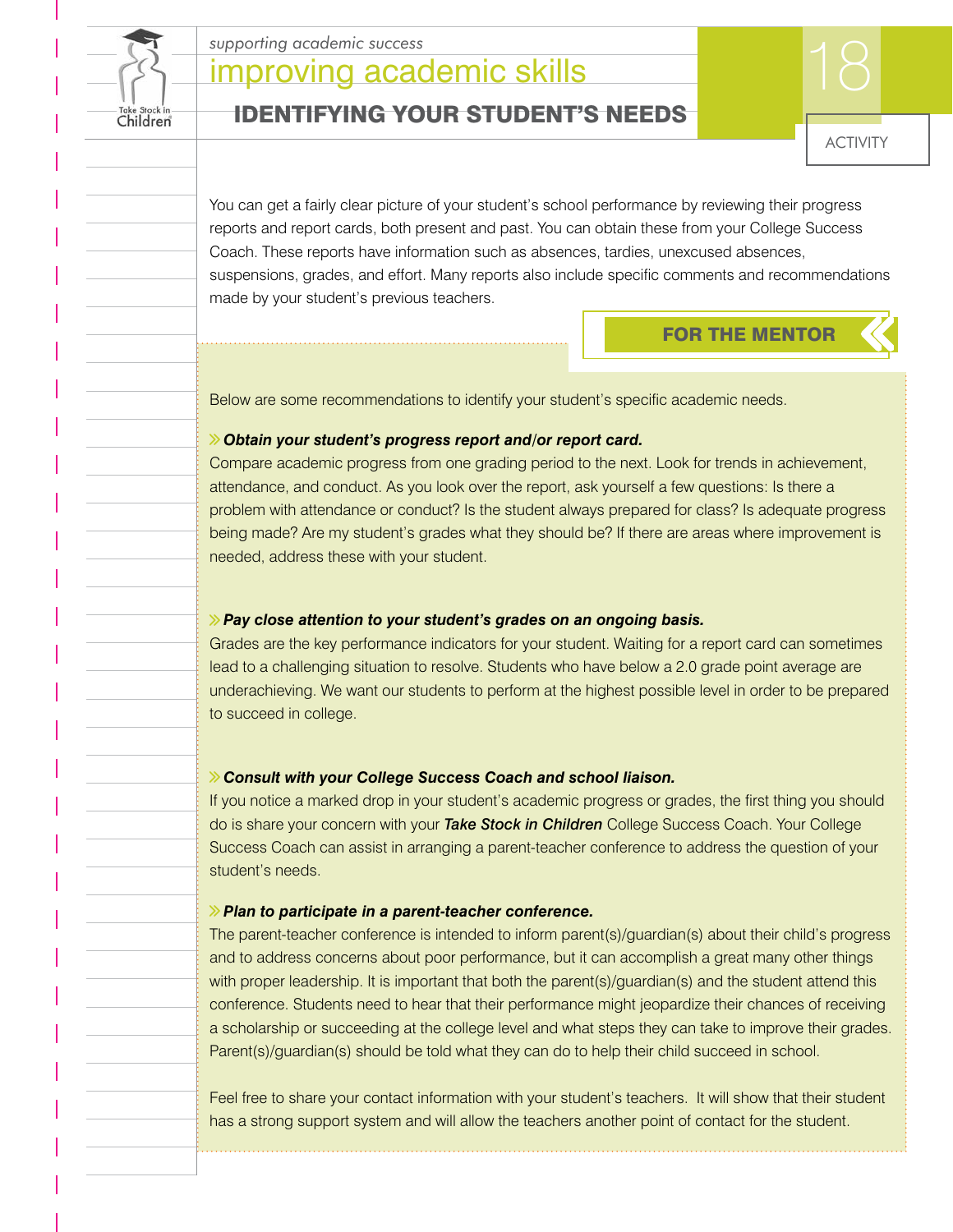

## improving academic skills *supporting academic success* improving academic skills  $\blacksquare$

## THIS IS HOW I LEARN

ACTIVITY



## Learning Objective:

The student will identify their learning styles.

## Materials Needed:

Copy of "This Is How I Learn" activity sheet, Internet access, pen/pencil

#### Instructions:

Students learn in a variety of different ways. Using the link below, help your student *explore* their learning style by taking the quiz provided on the site. Knowing more about how your student learns can be beneficial and lead to academic success.

#### *edutopia.org/multiple-intelligences-learning-styles-quiz*

If you do not have Internet access at your student's school, go to *edutopia.org/node/6255* before your meeting and print out the "Your Learning Styles" descriptions to review with your student. Help them find the learning style or styles that best suit them.

After exploring the different learning styles, either by taking the quiz or reading the descriptions, identify the student's top three learning styles.

## *My Top Three Learning Styles*

| 1  |  |  |
|----|--|--|
|    |  |  |
| 2. |  |  |
|    |  |  |
| 3  |  |  |
|    |  |  |

Once you and your student have identified their learning styles, ask them the following questions:

- » Based on your top learning styles, what are some new ideas you can incorporate into your study habits?
- » Based on your learning styles, what do you think will be the best way for you to prepare for tests and quizzes?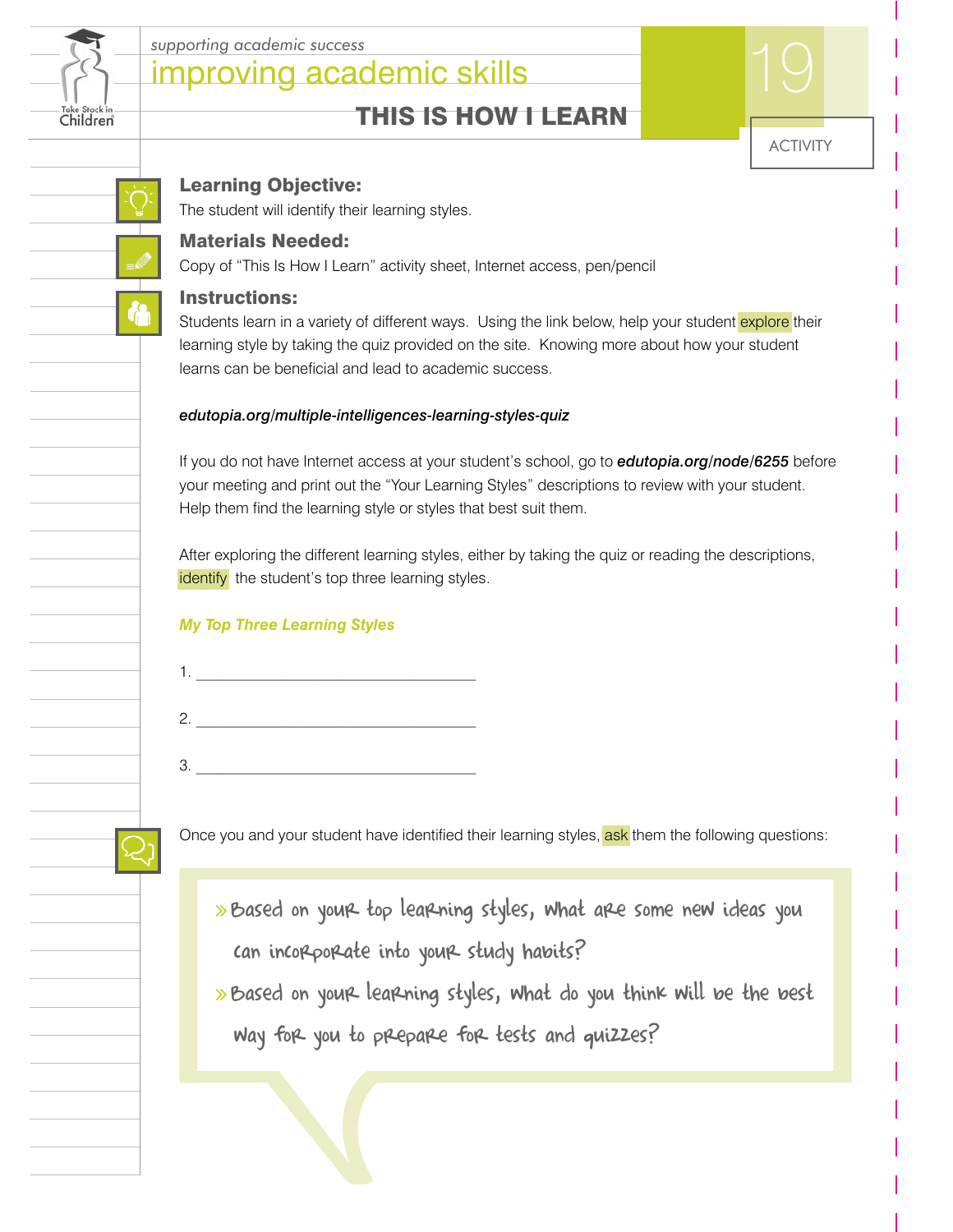

## improving academic skills *supporting academic success* **improving academic skills** 20

## USING A PLANNER



## Learning Objective:

The student will learn how to utilize their planner to facilitate academic success through efficient time management.

## Materials Needed:

Copy of "Using a Planner" activity sheet, student's planner, your planner, pen/pencil

## Instructions:

The typical high school student spends approximately 2 to 2.5 hours per day on homework. Help your student determine whether or not they are using their time wisely in their day to day activities by completing the activity below. Help them to **identify** the most efficient use of their time by showing them how they can input tasks and assignments and keep track of their daily schedule in their planner. Use your planner as an example.

| How much time do you spend doing the following per week? |  |                                |  |
|----------------------------------------------------------|--|--------------------------------|--|
| Study/homework at school                                 |  |                                |  |
| $\gg$ Extracurricular activities                         |  | $\gg$ Family responsibilities  |  |
| Study/homework at home                                   |  | $\triangleright$ Part time job |  |
| Total for all activities per week                        |  | > Volunteering                 |  |

#### *Using your planner*

*1. Use your planner to record your tasks, assignments, daily schedule, due dates, etc. week to week.* 

 $\gg$  Put tasks with the most importance at the top of your list to be completed first.

 $\gg$  As you complete the task, check it off so that you see your accomplishment.

# **2. Make sure that you are making effective use of your time.**<br> **••** Identify all available spare time in your day.<br>
If the gans with short, easy tasks you can complete quickly

 $\gg$  Identify all available spare time in your day.<br> $\gg$  Fill in gaps with short, easy tasks you can complete quickly.

>> Downtime can be used to review notes and study for upcoming tests and quizzes.

#### *3. Communicate with others.*

>> Share your schedule with your parents, making them aware of your needs and giving them the opportunity to make suggestions to accommodate your family responsibilities.

 $\gg$  Inform your friends of your schedule. This way they respect the time you need to accomplish your tasks.

 $\gg$  If you are active in sports or other extracurricular activities, keep your coach informed of your weekly academic schedule.



Help your student make using their planner a habit by asking to see it when you visit. This way you can make sure that they are meeting their deadlines and are on track for academic success.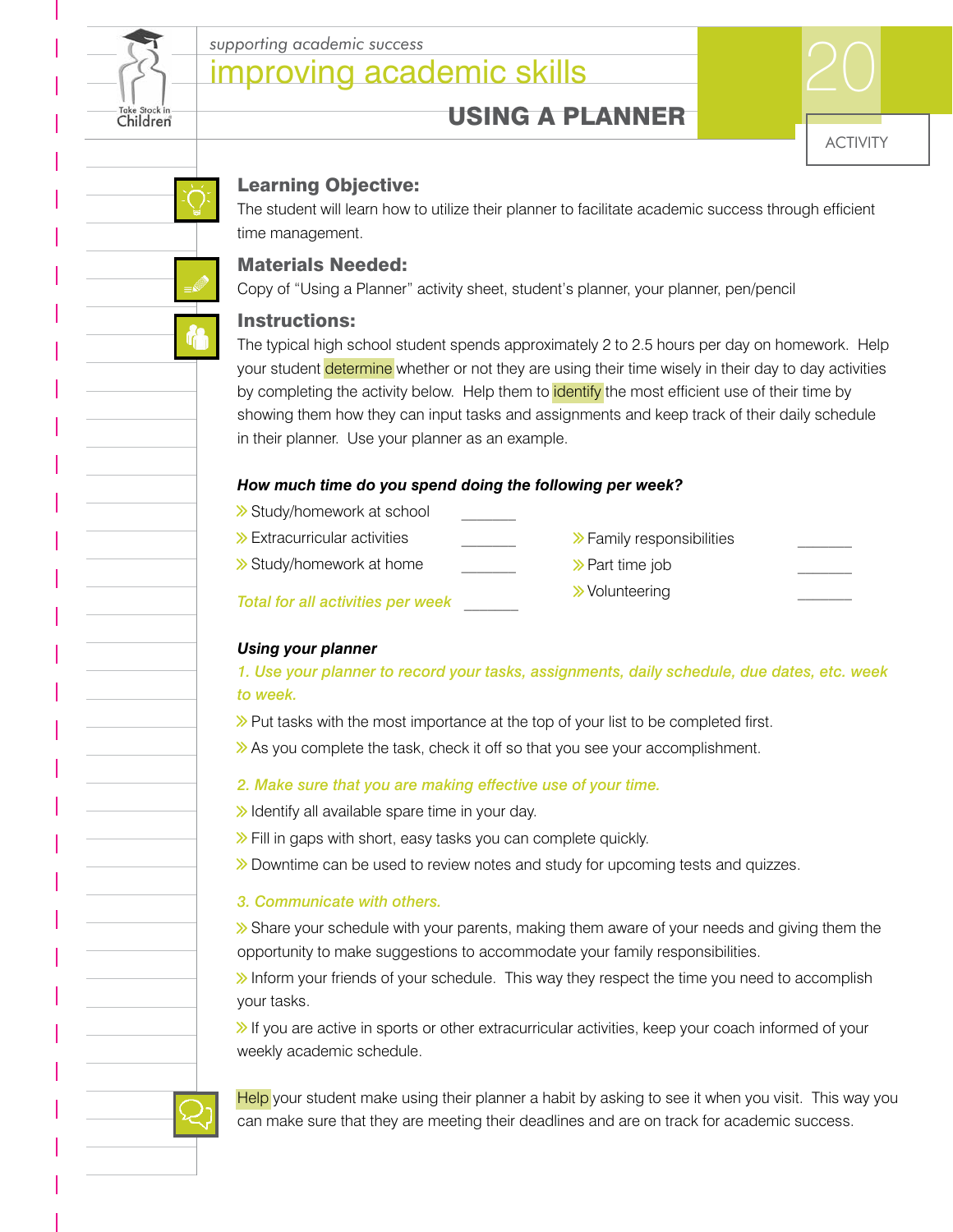

## improving academic skills *supporting academic success* 21 and 21 and 21 and 21 and 21 and 21 and 21 and 21 and 21 and 21 and 21 and 21 and 21 and 21 and 21 and 21 and 21 and 21 and 21 and 21 and 21 and 21 and 21 and 21 and 21 and 21 and 22 and 22

## THE TRICK TO NOTE TAKING



#### Learning Objective:

The student will evaluate their note taking habits and review some note taking tips.

#### Materials Needed:

A copy of "The Trick to Note Taking" activity sheet, pen/pencil

#### Instructions:

Effective note taking is important for students to retain information learned in class. Use the discussion questions below to determine whether your student is taking effective notes.

- »Do you Review and edit your notes within 24 hours after each of your classes?
- »Do you try to write down everything your teacher says? »Are you able to understand your notes when you study for a test? »Do you tend to miss a lot of information when you take notes? »Do you read ahead in your textbooks?

Use the tips below to help your student *improve* their note taking habits.

**Be selective.** Avoid trying to write down every word or writing in complete sentences.

*Abbreviate.* Reduce common words/phrases to symbols and eliminate connecting words like: is, are, was, the, and would. Drop the last few letters of words; eg., "approx" for "approximately." Try using "formula" statements to take notes. For example, the teacher says, "The diameter of the earth is four times greater than the diameter of the moon." You write, "Earth=4x>diameter of moon."

**Focus on the main points.** Use "significance" statements. Identify main concepts and state why they are important. If the information being given is important, a speaker will usually do one of the following: pause before or after an idea, use repetition to emphasize a point, or write an idea on the board.

*Identify significance.* Ask yourself, is the information being discussed new or is it covered in the text? You can do this by looking over the class assignment prior to class. To be successful, make sure you are a step ahead and have a working knowledge of the topic.

Ask questions. Make sure you clarify areas that are unclear or confusing.

*Reference examples.* Concrete examples are often the best way to clarify complex ideas.

**Review notes ASAP.** The sooner you review your notes, the better you retain the information.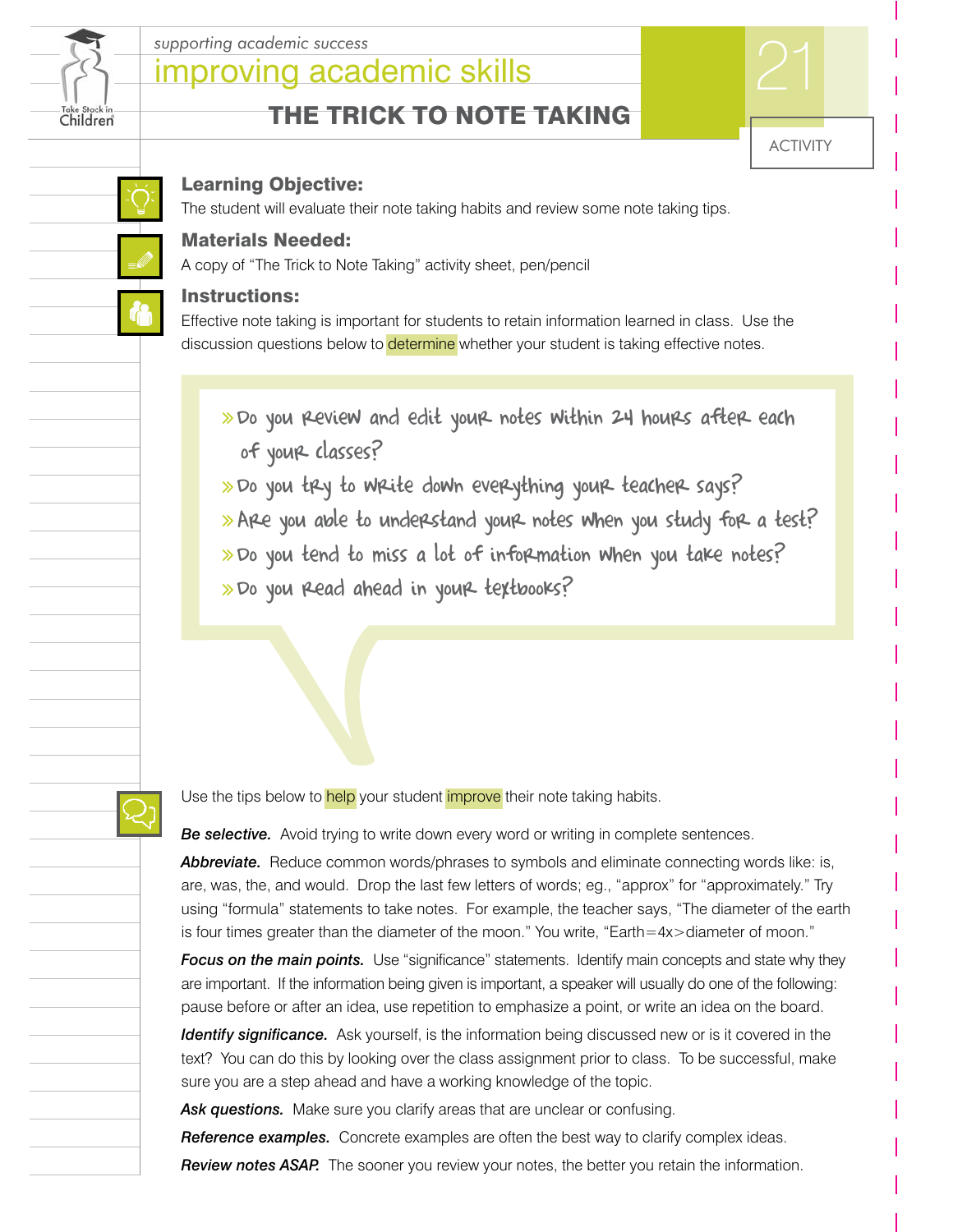

## improving academic skills *supporting academic success*<br> **improving academic skills**





#### Learning Objective:

The student will analyze their study habits and devise a plan to improve their study skills.

#### Materials Needed:

Copy of "My Study Habits" activity sheet, pen/pencil

#### Instructions:

Good study habits are a key building block to academic success. It is important for students to understand the relationship between studying and good grades.

Use this questionnaire to assess your student's study habits.

| > I never study more than an hour for tests.         | true                   | false    |
|------------------------------------------------------|------------------------|----------|
| > I only study the night before a test.              | true                   | false    |
| > If I study too much, I cannot have time for fun.   | true                   | false    |
| >> If I study, I do not have time for anything else. | true                   | false    |
| $\gg$ I study with music or the television on.       | true                   | false    |
| $\gg$ I do not have a quiet place to study.          | true                   | false___ |
| > I cannot sit and study for long periods of time.   | true                   | false_   |
| > I often doodle or get distracted in class.         | true                   | false___ |
| $\gg$ I have trouble taking notes.                   | $true$ <sub>____</sub> | false_   |
| > I do not use class notes to study for tests.       | $true$ <sub>____</sub> | false___ |
| > I never organize my class notes.                   | true                   | false___ |
| > I have trouble keeping up with my reading.         | $true$ <sub>___</sub>  | false    |
| > I do not always get my homework done.              | $true$ <sub>____</sub> | false    |
| > I cannot recognize the main ideas in a chapter.    | $true$ <sub>___</sub>  | false    |
| > I would like to read faster.                       | $true$ <sub>___</sub>  | false    |
| $\gg$ I have trouble writing papers.                 | true_                  | false    |
| $\gg$ I do not know how to create an outline.        | $true$ <sub>__</sub>   | false    |
| > I put off difficult assignments.                   | true                   | false    |
|                                                      |                        |          |

Review the statements with your student. If your student answered "true" to any of these statements, discuss practical solutions for improving their habits. Studying and homework are their practice for test day. Your student should review their notes daily. The more they read them, the more they will learn, and the better they will do on a test.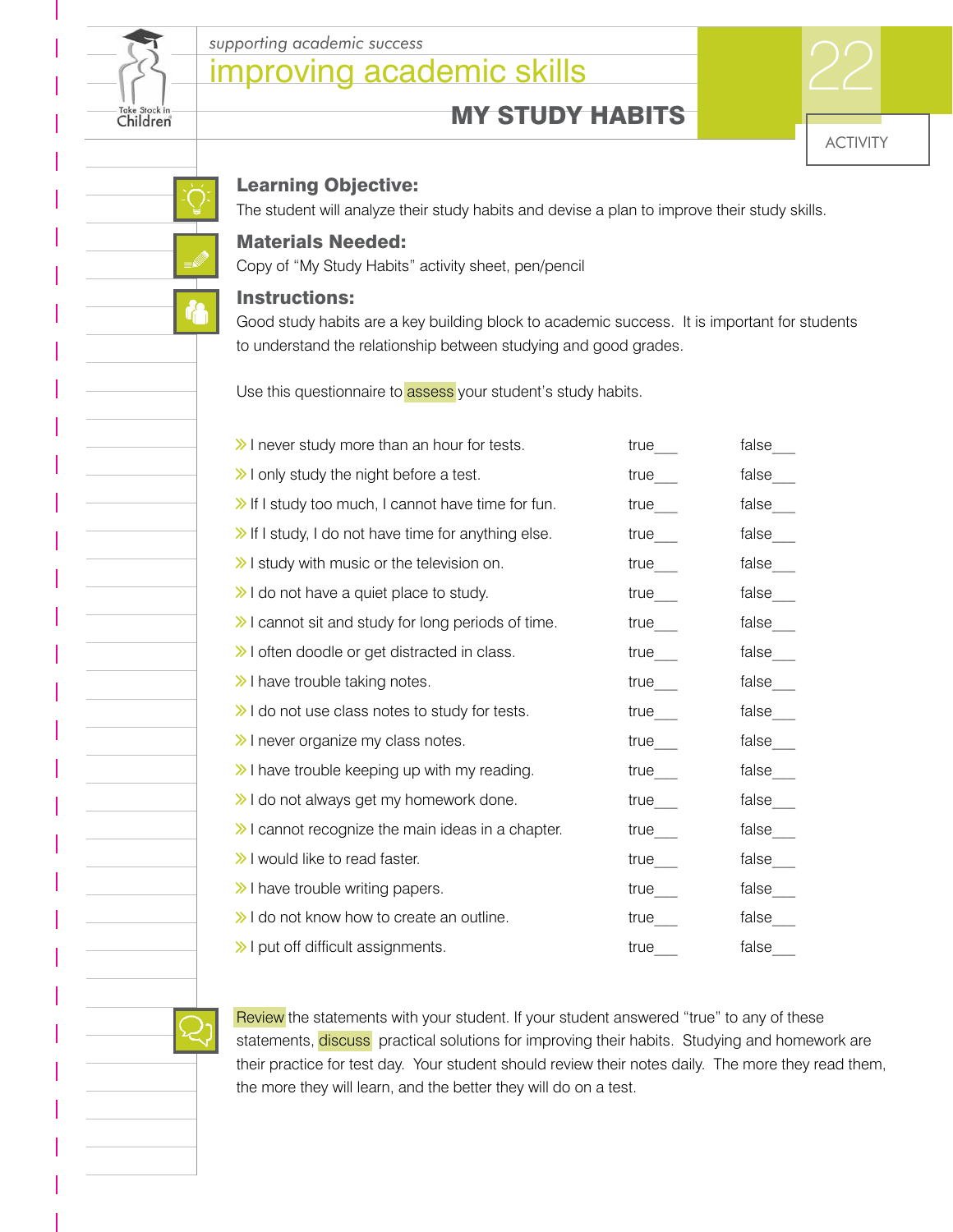

## improving academic skills *supporting academic success* **improving academic skills** 23





#### Learning Objective:

The student will become familiar with different types of test taking strategies to use when studying.

#### Materials Needed:

Copy of "Test Time!" activity sheet

#### Instructions:

There are many different types of tests: essays, true/false, and multiple-choice to name a few. Knowing how to study for them can help your student sharpen their test taking skills. Review the various test preparation tips below with your student.

#### *General test prep tips:*

- •Concentrate on learning what you do not know
- •Ask your teacher for help, if necessary
- •Anticipate the questions
- •Know what will be covered •Get a good night's sleep
- •Create a study outline •Ask questions
- •Make a test schedule before the test

*Essay Tests*

ª*Keep Track of Your Time* If you have five questions to answer in 40 minutes, for example, make sure you do not spend too much time on any one question.

ª*Read Through the Questions Once* By familiarizing yourself with all the questions first, you will have much more time to consider your answers.

ª*Identify the Directive Words* Read the directions carefully and pinpoint the key terms. If a teacher wants you to describe, then do so; if she wants you to evaluate, then do not worry so much about description.

ª*Outline Your Answer First* Teachers are greatly influenced by the coherence and structure of your answer. To list facts in random order makes it seem as if you do not have a clear grasp of the material. Try to organize your answers as well as you can.

ª*Take Time to Write an Introduction and Conclusion* A strong introduction and conclusion are essential parts of a good essay. They give your responses the structure of logical arguments.

#### *True/False Tests*

 $\gg$  Look for any word in the question that could make it false.

- → Look for any word in the question that could make it false.<br>→ Look out for extreme modifiers that tend to make a question false: all, none, never, only, etc.<br>→ Identify qualifiers that tend to make questions true: usual **Example 19 Yearth that tend to make a question false: all, none, never, only, etc.**<br> **Example 19 Yearth tend to make questions true: usually, frequently, often, probably, etc.**<br> **Probably, etc.**
- 

#### *Multiple-Choice Tests*

- $\gg$  Read each question with the intention of answering without looking at the possible answers.
- **»** Read each question with the intention of answering without looking at the possible answers.<br> **»** Use educated guessing: Eliminate two choices quickly and then decide between the remaining two.<br> **»** Choose the numbers t → Teas cash queeder minime intendent or anonomig introduces that are pecedered.<br>
→ Use educated guessing: Eliminate two choices quickly and then decide between the re<br>
→ Choose the numbers that are in the middle range, no
- $\gg$  Choose the numbers that are in the middle range, not the extremes, when guessing.  $\gg$  When in doubt choose answers that are longer and more descriptive.
- 
- >> When two similar answers appear, one is likely correct.



Review these test-taking tips with your student when they have an upcoming test. Make sure to ask them what type of test it will be and if they need help preparing for it.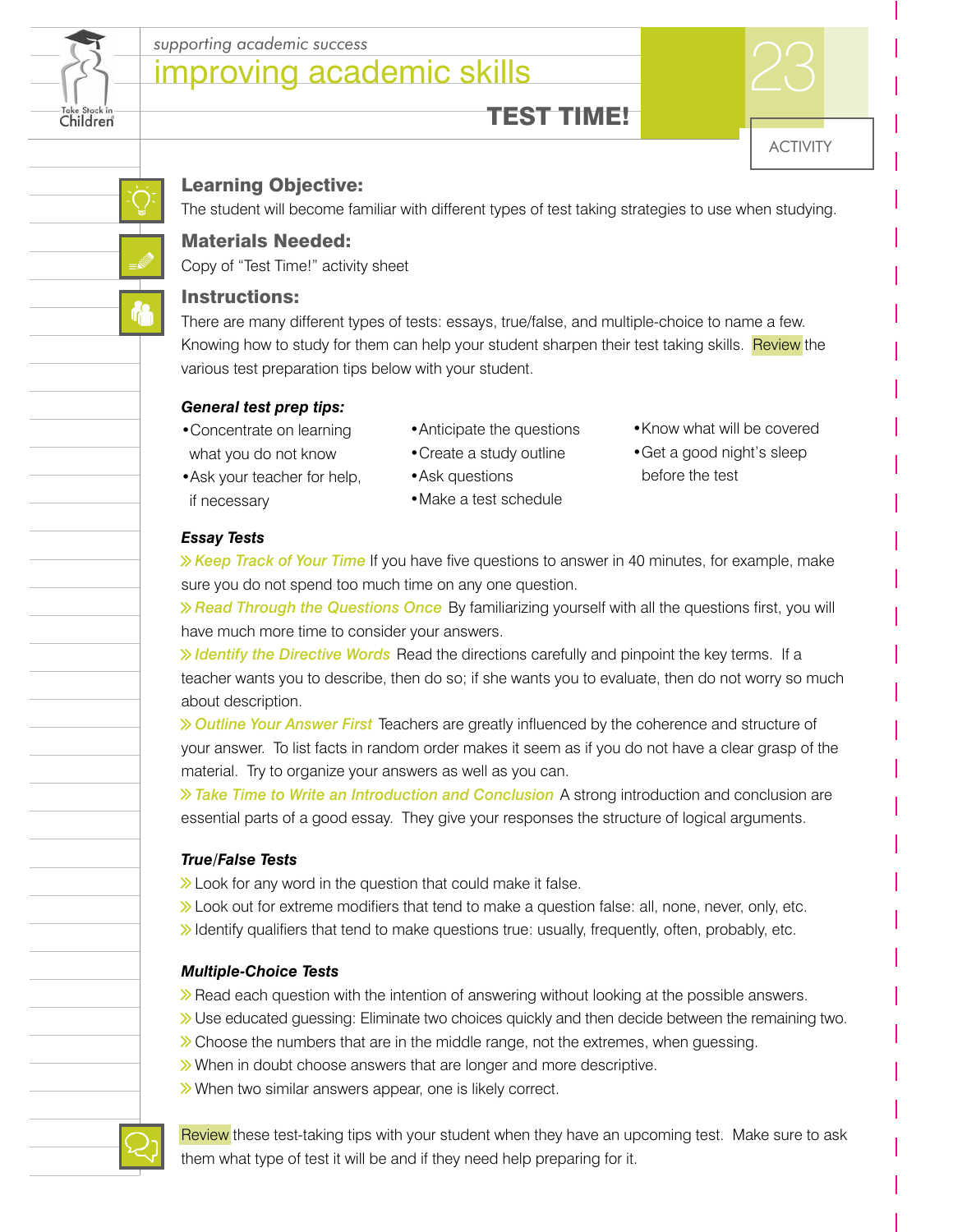

## improving academic skills *supporting academic success*<br> **improving academic skills**

## MORE TEST-TAKING TIPS



#### Learning Objective:

The student will evaluate their test readiness.

#### Materials Needed:

Copy of "More Test-Taking Tips" activity sheet, pen/pencil

#### Instructions:

Ask your student to **complete** the evaluation below by putting a mark by each question that is true for them. Your student should be answering "yes" to all of these questions.

#### *When preparing for a test, do you:*

- Concentrate on what you do not know?
- Ask questions?
- Ask your teacher for help, if necessary?
- Create a study guide or flashcards?

#### *When taking a test, do you:*

- Read and understand the test directions?
- Look over the entire test first?
- Make sure you know how much time is given?
- Know how much each question counts?
- Notice key words in the directions?
- Do the easiest questions first and return to the unanswered ones?
- Proofread your essay and/or short answers?
- Watch out for careless mistakes?
- Get a good night's sleep before the test?
- Know what will be covered?
- Anticipate the questions?
- Go over any material from class or previous quizzes?
- Write down important formulas, facts, or key words in the margin first so you will not forget them?
- Pace yourself?
- Read the whole question and all possible answers?
- Make sure you have answered all the questions and that your name is on the test?

#### *After taking a test, do you:*

- Look for any grading mistakes?
- Look over the test and make sure that you understand your mistakes?
- Look up missed questions or ask a friend or the teacher for correct answers?
- Take notes when the teacher reviews the test in class?
- Save the test as study materials for future cumulative tests?

Review any questions that your student did not check off. Discuss with your student how using each of the tips will help them to improve their test taking skills.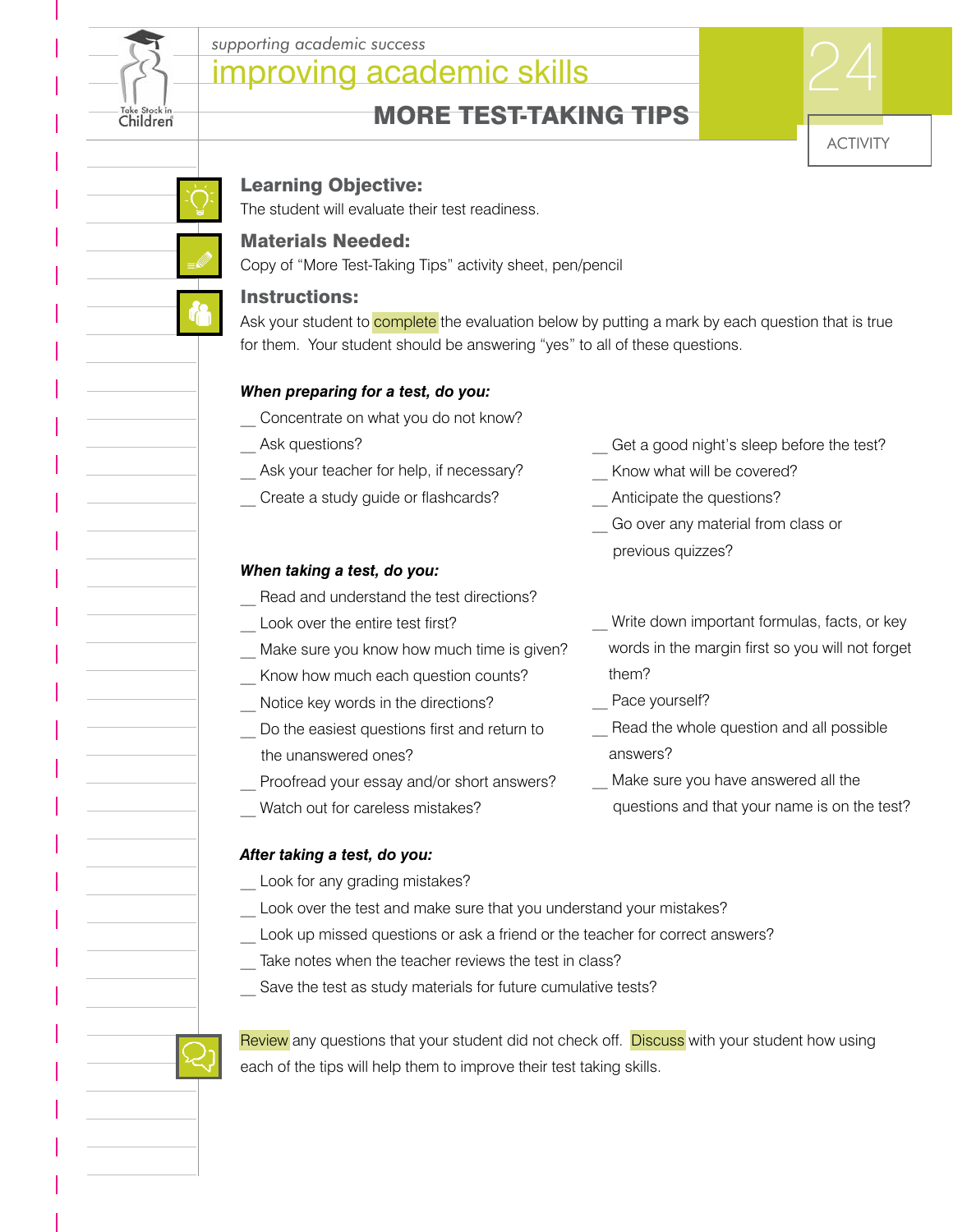

## planning for high school graduation *supporting academic success* entity and academic success  $25$

#### PREPARING FOR STANDARDIZED TESTS



ACTIVITY

#### Learning Objective:

The student will gain an understanding of effective preparation for all standardized tests.

#### Materials Needed:

Copy of "Preparing for Standardized Tests" activity sheet

#### Instructions:

By this time, your student should be familiar with taking standardized tests. Use the information below to help your student prepare for their standardized tests.

#### *Preparation Before the Test:*

- $\gg$  Long term preparation should include enrollment in more academically challenging courses to further develop your studying skills. further develop your studying skills.<br> **Examiliarize yourself with the content of the specific test.**<br> **Example your line who has a set abillatin in the sentent areas.**
- 
- > Familiarize yourself with the content of the specific test.<br>
> Refresh your knowledge and skills in the content areas.  $\gg$  Refresh your knowledge and skills in the content areas.<br> $\gg$  Identify the content areas you have studied.
- 
- $\gg$  Take any and all pre-tests that are available.
- $\gg$  Visit the appropriate websites for the different tests and utilize the resources that may be available to you.
- $\gg$  Know the different strategies for the specific tests, for example, knowing when it is best to give an educated guess or omit a question.
- $\gg$  Get a good night's sleep before the test.

#### *Preparation for the Big Day:*

- $\gg$  Eat well. A good meal the night before and a good breakfast with protein, carbohydrates, and fruit will jump start your brain, keep you focused, and maintain your energy.<br> **••** Take a calculator and two sharpened pencils.<br>
•• Learn and understand the test directions for and two of mustics.
- 
- **»** Take a calculator and two sharpened pencils.<br> **••** Learn and understand the test directions for each type of question.  $\triangleright$  Learn and understand the test dire<br> $\triangleright$  Notice key words in the directions.
- 
- $\gg$  Notice key words in the directions.<br> $\gg$  Make sure you know how much time is given per section.
- $\gg$  Make sure you know how much time is given per section.<br> $\gg$  Pace yourself do the easier questions first and return to the unanswered ones.  $\gg$  Pace yourself – do the easier questions first and return to the unanswered  $\gg$  Check your answer sheet regularly to make sure you are in the right place.
- 

Helping your student **prepare** for their standardized tests can result in increased confidence and better overall testing performance.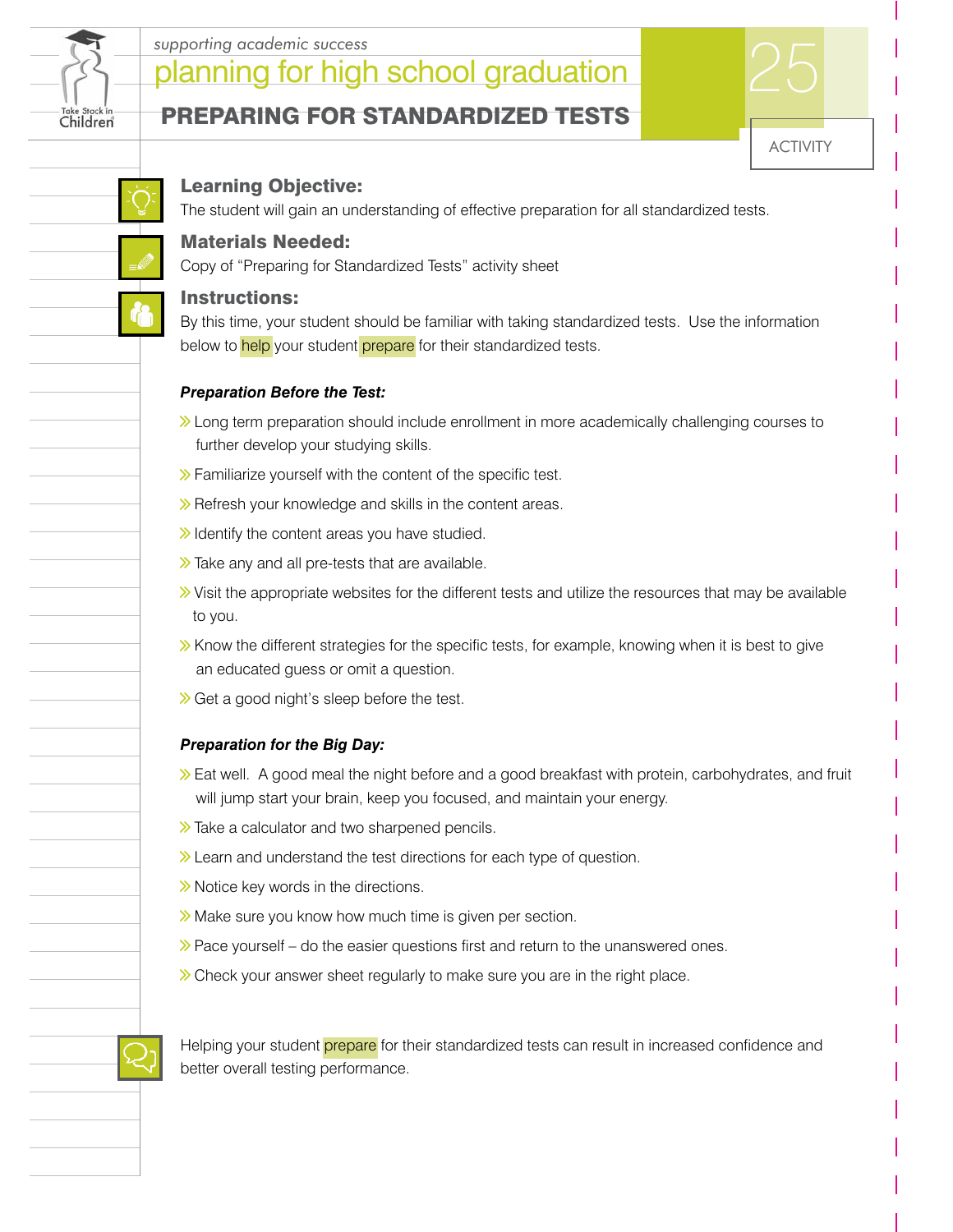

Take Stock in

planning for high school graduation *supporting academic success* **planning for high school graduation** 

STANDARDIZED TESTS

| <b>ACTIVITY</b> |  |
|-----------------|--|

#### Learning Objective:

The student will gain an understanding of standardized tests and their registration procedures.

#### Materials needed:

Copy of "Standardized Tests" activity sheet

#### Instructions:

Standardized tests are used by colleges and universities to determine college admissions. Familiarize your student with the different tests, including the preliminary tests that are available.

|                       | <b>Why take this test?</b>                                                                                                                                                                                                                                                                                                                                                                | <b>What does it</b><br>test me on?                                                                                                                                                                                                                                                                                                                  | <b>How do I register?</b>                                                                                                                                                                                                                                                                                                                                                                                           |
|-----------------------|-------------------------------------------------------------------------------------------------------------------------------------------------------------------------------------------------------------------------------------------------------------------------------------------------------------------------------------------------------------------------------------------|-----------------------------------------------------------------------------------------------------------------------------------------------------------------------------------------------------------------------------------------------------------------------------------------------------------------------------------------------------|---------------------------------------------------------------------------------------------------------------------------------------------------------------------------------------------------------------------------------------------------------------------------------------------------------------------------------------------------------------------------------------------------------------------|
| PSAT/<br><b>NMSQT</b> | • Provides feedback on your<br>strengths and weaknesses<br>in the different subject areas<br>necessary for college and<br>beyond.<br>• Serves as a great indicator<br>of what to expect on the SAT.<br>• It must be taken in order to<br>be considered for the National<br>Merit Scholarship, the National<br>Hispanic Scholarship, and the<br>National Negro Achievement<br>Scholarship. | The test has three sections:<br>Reading Test, Writing &<br>Language Test, and Math<br>Test. Many questions focus<br>on important, widely used<br>words and phrases. You'll<br>be asked to interpret and use<br>evidence. The math skills<br>that matter most on the PSAT<br>are problem solving, data<br>analysis, linear and complex<br>equations. | Registration can only be done<br>at your local high school.<br>THERE IS NO ONLINE<br>REGISTRATION AVAILABLE.<br>To learn about test dates visit<br>collegeboard.org.<br>Fee waivers are available<br>for 11th graders taking the<br>PSAT/NMSQT, but there is no<br>waiver available for PSAT 10<br>or PSAT 8/9.                                                                                                     |
| <b>SAT</b>            | • Helps to compare your<br>academic knowledge with<br>other students throughout the<br>country.<br>• It also allows college<br>admissions judges to evaluate<br>your readiness for college.<br>• There is no penalty for<br>guessing on the new SAT.<br>The test focuses on college<br>and career ready knowledge<br>and skills.                                                          | This is a three-hour test made<br>up of the following sections:<br>Evidence-Based Reading and<br>Writing (100 minutes)<br>• includes Reading Test and<br>Writing and Language Test<br>Math (80 minutes)<br>Essay (Optional, 50 minutes)                                                                                                             | Registration for the SAT can<br>be done via the internet or<br>by mail. Most Take Stock<br>in Children students will<br>qualify for a fee waiver. Visit<br>collegeboard.org/sat/register/<br>fees/fee-waivers for more<br>information.<br>Students who use a waiver for<br>the SAT automatically receive<br>four college application<br>waivers. Look for more<br>information via e-mail from the<br>College Board. |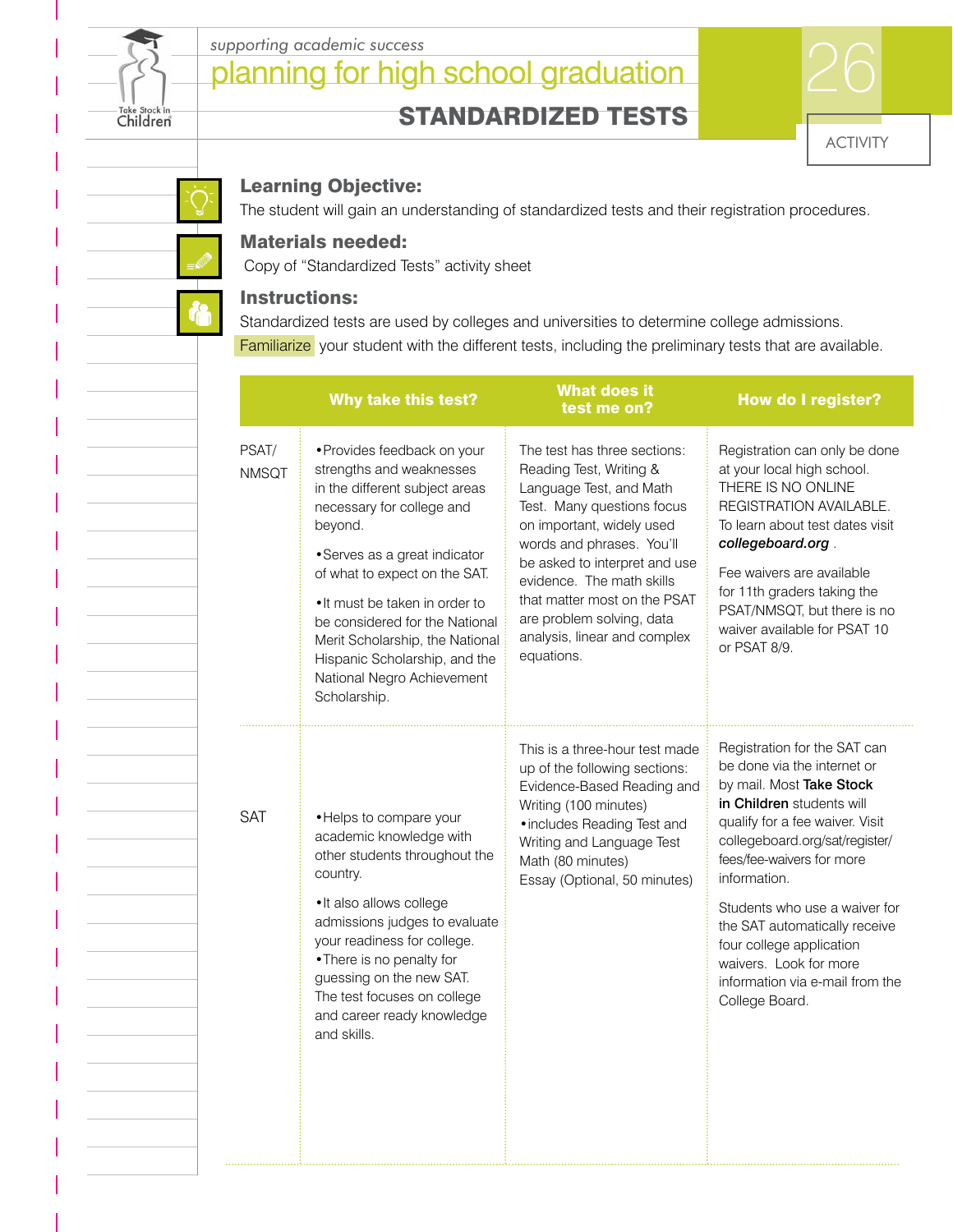

## planning for high school graduation *supporting academic success* entity and academic success  $26$

#### *continued* STANDARDIZED TESTS



|                            | <b>Why take this test?</b>                                                                                                                                                              | <b>What does it</b><br>test me on?                                                                                                                                                                                                                                                                                                                                                                                                                                                                                                                                                                                                                                                                                     | <b>How do I register?</b>                                                                                                                                                                                                                                                                                                                                                                                                                                                                                   |
|----------------------------|-----------------------------------------------------------------------------------------------------------------------------------------------------------------------------------------|------------------------------------------------------------------------------------------------------------------------------------------------------------------------------------------------------------------------------------------------------------------------------------------------------------------------------------------------------------------------------------------------------------------------------------------------------------------------------------------------------------------------------------------------------------------------------------------------------------------------------------------------------------------------------------------------------------------------|-------------------------------------------------------------------------------------------------------------------------------------------------------------------------------------------------------------------------------------------------------------------------------------------------------------------------------------------------------------------------------------------------------------------------------------------------------------------------------------------------------------|
| <b>WORK</b><br><b>KEYS</b> | •Demonstrate your readiness<br>for careers with a score and<br>credential recognized by<br>Florida's "Ready to Work"<br>program<br>• Research skills needed for a<br>variety of careers | The test measures three<br>major areas and issues a<br>nationally recognized career<br>readiness certificate.<br>• Applied Mathematics<br>• Locating Information<br>• Reading for Information<br>You can take additional<br>sections that measure<br>applied technology,<br>business writing, listening<br>for understanding, and<br>workplace observation.                                                                                                                                                                                                                                                                                                                                                            | Work Keys is administered<br>at assessment centers<br>across Florida.<br>Visit floridareadytowork.com<br>to find your nearest<br>assessment center.                                                                                                                                                                                                                                                                                                                                                         |
| <b>ACT</b>                 | • Helps to compare your<br>academic knowledge with<br>other students throughout<br>the country<br>• Allows college admissions<br>judges to evaluate your<br>readiness for college       | This test is made up of the<br>following sections:<br>· English:<br>45 minutes, 75 questions<br>-Measures standard written<br>English and rhetorical skills.<br>• Mathematics:<br>60 minutes, 60 questions<br>-Measures mathematical<br>skills typically acquired by<br>the end of the 11th grade.<br>·Reading:<br>35 minutes, 40 questions<br>-Measures reading<br>comprehension<br>·Science:<br>30 minutes, 40 questions<br>-Measures interpretation,<br>analysis, evaluation,<br>reasoning, and problem-<br>solving skills.<br>• Optional Writing Test:<br>One prompt, 30 minutes<br>-Measures writing skills<br>emphasized in high school<br>English classes and in<br>entry-level college<br>composition courses. | Registration for the ACT can be<br>done via the internet or by mail.<br>Most Take Stock in Children<br>students will qualify for a fee<br>waiver, which has to be mailed<br>in with the paper form of the<br>ACT registration.<br>To register by mail, you need<br>to get the Student Registration<br>Form from your school's<br>guidance office. If you are<br>paying for the exam yourself<br>and wish to register online,<br>simply visit actstudent.org<br>and follow the registration<br>instructions. |



Be sure to check your registration forms for test dates, registration deadlines, instructions, test center codes, and other related information.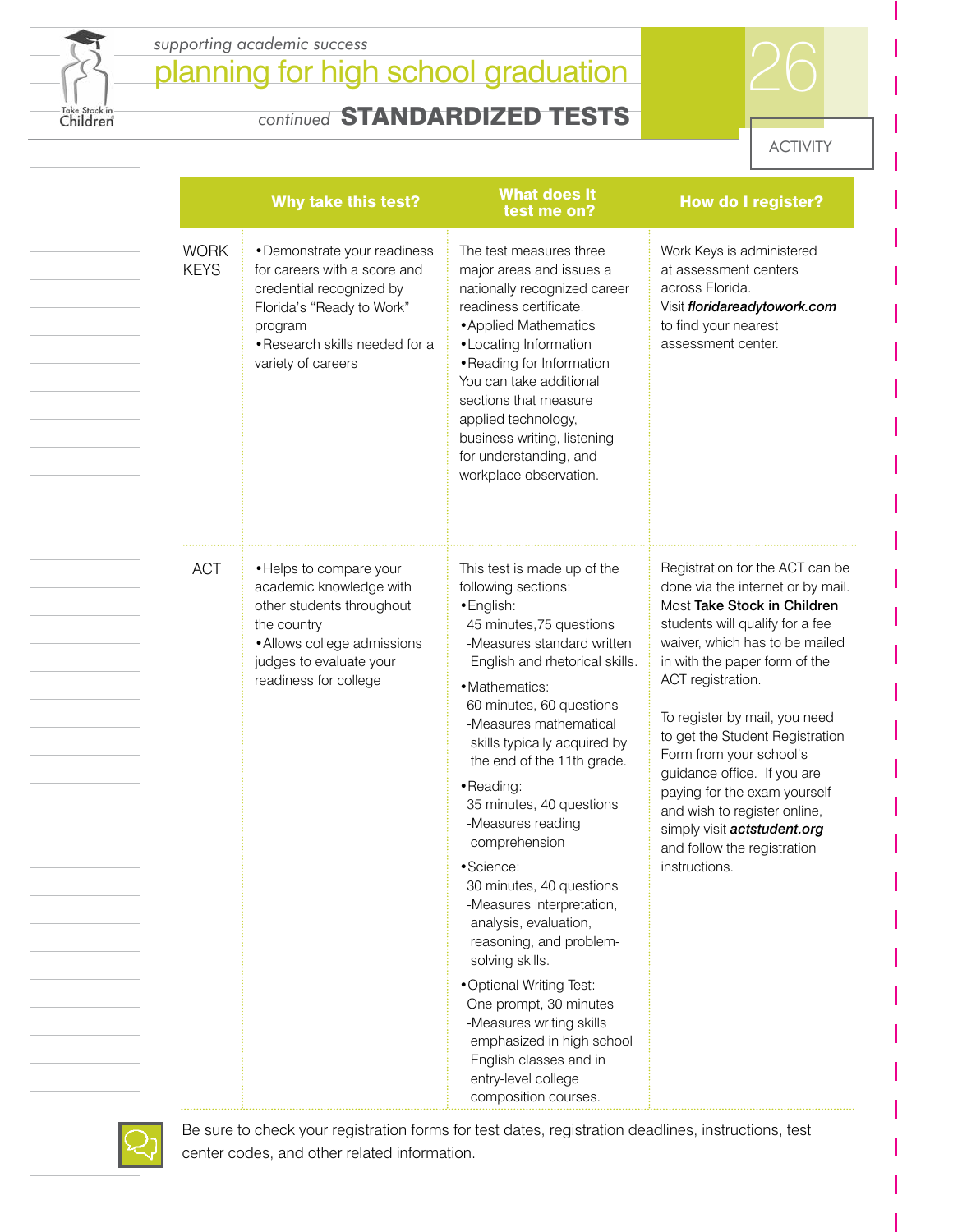

## activities 27-34

ª Your student should begin to plan for college in high school. Your goal as a mentor will be to use the following activities to assist your student in monitoring their progress toward post-secondary enrollment. The activities are designed to help your student become familiar with the many aspects of the college transition process.

## **preparing for college, Activities 27-32** ª

This group of activities focuses on the college transition process, from becoming familiar with college terminology to admissions procedures to understanding the importance of a post-secondary education. These activities will be valuable to your student as they begin to compare and contrast college data when selecting a post-secondary institution.

## **financial aid,** Activities 33-34 ª

Understanding the different forms of funding for college can be daunting. The activities in this section provide information and websites that will inform your student about obtaining the various financial aid opportunities available.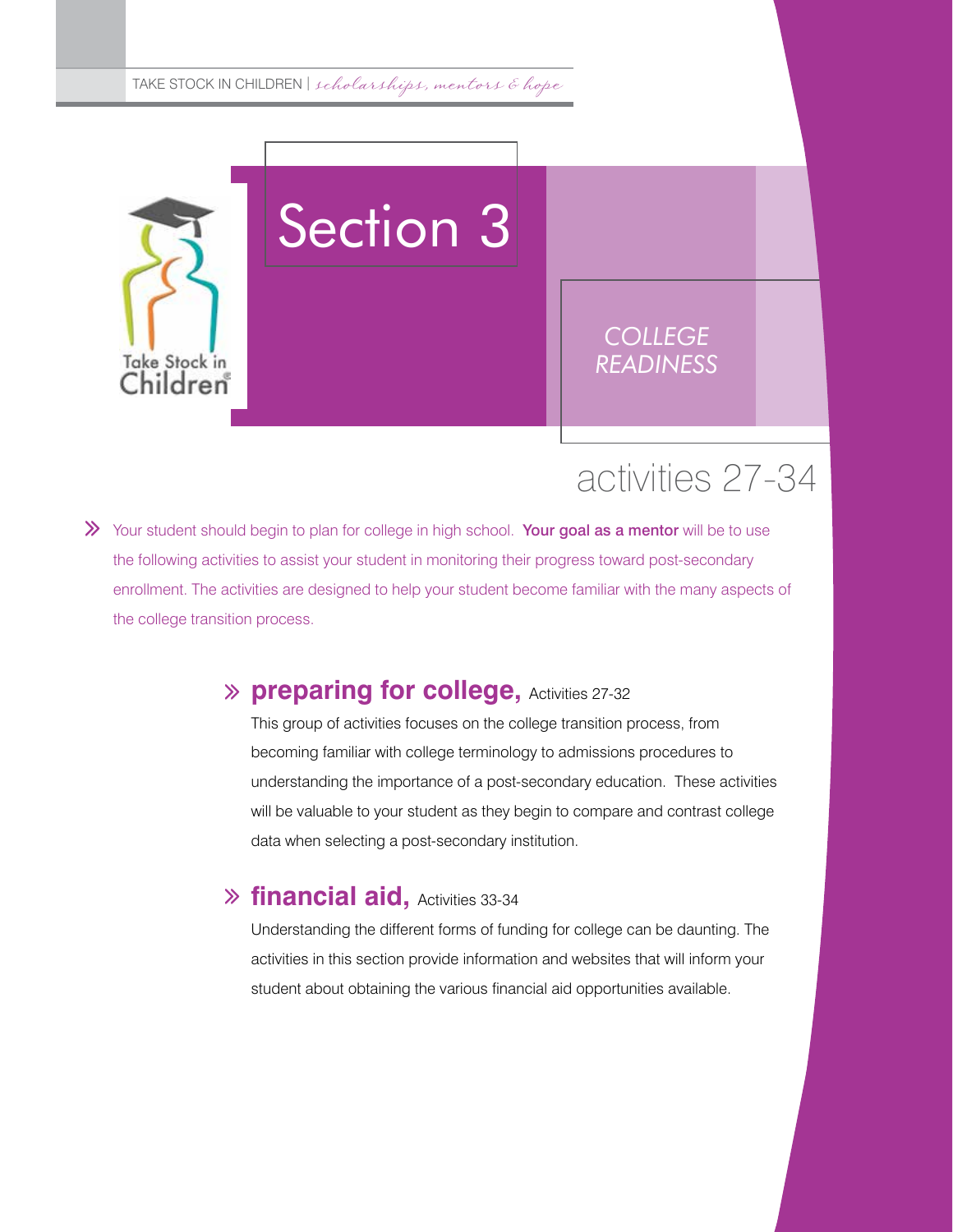## **Resource List:** ª

On the Take Stock in Children website (*www.takestockinchildren.org*) you will find additional activities you can complete with your mentee, as well as resources and research that you may find helpful. Look for activities supporting:

- •High School vs. College
- •Campus Tours
- •State Colleges
- •FAFSA

•Florida Prepaid

The following websites may help you continue to explore college readiness with your student: *https://studentaid.ed.gov/sa/fafsa/estimate* Allows younger students to use FAFSA4Caster calculator to estimate what financial aid they're eligible for based on current family income

**fafsa.ed.gov** Source for FAFSA preparation and filing

*navigatingyourfinancialfuture.org* Information about FAFSA completion assistance at locations across Florida

**fastweb.com** Free scholarship search

*floridashines.org* Self-directed college and career search

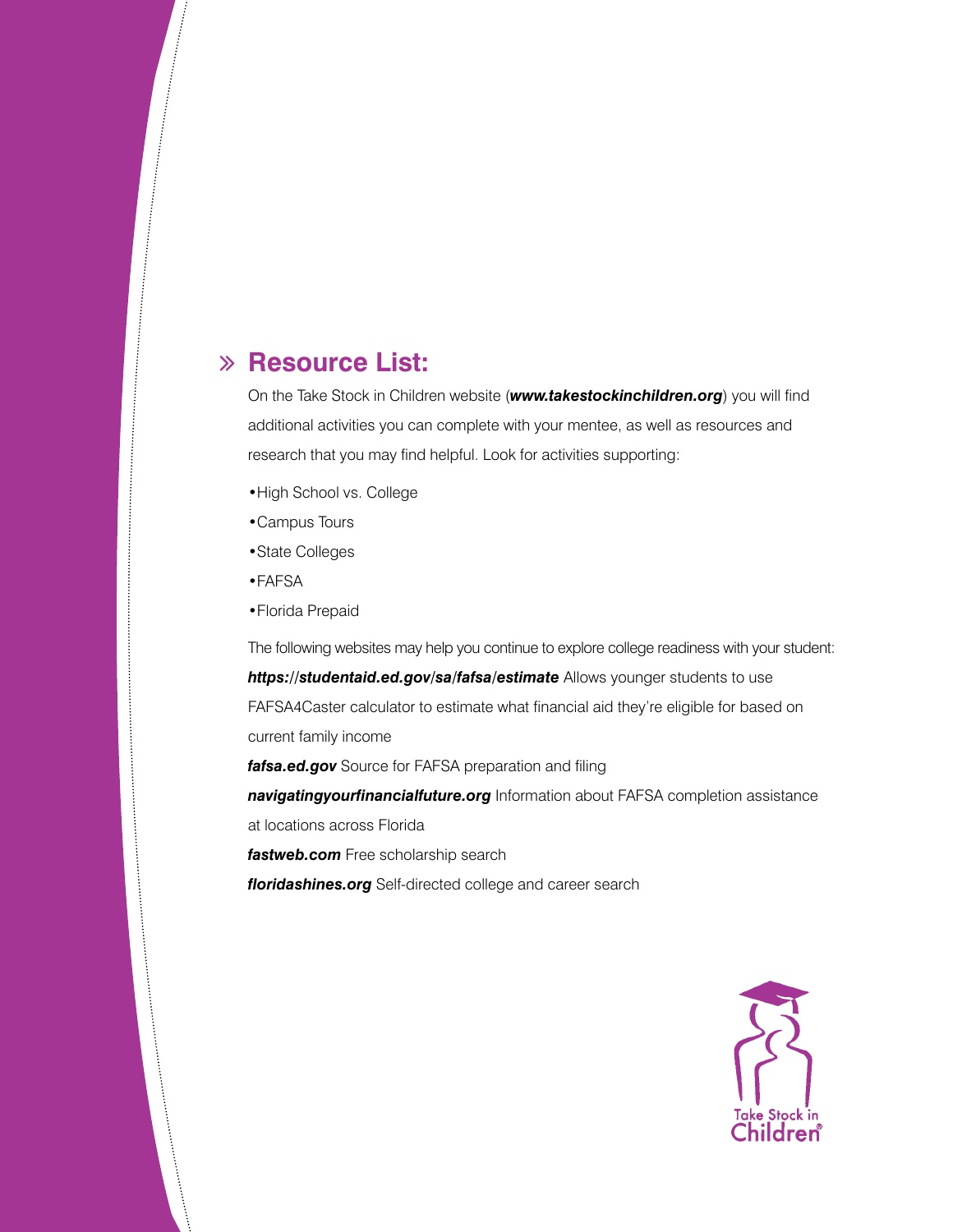

# preparing for college 27 *college readiness*

WHY COLLEGE?



#### Learning Objective:

The student will gain an understanding of the importance of a post-secondary education.

#### Materials Needed:

Copy of "Why College?" activity sheet, pen/pencil

#### Instructions:

Ask your student to complete the statement in the space provided below. Then review the benefits of attaining a post-secondary education with them.

I think a post-secondary education is important/not important because........

#### Why College?

#### *Money Talks*

College graduates earn more than those who do not attain a post-secondary education. Every bit of education you get after high school increases your income potential. Average mean annual earnings based on education levels are as follows:

| <b>High School Dropout</b> | \$29,208  |
|----------------------------|-----------|
| High School Diploma        | \$38,148  |
| Certificate                | \$42,456  |
| Associate's Degree         | \$49,992  |
| Bachelor's Degree          | \$65,340  |
| Graduate Degree and beyond | \$108,369 |

#### *Job Security*

The more education you get, the more likely it is you will always be employed. According to one estimate, by the year 2028, there will be 19 million more jobs for college educated workers than there will be qualified people to fill them. Visit *www.careerinfonet.org* for in-depth salary comparison.

#### *Impress the Boss*

Continuing education after high school is much more important for your generation than it was for your parents' generation. Today, most good jobs require more than a high school diploma. Businesses want to hire people who know how to think and solve problems.

#### *New Experiences*

Education beyond high school provides you with many benefits, including meeting new people, taking part in different opportunities to explore your interests, and experiencing success.



Discuss with your student their various career choices and the education required for them.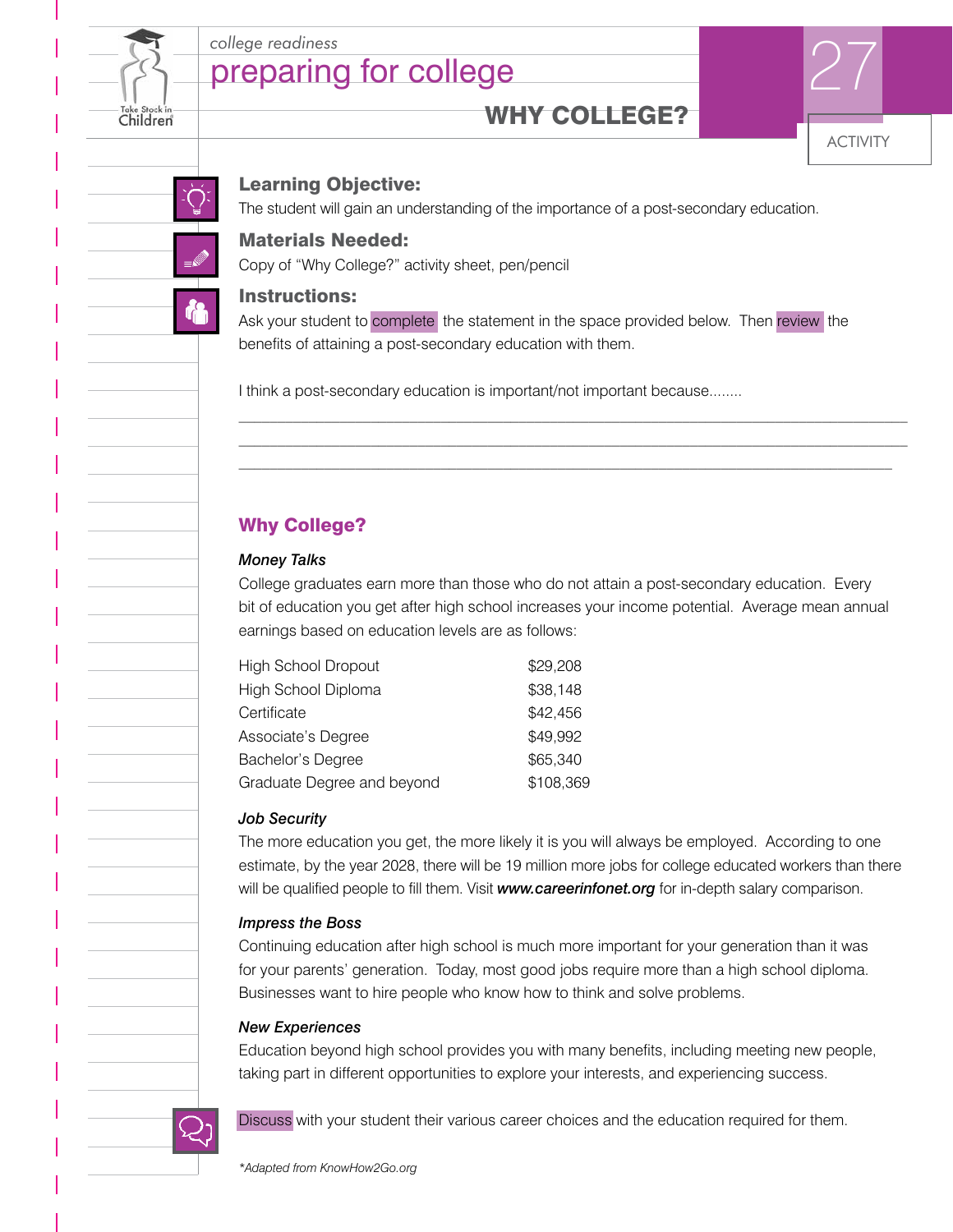

# preparing for college 28 *college readiness*

### KNOW YOUR DEGREES



#### Learning Objective:

The student will learn the value and meaning of the various post-secondary academic degrees.

#### Materials Needed:

Copy of "Know Your Degrees" activity sheet

#### Instructions:

It is important for your student to know the value and meaning of the various post-secondary academic degrees. The specific degree awarded may depend on the school and the area of study. Familiarize your student with the different degrees below.

*Doctoral Degree* - the highest college degree awarded. It takes approximately five years to complete and requires completing a course of study, original research, and a written publishable thesis.

*Master's Degree* - awarded for successfully completing a graduate curriculum at a four-year college or university. Admission normally requires holding a Bachelor's degree, although relevant work experience may be considered.

*Bachelor's Degree* - awarded for successfully completing an undergraduate curriculum at a four-year college or university. It requires completing 120 college credit hours, meeting the College Level Academic Skills Test (CLAST) or the alternative, and completing any other degree program requirements. Degrees include:<br>
<del>»</del> Bachelor of Arts (BA)<br>
» Bachelar of Seisnes (BS)

- 
- $\gg$  Bachelor of Arts (BA)<br> $\gg$  Bachelor of Science (BS)
- ≫ Bachelor of Science (BS)<br>≫ Bachelor of Applied Science (BAS)<br>≫ Bachelar of Fine Ada (BEA) » Bachelor of Applied Scienc<br>» Bachelor of Fine Arts (BFA)
- 

*Associate's Degree* - awarded for successfully completing a course of study at a two-year college. It is designed to prepare students for progress toward a Bachelor's degree or entry into the workforce. They include:

- $\gg$  Associate in Arts (AA)
- $\gg$  Associate in Science (AS)
- >> Associate in Applied Science (AAS)

*Certificate Programs* - not considered college-level degree programs. They relate to a specific employment area and usually take one year or less to complete. They include:<br>
• Career and Technical Certificate (CTC)<br>
• Cellage Cradit Certificate (CCC)

- ≫ Career and Technical Certificate (CTC)<br>≫ College Credit Certificate (CCC)
- 

Keep in mind that the degrees listed above may not be offered at every college or university. Therefore, being familiar with the different degrees will infuence your student's decision when selecting a college.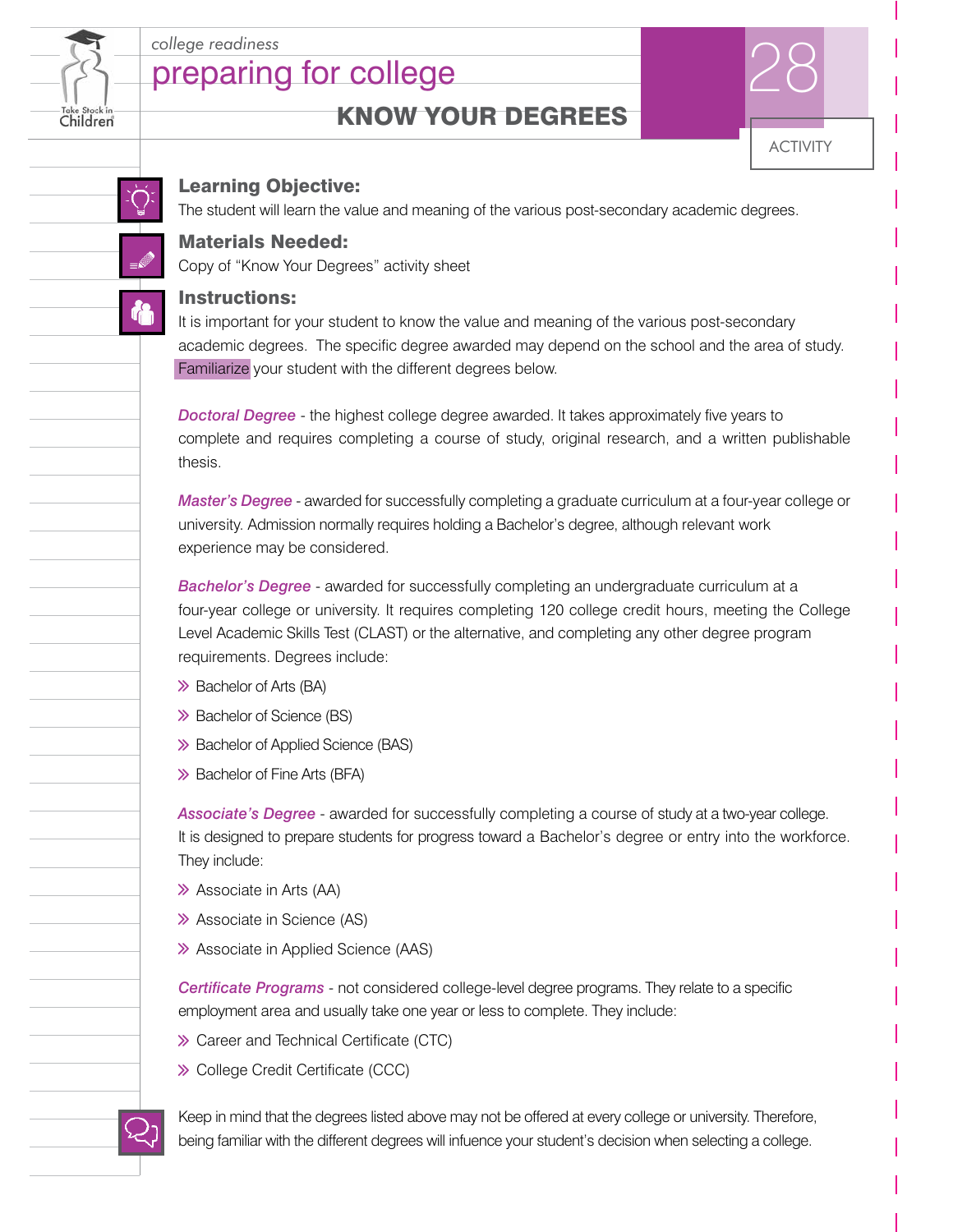

Children

## preparing for college *college readiness*<br> **preparing for college**

## ASK THE ADMISSIONS COUNSELOR



#### Learning Objective:

The student will become familiar with questions to ask an admissions counselor in order to make an informed decision in their college selection process.

#### Materials Needed:

Copy of "Ask the Admissions Counselor" activity sheet, pen/pencil

#### Instructions:

Admissions counselors have answers to the many questions a student may have about college. The questions below are common questions students ask. Allow them to call the admissions office at the institution of their choice and get answers for their questions.

| What your student should ask:                                                                                          | <b>Answer:</b> |
|------------------------------------------------------------------------------------------------------------------------|----------------|
| 1. Are there any special requirements and<br>deadlines for admissions?                                                 |                |
| 2. What tests and what minimum scores does<br>the school require?                                                      |                |
| 3. Is there an admission interview?                                                                                    |                |
| 4. How do I prepare for the interview?                                                                                 |                |
| 5. How much does it cost to attend school for one year,<br>including tuition, room and board, and books?               |                |
| 6. What types of financial assistance can I expect?                                                                    |                |
| 7. How selective is the school?                                                                                        |                |
| 8. Where can I find information on the different<br>scholarships available?                                            |                |
| 9. What is the ratio of faculty to students in most classes?                                                           |                |
| 10. What is the ratio of men to women?                                                                                 |                |
| 11. What sort of advisement and counseling may I expect?                                                               |                |
| 12. Are most students entering directly from high school,<br>junior college, or returning to complete their education? |                |
| 13. What are the school's strongest majors and<br>areas of specialization?                                             |                |
| 14. How many students attend the school?                                                                               |                |
| 15. What resources are available to students?                                                                          |                |
| 16. What extracurricular activities are available?                                                                     |                |



Your student may have a special interest or talent for which they need to prepare additional questions.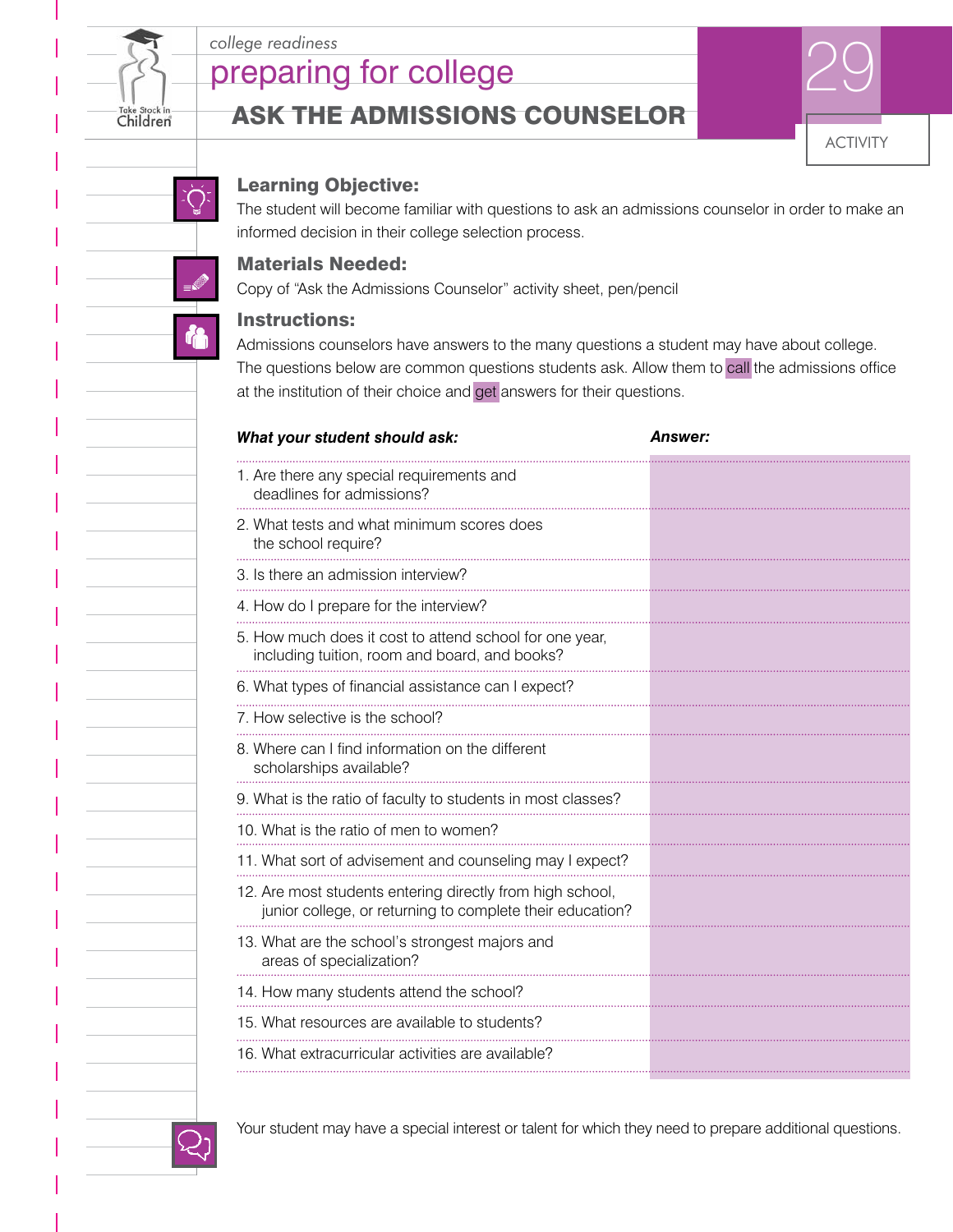

## preparing for college *college readiness*<br> **preparing for college**

#### DO'S AND DONT'S FOR COLLEGE APPLICATIONS



#### Learning Objective:

The student will gain an understanding of the college application process.

#### Materials Needed:

Copy of "Do's and Dont's for College Applications" activity sheet, blank college application, pen/pencil

#### Instructions:

Review the "Do's and Dont's for College Applications" with your student. Help your student become familiarized with a college application using one from the college they wish to attend.

#### *Do....*

 $\gg$  Read all directions carefully.

- $\gg$  Apply online, if possible, so you are less likely to make careless errors.
- >> Have someone read and proofread all parts of your application to avoid typos.
- ªUse your essay as a chance to show admission officers your unique interests and qualities beyond academic skills.
- $\gg$  Include anything that makes you stand out from the crowd, such as honors, awards, or special talents.
- ªReview your high school transcript before you send it to colleges, making sure that it accurately reflects your courses, activities, awards, and grades. reflects your courses, activities, awards, and grades.<br>
> Find out if the college accepts special materials, such as a sample of your artwork.<br>
> Make copies of everything you send
- $\gg$  Find out if the college accepts specials  $\gg$  Make copies of everything you send.
- 
- ighthake copies of everything you send.<br>
Submit application and supporting documents prior to due date/deadline.
- $\gg$  Keep track of when and where you send material (i.e. transcripts, application, essay)
- » Call colleges to see if your application is complete and they have received all of your documents.

#### *Don't....*

>> Procrastinate.

- $\gg$  Lie or exaggerate with any information you provide.
- $\gg$  Leave out important details. For example, if you play in the school band, include what instrument you play.
- $\gg$  Submit a sloppy application.
- $\gg$  Borrow ideas for your essays, whether from a friend or a website.
- $\gg$  Go over the college's length limit for an essay. Admissions officers have limited time and many essays to review.
- ªForget to follow up once your application is sent. Write "thank you" letters to counselors, teachers, friends, or family who provided you with letters of recommendation.

To get additional tips and resources visit **http://bigfuture.collegeboard.org** and follow the "Get In" link to the "Apply 101" section.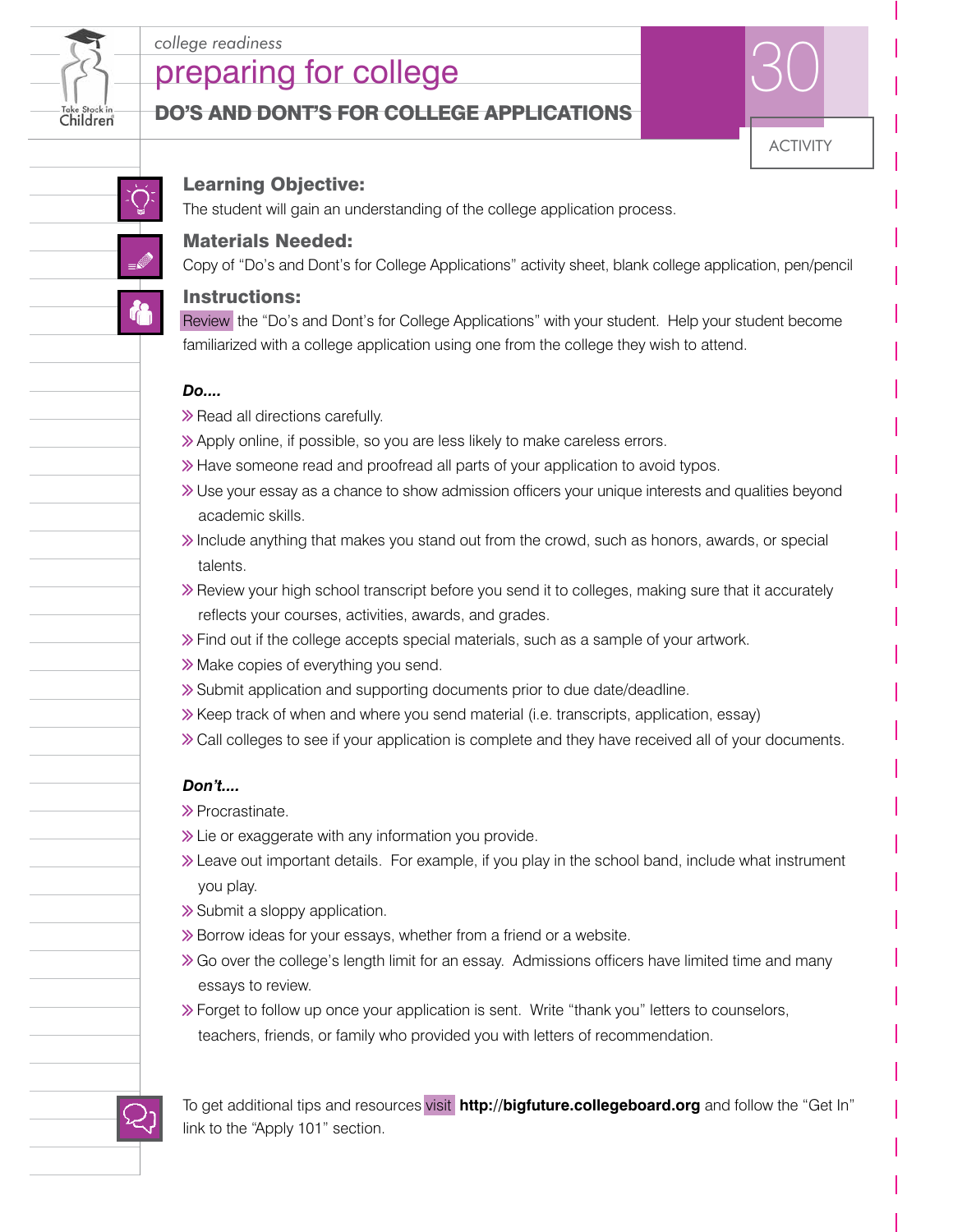

## preparing for college *college readiness*<br> **preparing for college**

COLLEGE APPLICATION

# ACTIVITY

#### Learning Objective:

The student will gain an understanding of the basic information required to complete a college application.

#### Materials Needed:

Copy of "College Application" activity sheet

**Instructions:** Applying to college can be an overwhelming process for students. Below is a list of what a college application generally includes. Review this with your student and help ease their concerns about the application process.

#### *What You Will Need to Apply:*

Students can apply to college in writing or online. Many college websites have easy-to-understand application instructions.

#### *Application Forms:*

A college application fee is approximately \$30. Some colleges charge up to \$60 and others do not have any application fees. This fee is usually non-refundable, even if you are not accepted. Many colleges offer fee waivers for applicants who demonstrate financial need. If you need a fee waiver, see your guidance counselor or your *Take Stock in Children* College Success Coach.

#### *High School Transcript:*

This form is filled out by an official of your high school and can be sent in both paper form or electronically. If it comes with your admissions materials, you should give it to the guidance office to complete as early as possible. Some colleges send this form directly to your school after receiving your application.

#### *Admission Test Scores:*

Many colleges require you to submit SAT or ACT test scores because they are a standard way of measuring a student's ability to do college work. When you complete your applications for the SAT and/or ACT, you can select the institutions to where you would like your results sent.

#### *Letters of Recommendation:*

Many private colleges ask you to submit one or more letters of recommendation from a teacher, counselor, or other adults who know you well. When asking someone to write such a letter, be sure to do so well before the college's application deadline, as it may take some time for those you asked to write their letters.



Encourage your student to research what the specific requirements are at the schools they are considering to attend.

*\*Adapted from collegeboard.com*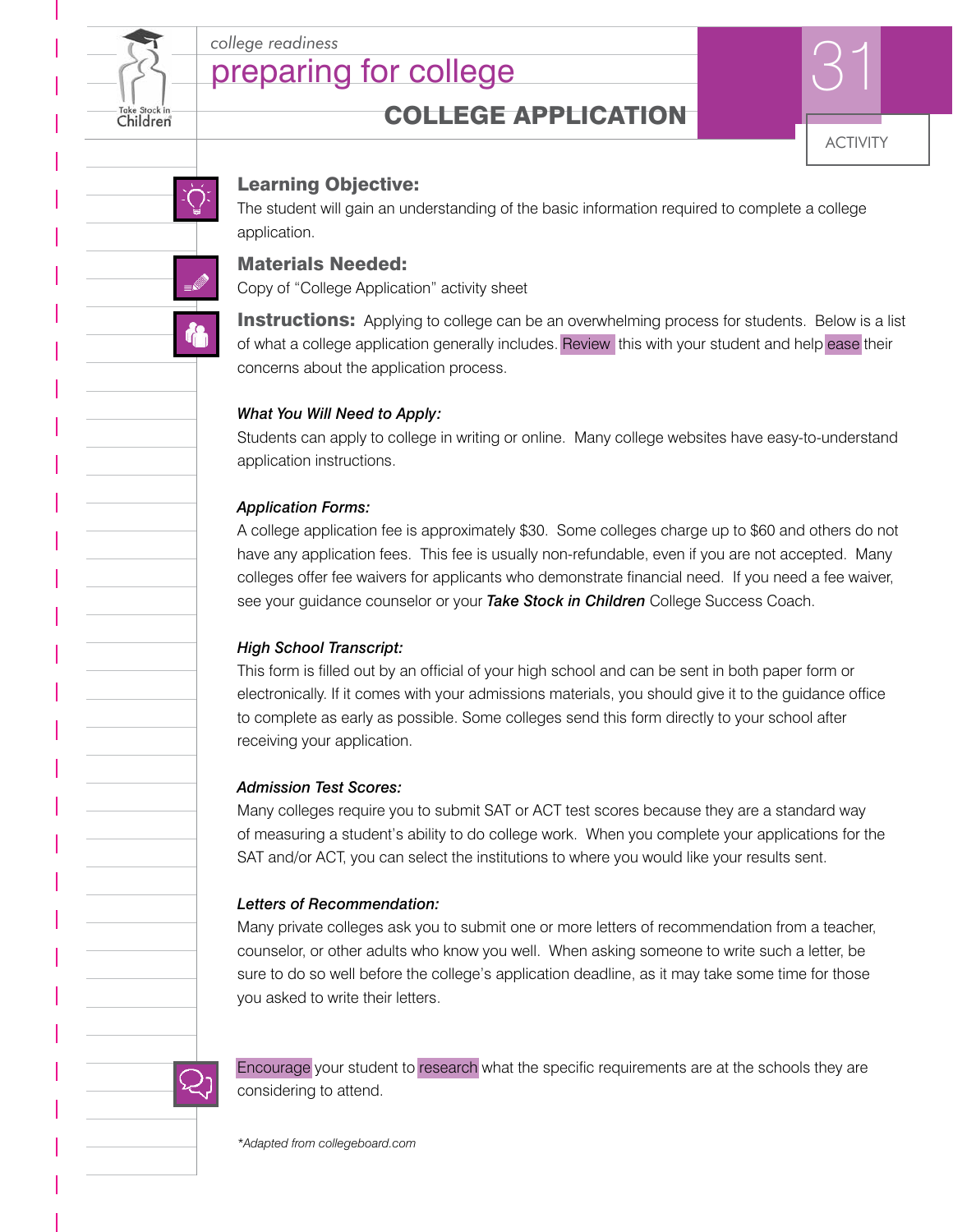

## preparing for college *college readiness*<br> **preparing for college**

### CHOOSING THE RIGHT COLLEGE



#### Learning Objectives:

The student will compare and contrast college data to make an informed decision when selecting a college to attend.

#### Materials Needed:

Copy of "Choosing the Right College" activity sheet, Internet access, pen/pencil

#### Instructions:

Ask your student to identify their top three college choices. Log on to **Floridashines.org** and click "Go To College." Ask your student to compare and contrast data of the different schools they chose.

|                                                                                                                                                                           | Choice #1:   | Choice #2:   | Choice #3:   |
|---------------------------------------------------------------------------------------------------------------------------------------------------------------------------|--------------|--------------|--------------|
|                                                                                                                                                                           | college name | college name | college name |
| Type (State College, 4 year university, Technical)                                                                                                                        |              |              |              |
| <b>Size</b> Enrollment (# of students attending)<br>· Size of Campus                                                                                                      |              |              |              |
| Environment<br>• Urban, Rural, Suburban<br>· Co-ed, Male, Female · Religious Affiliation                                                                                  |              |              |              |
| <b>Admission Requirements</b><br>• Deadline • Tests Required<br>• Average Test Scores • Average GPA<br>• Average Rank of Student<br>• Special Requirements • Notification |              |              |              |
| Academics<br>• Majors Offered • Special Requirements<br>• Accreditation • Student-Faculty Ratio<br>• Typical Class Size                                                   |              |              |              |
| Expenses<br>• Tuition • Room and Board<br>• Estimated Total Budget • Application Fee                                                                                      |              |              |              |
| <b>Financial Aid</b><br>• Deadline • Required Forms<br>• % Receiving Aid • Scholarships                                                                                   |              |              |              |
| Housing<br>• Availability • Costs<br>• Meal Plan • Types                                                                                                                  |              |              |              |
| <b>Facilities</b><br>• Dormitories • Student Union<br>• Religious • Parking                                                                                               |              |              |              |
| <b>Activities</b><br>• Clubs • Greek Life • Other                                                                                                                         |              |              |              |



Upon finishing the worksheet, ask your student to share with you what they liked most about each school.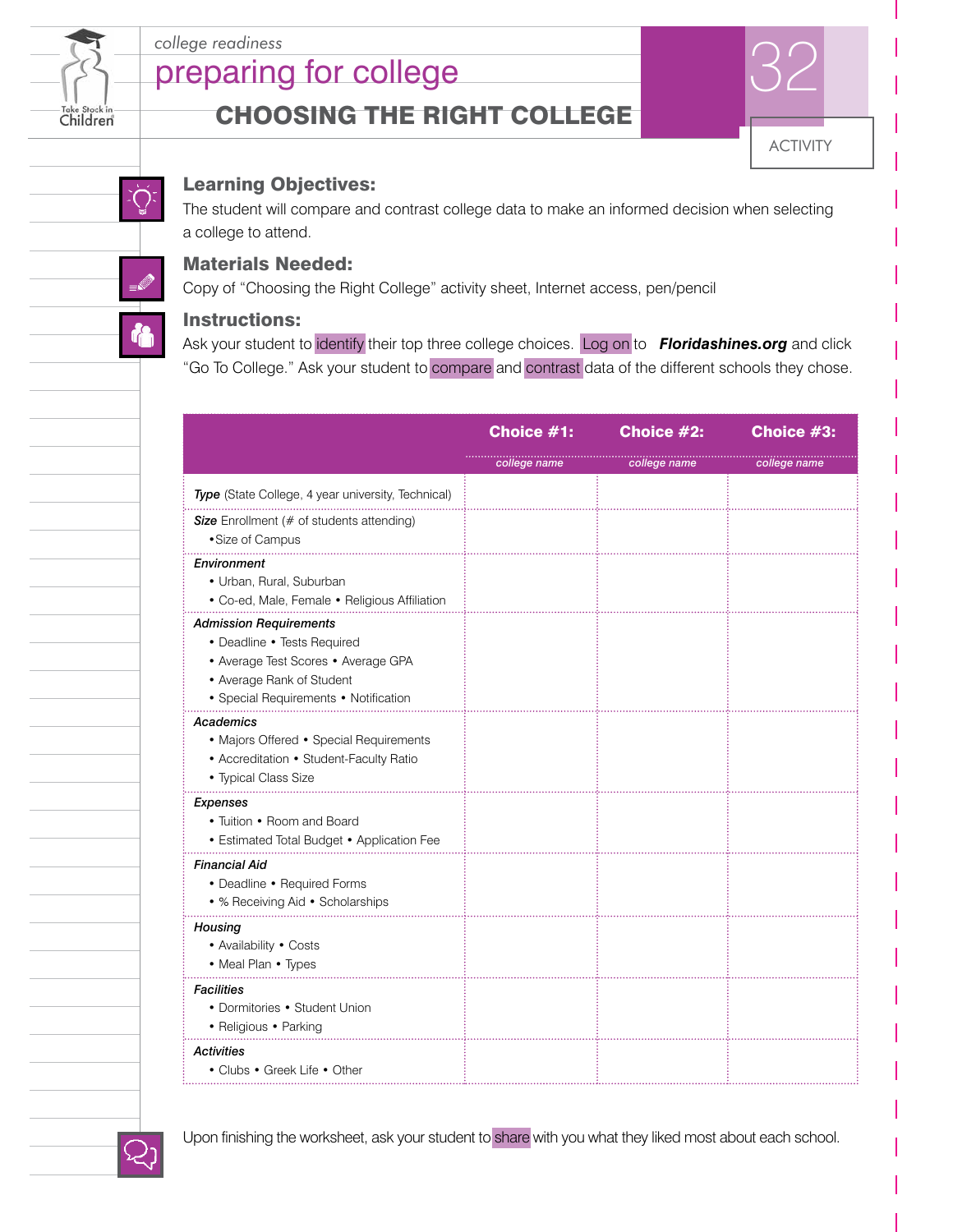

financial aid

# Children

## THE COSTS OF COLLEGE



#### Learning Objective:

The student will become familiar with the costs of going to college.

#### Materials Needed:

Copy of "The Costs of College" activity sheet, Internet access, pen/pencil

#### Instructions:

Have your student visit the website for the college they are interested in and research the cost of attending. Help them complete the budget form below.

| $\gg$ Tuition                             | $\begin{array}{c c} \updownarrow & \downarrow \\ \downarrow & \downarrow \\ \downarrow & \downarrow \\ \downarrow & \downarrow \\ \downarrow & \downarrow \\ \downarrow & \downarrow \\ \downarrow & \downarrow \\ \downarrow & \downarrow \\ \downarrow & \downarrow \\ \downarrow & \downarrow \\ \downarrow & \downarrow \\ \downarrow & \downarrow \\ \downarrow & \downarrow \\ \downarrow & \downarrow \\ \downarrow & \downarrow \\ \downarrow & \downarrow \\ \downarrow & \downarrow \\ \downarrow & \downarrow \\ \downarrow & \downarrow \\ \downarrow & \downarrow \\ \downarrow & \downarrow \\ \downarrow & \downarrow \\ \downarrow & \downarrow \\ \downarrow & \downarrow \\ \downarrow & \downarrow \\ \downarrow & \downarrow \\ \down$ |
|-------------------------------------------|------------------------------------------------------------------------------------------------------------------------------------------------------------------------------------------------------------------------------------------------------------------------------------------------------------------------------------------------------------------------------------------------------------------------------------------------------------------------------------------------------------------------------------------------------------------------------------------------------------------------------------------------------------------------------------------------------------------------------------------------------------|
| >> Dorm/Housing                           | $\begin{picture}(20,20) \put(0,0){\line(1,0){100}} \put(15,0){\line(1,0){100}} \put(15,0){\line(1,0){100}} \put(15,0){\line(1,0){100}} \put(15,0){\line(1,0){100}} \put(15,0){\line(1,0){100}} \put(15,0){\line(1,0){100}} \put(15,0){\line(1,0){100}} \put(15,0){\line(1,0){100}} \put(15,0){\line(1,0){100}} \put(15,0){\line(1,0){100}} \$                                                                                                                                                                                                                                                                                                                                                                                                              |
| > Utilities                               | $\begin{picture}(20,20) \put(0,0){\line(1,0){100}} \put(15,0){\line(1,0){100}} \put(15,0){\line(1,0){100}} \put(15,0){\line(1,0){100}} \put(15,0){\line(1,0){100}} \put(15,0){\line(1,0){100}} \put(15,0){\line(1,0){100}} \put(15,0){\line(1,0){100}} \put(15,0){\line(1,0){100}} \put(15,0){\line(1,0){100}} \put(15,0){\line(1,0){100}} \$                                                                                                                                                                                                                                                                                                                                                                                                              |
| >> Telephone                              | $\begin{picture}(20,20) \put(0,0){\line(1,0){100}} \put(15,0){\line(1,0){100}} \put(15,0){\line(1,0){100}} \put(15,0){\line(1,0){100}} \put(15,0){\line(1,0){100}} \put(15,0){\line(1,0){100}} \put(15,0){\line(1,0){100}} \put(15,0){\line(1,0){100}} \put(15,0){\line(1,0){100}} \put(15,0){\line(1,0){100}} \put(15,0){\line(1,0){100}} \$                                                                                                                                                                                                                                                                                                                                                                                                              |
| > Meal plan/Groceries                     | $\begin{array}{c c} \updownarrow & \downarrow \\ \downarrow & \downarrow \\ \downarrow & \downarrow \\ \downarrow & \downarrow \\ \downarrow & \downarrow \\ \downarrow & \downarrow \\ \downarrow & \downarrow \\ \downarrow & \downarrow \\ \downarrow & \downarrow \\ \downarrow & \downarrow \\ \downarrow & \downarrow \\ \downarrow & \downarrow \\ \downarrow & \downarrow \\ \downarrow & \downarrow \\ \downarrow & \downarrow \\ \downarrow & \downarrow \\ \downarrow & \downarrow \\ \downarrow & \downarrow \\ \downarrow & \downarrow \\ \downarrow & \downarrow \\ \downarrow & \downarrow \\ \downarrow & \downarrow \\ \downarrow & \downarrow \\ \downarrow & \downarrow \\ \downarrow & \downarrow \\ \downarrow & \downarrow \\ \down$ |
| $\gg$ Books                               | $\begin{picture}(20,20) \put(0,0){\line(1,0){100}} \put(15,0){\line(1,0){100}} \put(15,0){\line(1,0){100}} \put(15,0){\line(1,0){100}} \put(15,0){\line(1,0){100}} \put(15,0){\line(1,0){100}} \put(15,0){\line(1,0){100}} \put(15,0){\line(1,0){100}} \put(15,0){\line(1,0){100}} \put(15,0){\line(1,0){100}} \put(15,0){\line(1,0){100}} \$                                                                                                                                                                                                                                                                                                                                                                                                              |
| >> Fees (parking fees, class fees, etc.)  | $\frac{1}{2}$                                                                                                                                                                                                                                                                                                                                                                                                                                                                                                                                                                                                                                                                                                                                              |
| > School supplies                         | $\frac{1}{2}$                                                                                                                                                                                                                                                                                                                                                                                                                                                                                                                                                                                                                                                                                                                                              |
| > Computer expenses                       | $\begin{array}{c c} \updownarrow & \downarrow \\ \downarrow & \downarrow \\ \hline \end{array}$                                                                                                                                                                                                                                                                                                                                                                                                                                                                                                                                                                                                                                                            |
| >> Other (car, gas, insurance, etc.)      | $\begin{picture}(20,20) \put(0,0){\line(1,0){100}} \put(15,0){\line(1,0){100}} \put(15,0){\line(1,0){100}} \put(15,0){\line(1,0){100}} \put(15,0){\line(1,0){100}} \put(15,0){\line(1,0){100}} \put(15,0){\line(1,0){100}} \put(15,0){\line(1,0){100}} \put(15,0){\line(1,0){100}} \put(15,0){\line(1,0){100}} \put(15,0){\line(1,0){100}} \$                                                                                                                                                                                                                                                                                                                                                                                                              |
| >> Total cost for one semester of college | \$                                                                                                                                                                                                                                                                                                                                                                                                                                                                                                                                                                                                                                                                                                                                                         |
|                                           |                                                                                                                                                                                                                                                                                                                                                                                                                                                                                                                                                                                                                                                                                                                                                            |

Using the information you and your student have found, stress the importance of obtaining as many other scholarships as possible. While the cost of college can add up, their *Take Stock in Children* scholarship gives them a head start. It is important for them to start focusing on their goal of graduating from high school and going to college.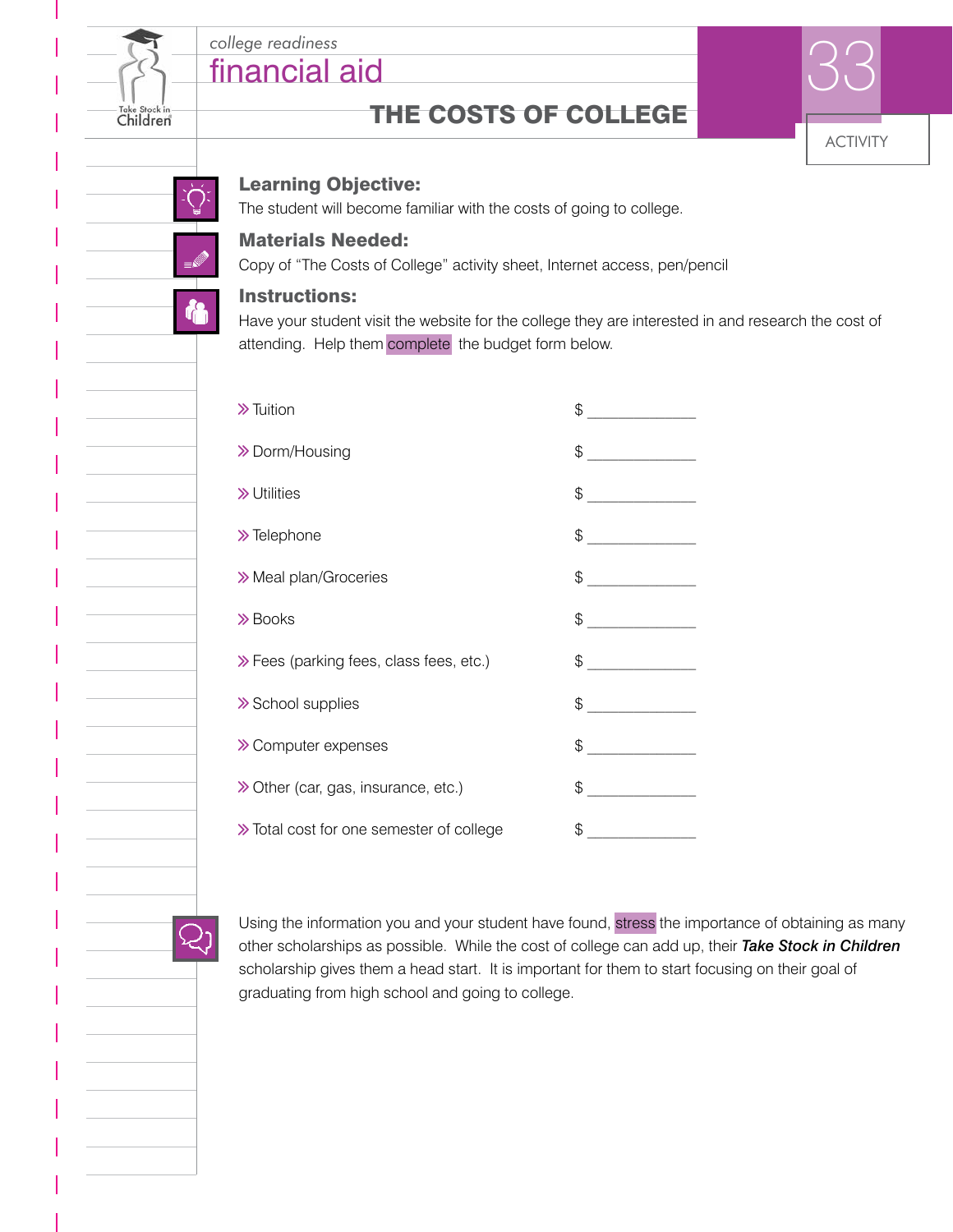

## financial aid *college readiness*<br>**financial aid** 34

#### THE BASICS OF FINANCIAL AID



#### Learning Objective:

The student will gain a basic understanding of the different forms of funding for college.

#### Materials Needed:

Copy of "The Basics of Financial Aid" activity sheet, Internet access, pen/pencil

#### Instructions:

Review the information on funding for college with your student.

As a *Take Stock in Children* scholar, you have a Florida Prepaid Tuition Scholarship upon graduation. Whether your scholarship is for 2 years or a  $2+2$ , it will only cover tuition and will not fund the additional costs of attending college, like fees, supplies, dormitories, etc. It is important for you to educate yourself on other forms of funding for college in order to maximize your financial aid dollars.

#### *The Basics*

*Grants* - A grant is money awarded to a student that does not have to repaid. It is usually based on financial need.

*Scholarships* - Scholarship money can be awarded because of academic achievement, outstanding talent or skill, and/or financial need. This money does not have to be repaid. *College Work-Study* - If you plan to work while in college, it is wise to explore work-study because any money earned will not count against you on your FAFSA application the following year. *Loans* - Loan monies are awarded to students on the condition that they are repaid within a specific amount of time.

*Local Awards* - High schools, churches, local businesses, and civic groups often sponsor financial programs that target talented students with demonstrated financial need from schools in their areas. Ask your guidance counselor about any local scholarship opportunities.

#### *Detailed Information on Types of Funding for College*

**Detailed Information on Types of Funding for College**<br>» Log on to *studentaid.ed.gov* for detailed information on grants, scholarships, and more.<br>» Click on "Federal Student Aid Programs" on the left-hand navigation bar » Log on to **studentaid.ed.gov** for detailed information on grants, scholars<br>» Click on "Federal Student Aid Programs" on the left-hand navigation bar.<br>I inks include: Links include: ªGrants ªStafford Loans

- 
- 
- 
- ightharpoon and the Campus-Based Aid and Dear (Parent Loans)<br>Sampus-Based Aid and Professional Degree Student Student Student Professional Degree Student » Campus-Based Aid (a) a) Plus Loans (Parent Loans)<br>» PLUS Loans for Graduate and Professional Degree Students

*Remember:* Make sure that you know the deadlines for financial aid on your applications!

Learn more about funding for college by visiting *floridashines.org* and selecting "Go to College" and then "Pay for College." You can also visit *knowhow2go.org* or *fafsa.ed.gov* for more information on financial aid and the FAFSA.

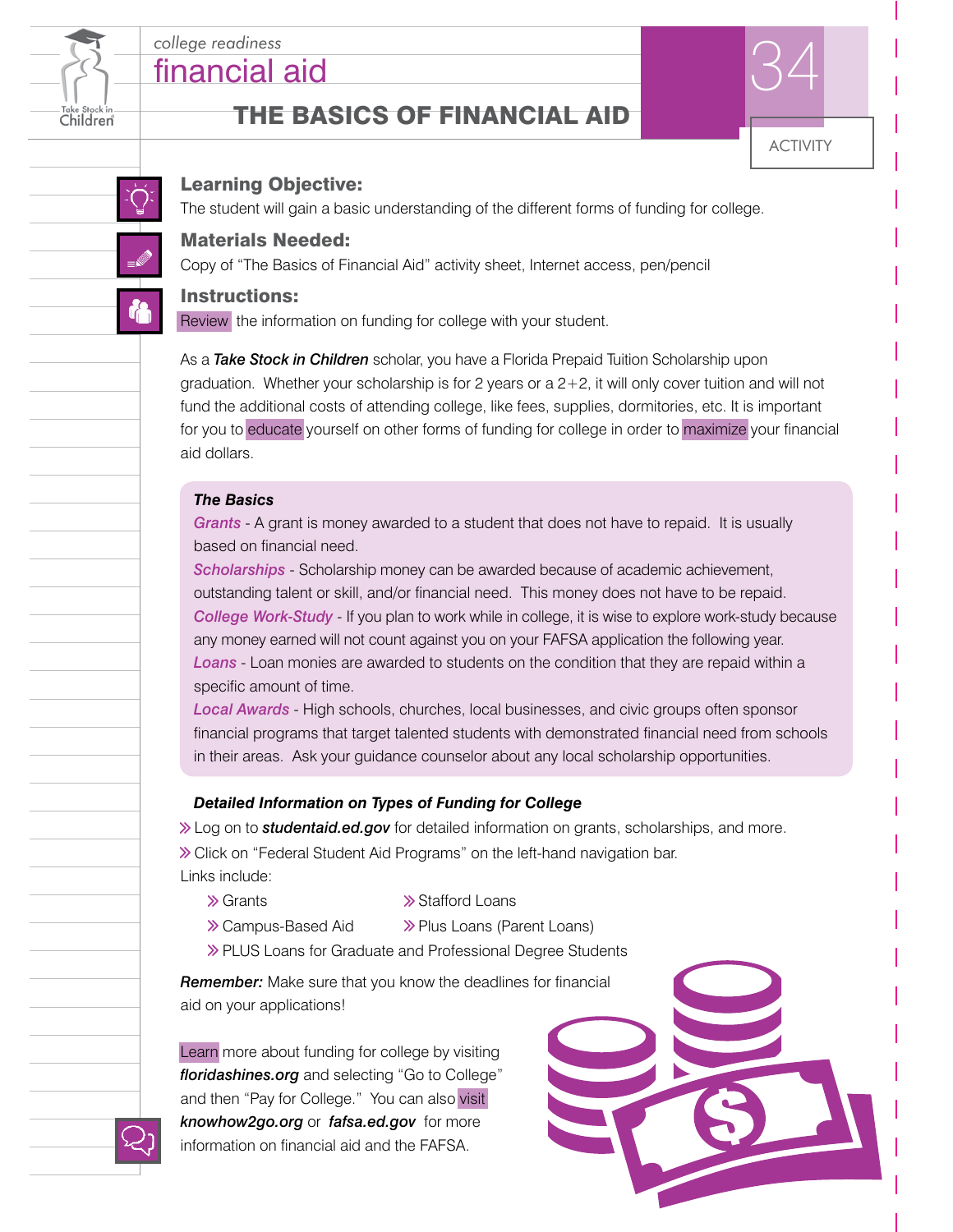

# Section 4

#### *CAREER EXPLORATION*

## activities 35-42

ª >> Discussing careers can be a very rewarding experience for you and your student. Using the career exploration tools in this section can be a great way for mentors to get their students motivated and excited about the future. Help them recognize education as a pathway to their personal success. *Your goal as a mentor* is to provide your student with practical information about working in the community. Sharing your "real world" experiences with your student will help prepare them for the world of work.

## **career exploration,** Activities 35-36 ª

These activities are designed to guide your student through discovering their values, attributes, and personality types. Students who reflect on their interests and values understand themselves are better prepared to identify careers that are best suited for them.

## **work force readiness,** Activities 37-42 ª

This group of activities assists students in gathering concrete information in order to make an informed career choice. You can help guide your student in the right direction by making certain they understand all the factors that should be taken into consideration when making a career choice. You can also help your student build their own career tools and acquire necessary work experience as they prepare to enter the workforce.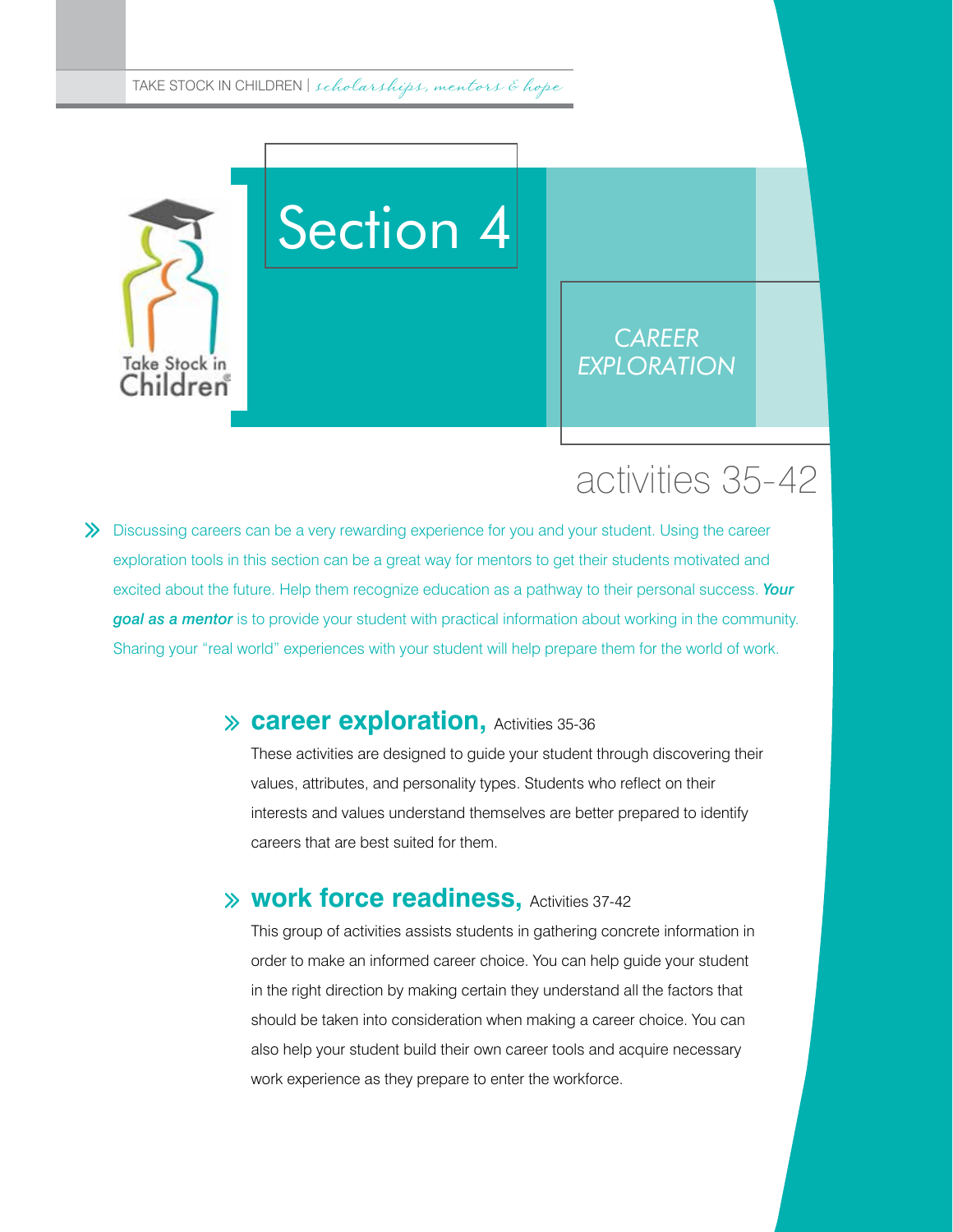## **Resource List:** ª

On the Take Stock in Children website (*www.takestockinchildren.org*) you will find additional activities you can complete with your mentee, as well as resources and research that you may find helpful. Look for activities supporting:

•Career Exploration

•Workplace Knowledge

The following websites may help you continue to explore careers with your student: *monster.com/career-advice* Enables students to research careers *careeronestop.org/toolkit* Employment trends and projections, salary guides, and career exploration tests.

*http://www.bls.gov/k12/students.htm* Occupational Handbook for students *floridashines.org* Career information linked to majors, interests, skills

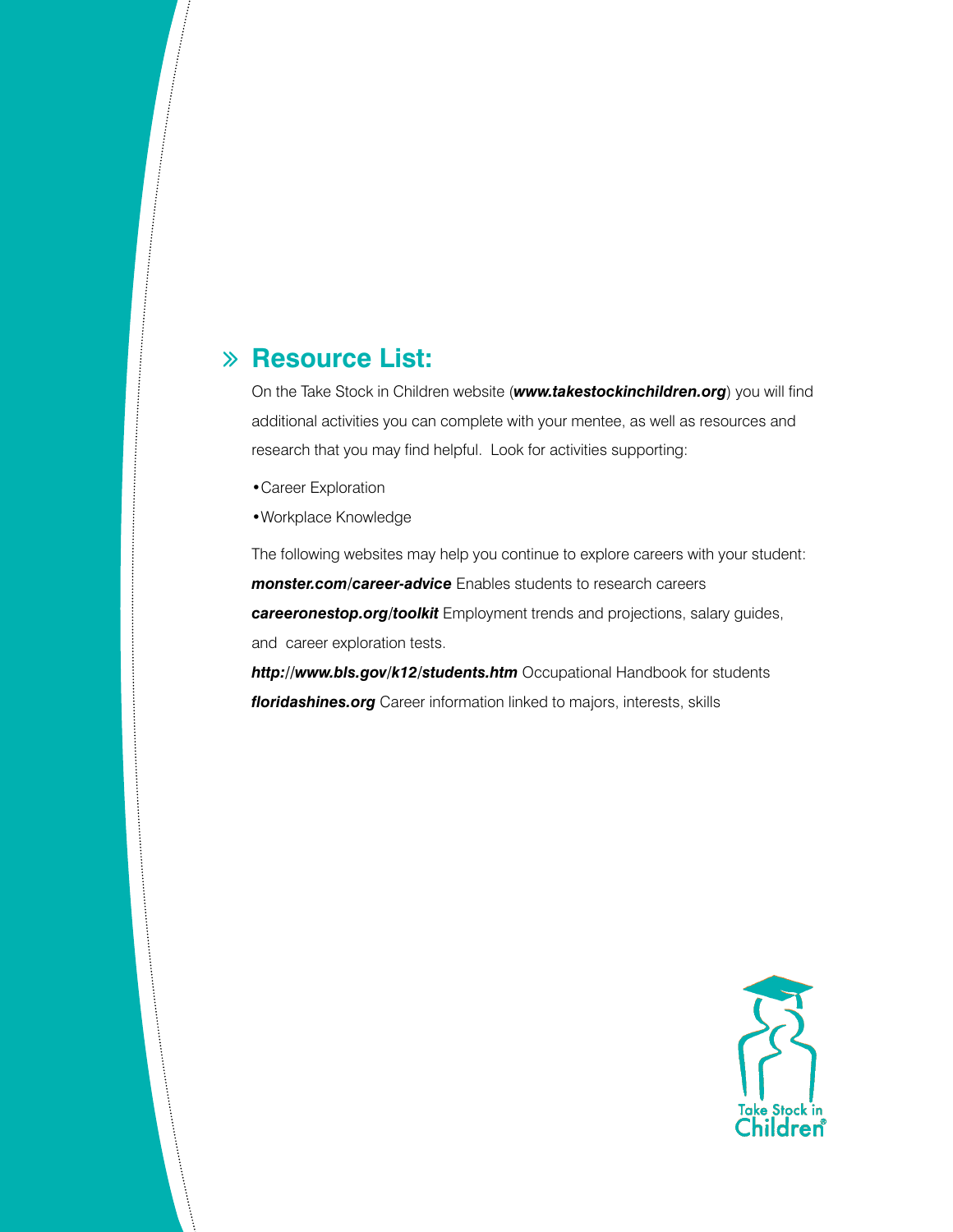# Take Stock in<br>Children

**de** 

IS SCHOOL A REAL JOB?



#### Learning Objective:

career exploration

The student will discover how skills learned in school are needed in the work force.

#### Materials Needed:

Copy of "Is School a Real Job?" activity sheet, pen/pencil

#### Instructions:

Using the chart below, ask your student to explain how each skill is used at school. Discuss how these skills will be used in the workplace.

| <b>Skill</b>                   | <b>How This Skill is</b><br><b>Used at School</b> | <b>How This Skill is</b><br><b>Used at Work</b> |
|--------------------------------|---------------------------------------------------|-------------------------------------------------|
| Meeting deadlines              |                                                   |                                                 |
| Expressing yourself orally     |                                                   |                                                 |
| Expressing yourself in writing |                                                   |                                                 |
| Being dependable               |                                                   |                                                 |
| Remembering                    |                                                   |                                                 |
| Listening                      |                                                   |                                                 |
| Working independently          |                                                   |                                                 |
| Taking notes                   |                                                   |                                                 |
| Writing in an organized manner |                                                   |                                                 |
| Organizing                     |                                                   |                                                 |
| Making decisions               |                                                   |                                                 |
| Solving problems               |                                                   |                                                 |
| Working as part of a team      |                                                   |                                                 |
| Negotiating                    |                                                   |                                                 |
| Being motivated                |                                                   |                                                 |
| Leading others                 |                                                   |                                                 |
| Arriving on time               |                                                   |                                                 |
| Personal appearance/hygiene    |                                                   |                                                 |
| Initiative                     |                                                   |                                                 |



Many skills learned in school transfer right to the workplace. Use this opportunity to share how you use these skills in the work that you do.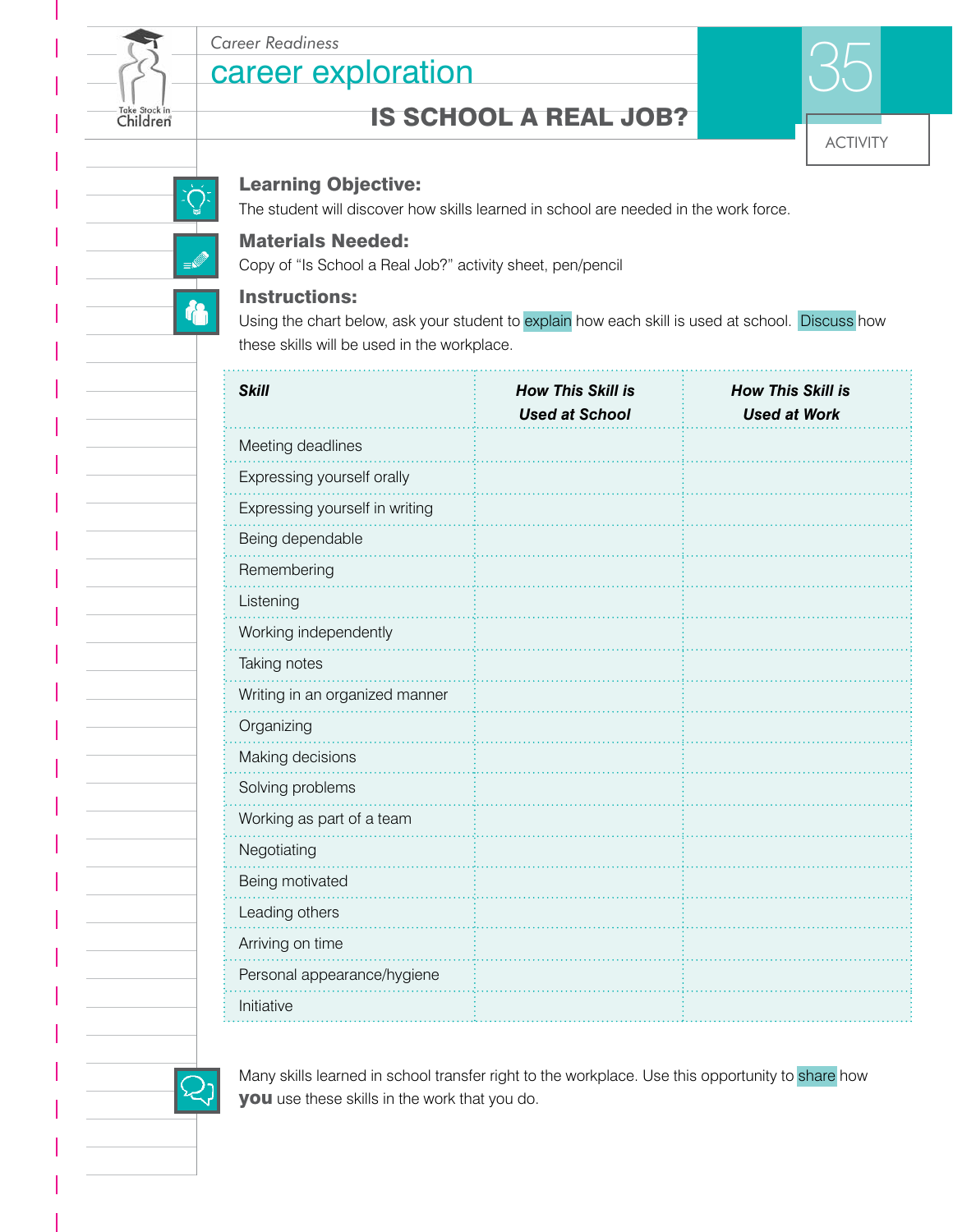

## career exploration *career readiness*<br> *Career exploration*

### MY CAREER VALUES



#### Learning Objective:

The student will explore their values when choosing a career.

#### Materials Needed:

Copy of "My Career Values" activity sheet, pen/pencil

#### Instructions:

Ask your student to rank the items below from 1 to 5 with 1 being the most important and 5 the least important. Then discuss your student's answers with them. Ask them to elaborate on why they chose the rank they did for each item.

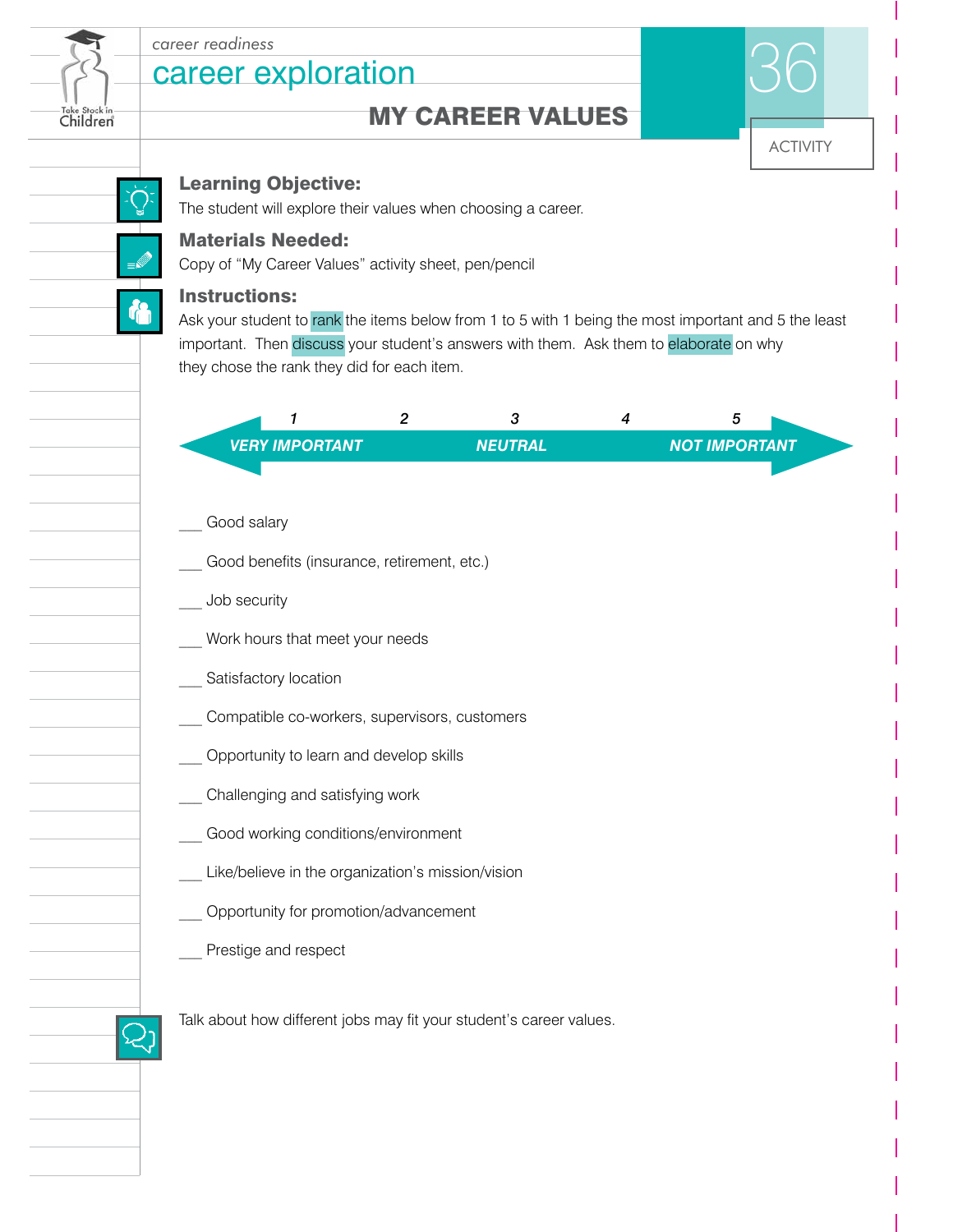

Children<sup>®</sup>

## work force readiness *career readiness* 37

## WAYS TO GAIN WORK EXPERIENCE

Learning Objectives:

The student will learn about the different ways to gain work experience.

#### Materials Needed:

Copy of "Ways to Gain Work Experience" activity sheet, Internet access, pen/pencil

#### Instructions:

Gaining work experience can come in many different forms, from job shadowing to volunteering. Visit the websites provided below and review the information with your student.

#### *JOB SHADOWING* - *jobshadow.com*

Job shadowing includes spending time observing someone who is in a position about which you would like to learn more. This site provides information on what job shadowing is as well as contacts for those who are interested in participating in a job shadow program. Let your Guidance Counselor know that you are interested in job shadowing to find out more about opportunities your school or community may have.

#### *PART-TIME JOB*

Part-time jobs are convenient for students, giving them the opportunity to work a few hours after school, on the weekends, or even during the summer. A part-time job should not interfere with your studies. Speak with your guidance counselor to find out more about part-time jobs that may be available to you.

#### *VOLUNTEER PROJECTS* - *volunteermatch.org*

Volunteer projects are a great way for you to build a strong record of achievement, community service, and leadership. Students who volunteer for a wide variety of community projects will be exposed to many different types of business and civic organizations. You will also meet community and business leaders who can assist you in your future careers. This site is a resource to find more information about volunteer opportunities in your community.

You can get more information about opportunities for work experience from:<br>
<br>
• Your school's Guidance Department<br>
• Your College Success Caach

ACTIVITY

- Your school<br>
 Your school's Guidance Department Your College Success Coach<br>
 Your College Success Coach
- >> Local Chambers of Commerce
- 
- 

Remember a small investment of time and effort can be a very important component of a resume and is valued by employers. Participation in volunteer projects, job shadowing, and a part-time job demonstrates:

- $\rightarrow$  A good work ethic
- ≫A good work ethic<br>≫A sense of community responsibility<br>≫Good character → A sense of com<br>→ Good character
- 

Gaining valuable work experience is vital to your student's future. As they go through the various websites, discuss with them the information they find most helpful.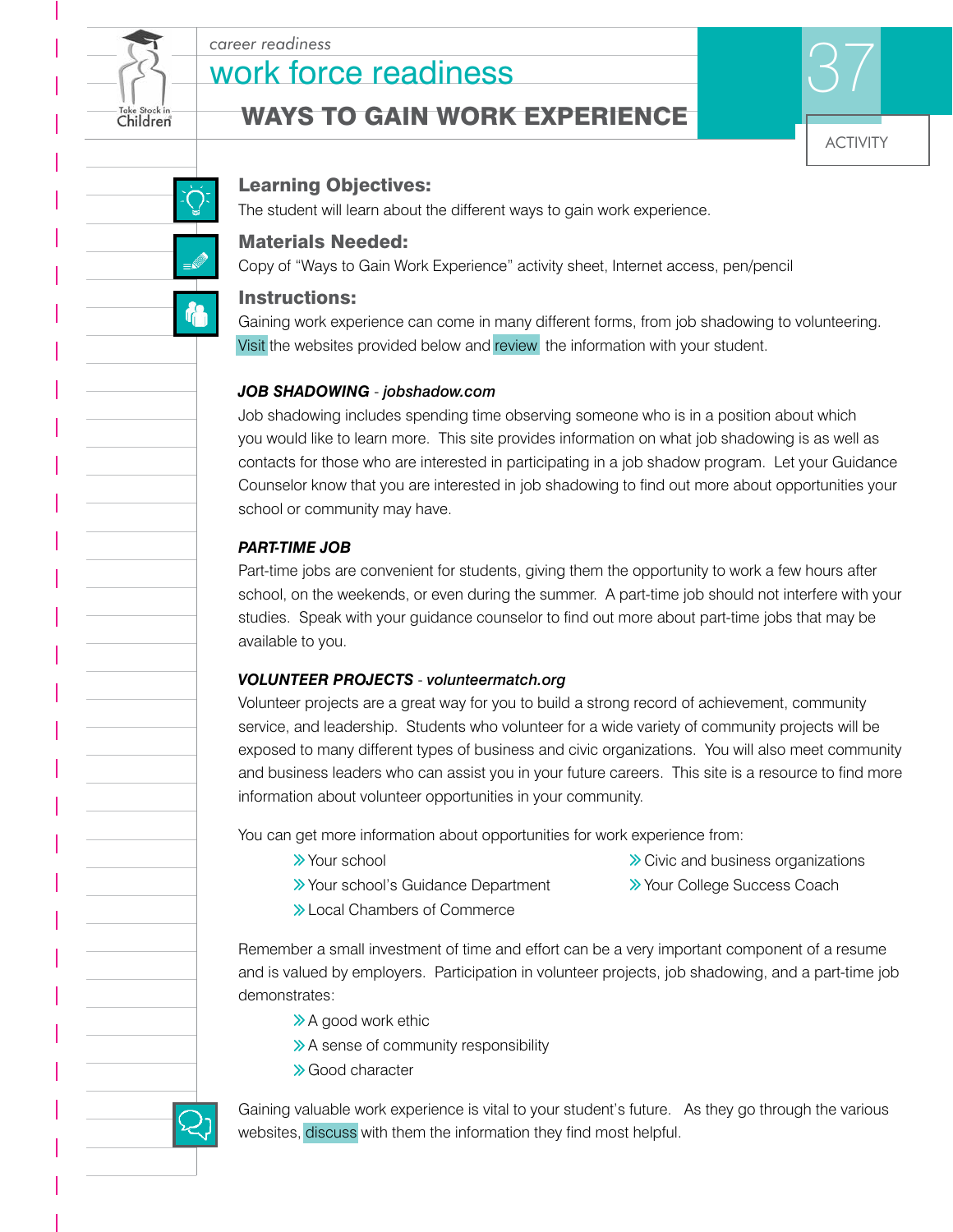

## work force readiness *career readiness* 38

### CREATING A COVER LETTER



#### Learning Objective:

The student will learn how to construct a cover letter.

#### Materials Needed:

A copy of "Creating a Cover Letter" activity sheet, pen/pencil

#### Instructions:

Help your student understand the purpose of a cover letter and how to construct one by reviewing the information below. Then, work with them to create their own cover letter on a separate piece of paper.

Your cover letter expresses specifically how your skills and experiences will benefit the company to which you are applying. Below is a basic cover letter format.

#### Cover Letter Format

**Your Name:** Include your full name and mailing address.

**Date:** Use today's date.

Address: Address your letter to a specific person at a specific company. If you are unaware of the person's name, be sure to state the name of the department.

**Salutation:** This letter should be written to whom you have addressed. If you are unaware of the individual's name, an alternative could be "Hiring Committee" or "Human Resource Manager."

*Body:* This should include three paragraphs:

- *1ST* Should demonstrate how your experiences align with the position to which you are applying and establish a connection to the company's goals and objectives.
- 2<sup>ND</sup> Should state your top skills that highlight the benefits you will bring to the company.

3<sup>RD</sup> Should initiate action by explaining what you will do next (e.g., follow up)

or prompt the employer to contact you to set up an interview. Close with a "Thank you."

*Closure:* "Sincerely" or "Respectfully" usually work well.

**Signature:** Allow space for your handwritten signature and type in your full name below.

To view a sample cover letter with your student, go to *takestockinchildren.org* and click on Resources - College Students - Sample Cover Letter/Resume.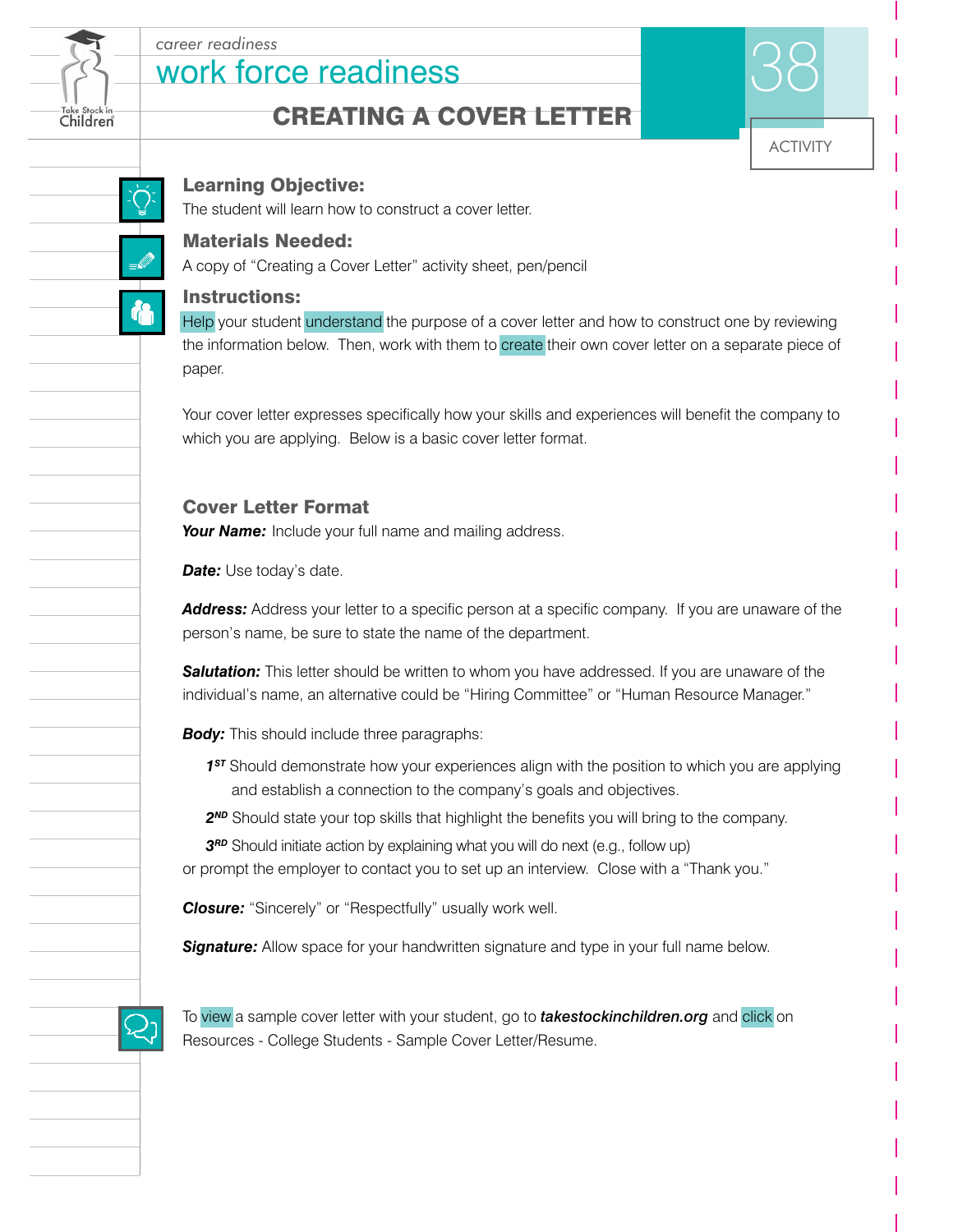

Children<sup>®</sup>

## work force readiness *career readiness* 399





#### Learning Objective:

The student will learn how to create a resume.

#### Materials Needed:

Copy of "A Winning Resume" activity sheet, Internet access, pen/pencil

#### Instructions:

Constructing a solid resume is the first step to attaining a job. Review the basic resume format below with your student. On a separate piece of paper help them write their own resume based on their experiences and previous jobs.

Let your resume represent the best YOU, highlighting your education, experiences, and unique qualities. Below is a basic resume format.

#### Resume Format

**Your Contact Information:** Include your full name, full address, telephone number, and email address.

**Objective (optional):** Link your skills and experience with those required by the company. Focus on the goals of the organization and how you address them.

*Career Highlights/Qualifications (optional):* List career-related achievements, skills, traits, and experience relevant to the position for which you are applying. It lets the prospective employer know how you are qualified for the job.

**Experience:** Include your work history. List the company's name; dates of employment, in order of most recent first; the positions you held; and a bulleted list of what you did for your employer/ volunteer organization/community.

**Education:** List the colleges you attended; the dates of attendance, in order of most recent first; the degrees you attained; and any special awards and/or honors you earned.

**Skills and Personal Interests:** List the skills related to the position/career field for which you are applying, i.e., computer skills, athletic abilities, or talent.

**Honors/Awards:** List any pertinent honors/awards you have received that show your qualification for the position.

**Languages:** List languages you speak, read, and/or write along with the level of proficiency.

To view a sample resume with your student, go to *takestockinchildren.org* and click on Resources - College Students - Sample Cover Letter/Resume.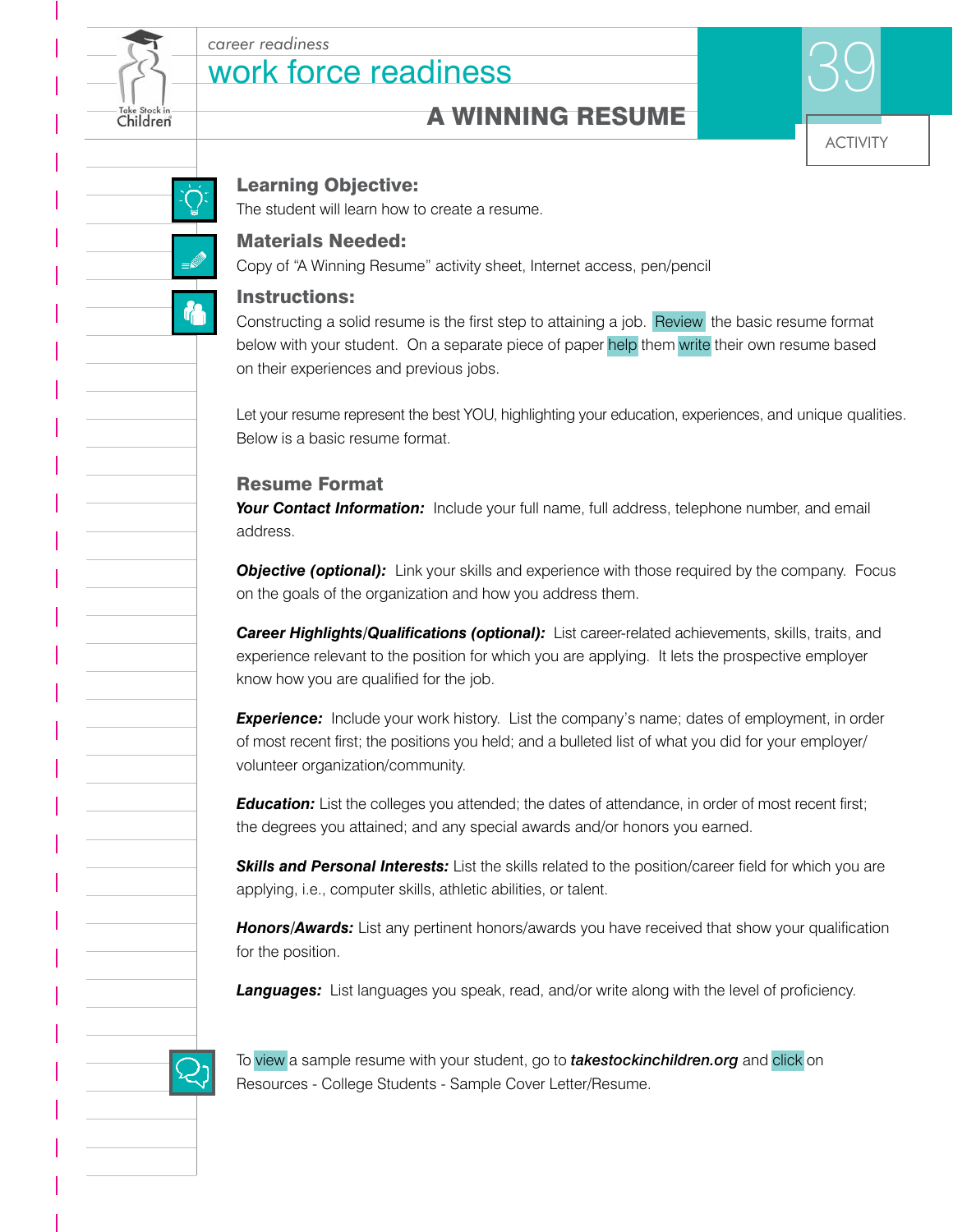

## work force readiness *career readiness* 40<br> **WOrk force readiness**

### HOW TO APPLY FOR A JOB



#### Learning Objective:

The student will gain an understanding of the job search and application process.

#### Materials Needed:

Copy of "How to Apply for a Job" activity sheet, pen/pencil

#### Instructions:

Help your student understand the job search and application process by reviewing the information below. Use this opportunity to share your own professional experiences with them.

#### *Step 1: Find a job that interests you*

 In today's world, jobs are listed in a variety of ways: Internet job sites, ads, on the web, classified posts, on school campus and company websites. Start your search using one of these methods and keep a list of the positions that interest you.

#### *Step 2: Inquire about the position*

Once you have selected a job or two that are of interest to you, proceed by contacting the company/ organization and inquiring about the position. Is the position still open? Is there an application to complete? To whom can you forward your resume and cover letter?

#### *Step 3: Provide the potential employer with your cover letter and resume*

*Refer to Activities 38 and 39 for complete cover letter and resume format.*



Remember that your cover letter and resume are a reflection of who you are, so make sure they have been proofread and are free of errors. Generally, the potential employer will call you to arrange an interview. If you do not hear from them, take the initiative to call and inquire.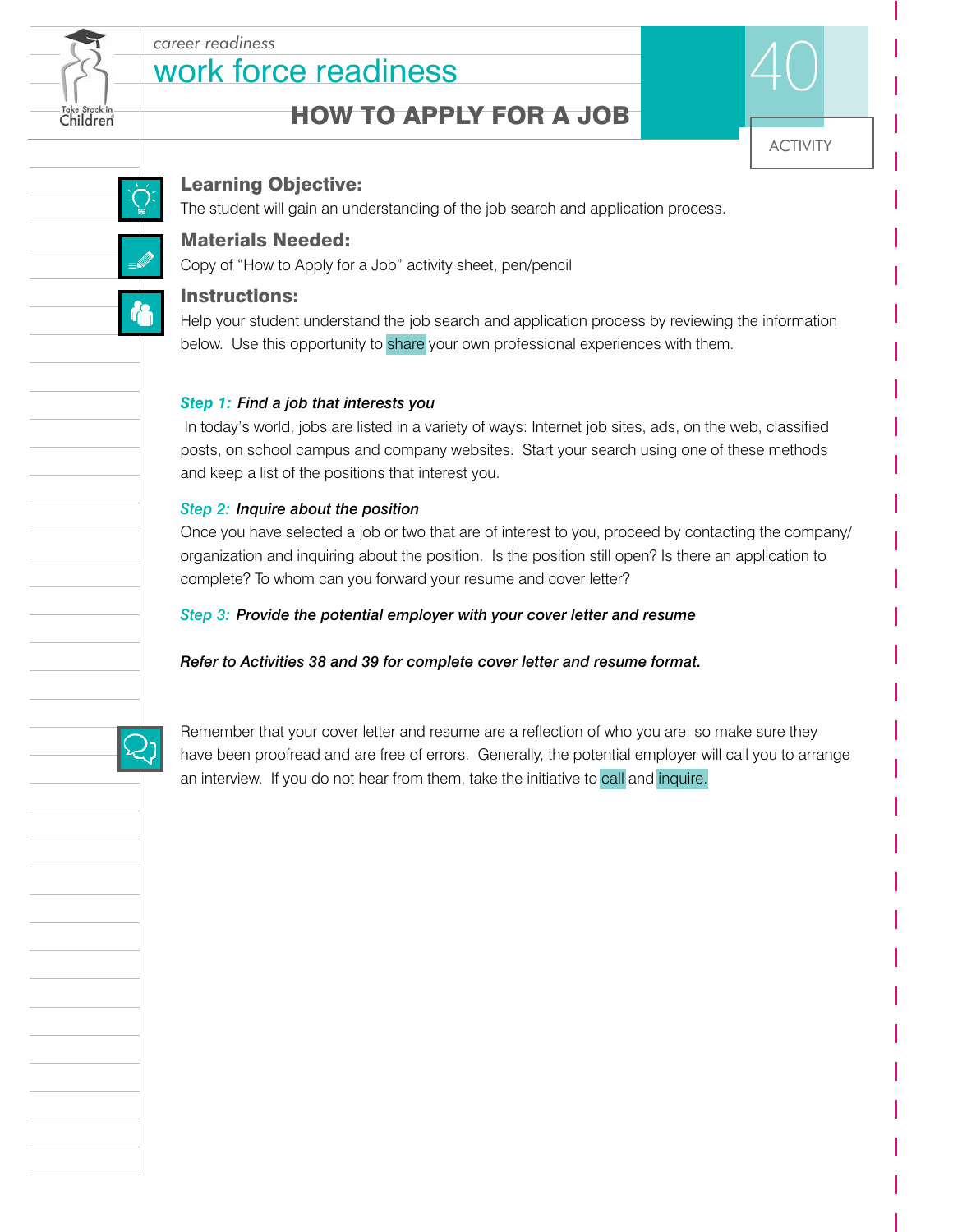

# Children

## INTERVIEWING TIPS



#### Learning Objective:

The student will learn tips for having a successful job interview.

#### Materials Needed:

Copy of "Interviewing Tips" activity sheet, Internet access, pen/pencil

#### Instructions:

Having a successful interview requires preparation, professionalism, and follow-up. Review the tips below with your student to prepare them for a successful interview.

#### *Before Your Interview*

**Before Your Interview**<br> **••** Research the company and become well informed on their mission, goals, and future plans.  $\triangleright$  Prepare ahead by anticipating questions that may be asked of you.

- $\gg$  Prepare ahead by anticipating questions that may be asked of you.<br> $\gg$  Prepare questions you want to ask during the interview.
- 
- $\gg$  Make sure your clothes are business-like, clean, pressed, and conservative. Make sure your hair and nails are trimmed and clean.
- $\gg$  Bring a fresh copy of your resume and a notepad to take notes.

#### *During Your Interview*

- $\gg$  Be on time; better yet, arrive 10-15 minutes early.
- $\gg$  Be on time; better yet, arrive 10-15 minutes early.<br> $\gg$  Extend your hand when you are being greeted and shake hands firmly.  $\triangleright$  Extend your hand when you are being greet<br> $\triangleright$  Treat everyone you encounter with respect.
- 
- $\triangleright$  Treat everyone you encounter with respect.<br>  $\triangleright$  Make eye contact with your interviewer and smile when appropriate.  $\triangleright$  Make eye contact with your interviewer<br> $\triangleright$  Do not sit until you are invited to do so.
- 
- $\gg$  Do not sit until you are invited to do so.<br> $\gg$  Be positive and avoid any negative comments about past employers.
- $\gg$  If you have unanswered questions, wait and ask them when appropriate. This will show your interest and ability to think critically.
- $\gg$  Listen carefully. If you feel the question is unclear, ask politely for clarification.
- Listen carefully. If you feel the question is unclear, ask politely for clarification.<br>• Pause before answering to consider all facts that may substantiate your response.  $\triangleright$  Pause before answering to consider all facts that may subs<br>  $\triangleright$  Discuss only the facts needed to respond to the question.
- 
- $\gg$  Discuss only the facts needed to respond to the question.<br> $\gg$  Focus and re-focus attention on your successes. Remember, the goal is not to have the right answers so much as it is to convince the interviewer that you are the right person.<br>
<sup>•</sup> Be truthful, but try not to offer unsolicited information.<br>
• **1990**
- 
- $\gg$  Be truthful, but try not to offer unsolicited information.<br> $\gg$  Try not to open yourself to areas of questioning that could pose difficulties for you.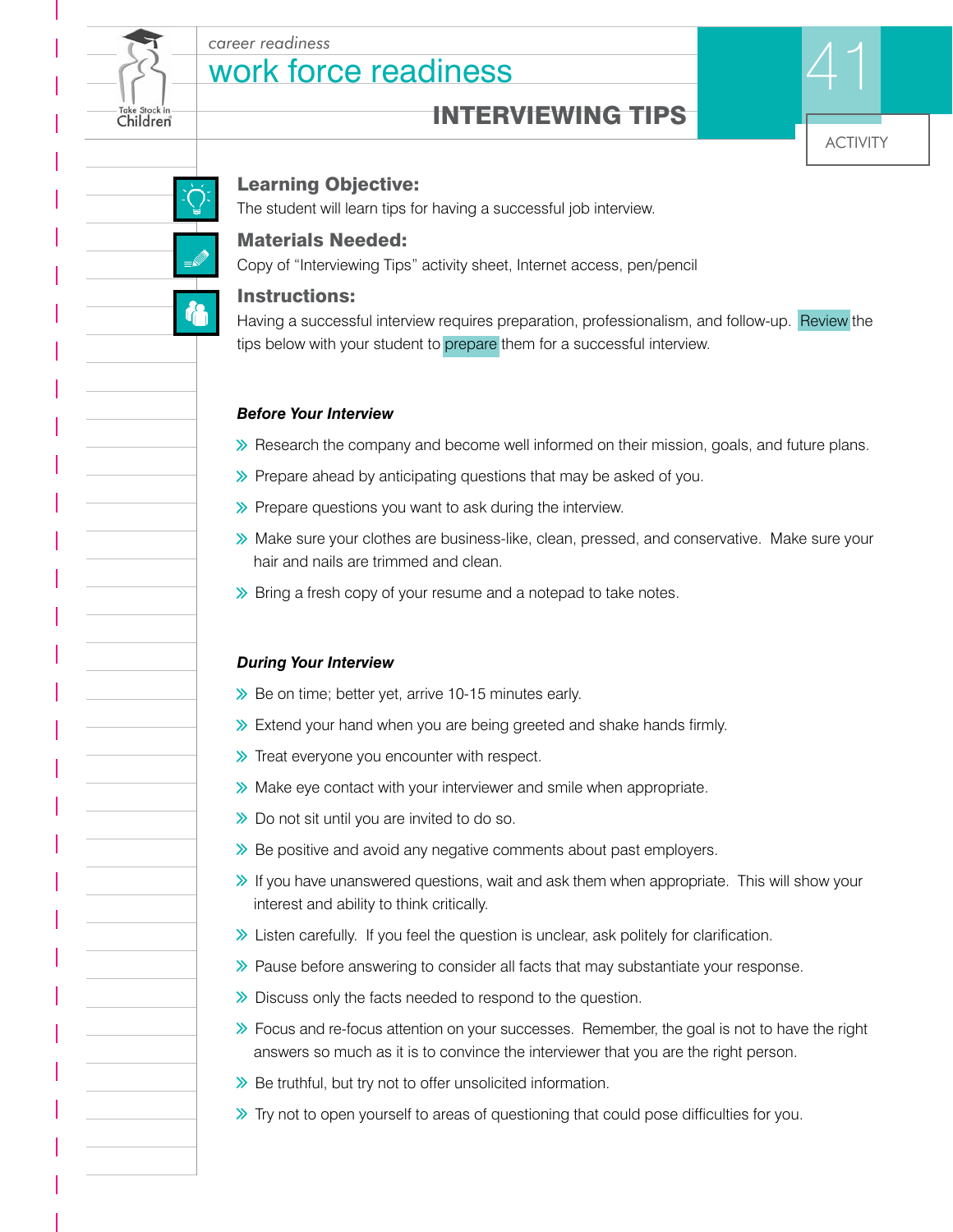

## work force readiness **Example 20 readings and the control of the control of the control of the control of the control of the control of the control of the control of the control of the control of the control of the control of the control of th**

*continued* INTERVIEWING TIPS



#### *After Your Interview*

- >> Send a neatly written "Thank You" note to the individual(s) who interviewed you. Summarize the points you made in your interview or add a brief but crucial point that you might have forgotten.
- $\gg$  Do NOT call the employer back immediately. If the employer said they would have a decision in
- a week, it is okay to call them in a week to thank them for the interview and reiterate your interest.<br>
 If you receive word that another candidate was chosen, you may send a follow-up letter to the employer, thanking the employer, thanking them for the opportunity to interview for the position. Let them know that, should another or similar position open in the future, you would be interested in interviewing again.



After reviewing these tips with your student, you can use the following activity to provide them with a fun and effective way to further prepare for an interview.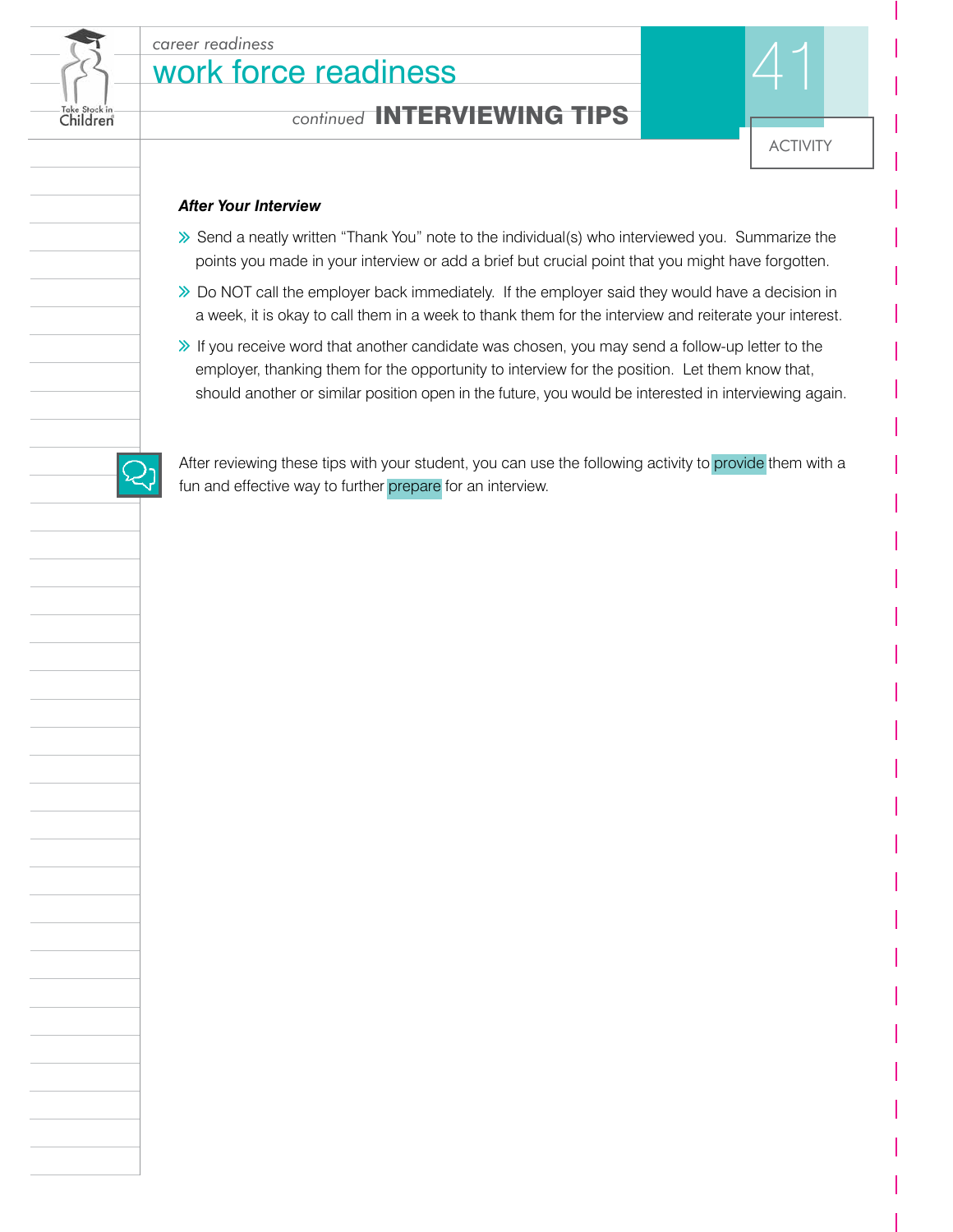

## work force readiness *career readiness*  $\overline{42}$

## MOCK INTERVIEW



#### Learning Objective:

The student will become familiar with potential interview questions through a mock interview.

#### Materials Needed:

Copy of "Mock Interview" activity sheet, pen/pencil

#### Instructions:

Preparing for an interview requires anticipating questions that may be asked by the potential employer. These questions may require your student to formulate well thought out responses. Inform your student that there are no right or wrong answers, and that a prepared response may impress the potential employer. Help your student become comfortable with the interview process by conducting a mock interview with them, and assisting your student develop answers to questions they have difficulty answering.

 $\gg$  Tell me about yourself.

 $\gg$  Why are you interested in this position?

- $\gg$ What qualities do you think someone in this position needs in order to be successful?
- $\gg$  Why do you think you are the best candidate for this position?
- $\gg$  Can you describe a challenge you have encountered and how you overcame it?
- **≫What is something that you have accomplished that you are very proud of?**
- >> Where do you see yourself in five years?
- $\gg$  What is a weakness that you wish to improve?
- >> What is your greatest strength?
- $\gg$  Why should we hire you?
- $\gg$  How do you handle conflict?
- >> What motivates you to put forth the greatest effort?
- $\gg$  Why did you leave your last job?
- $\gg$  If you could change one thing about your current job to make it better, what would it be, and how would you do it?
- $\gg$  Have you ever had difficulty with a supervisor or teacher? If so, please explain.

Feel free to share your personal interviewing experiences with your student.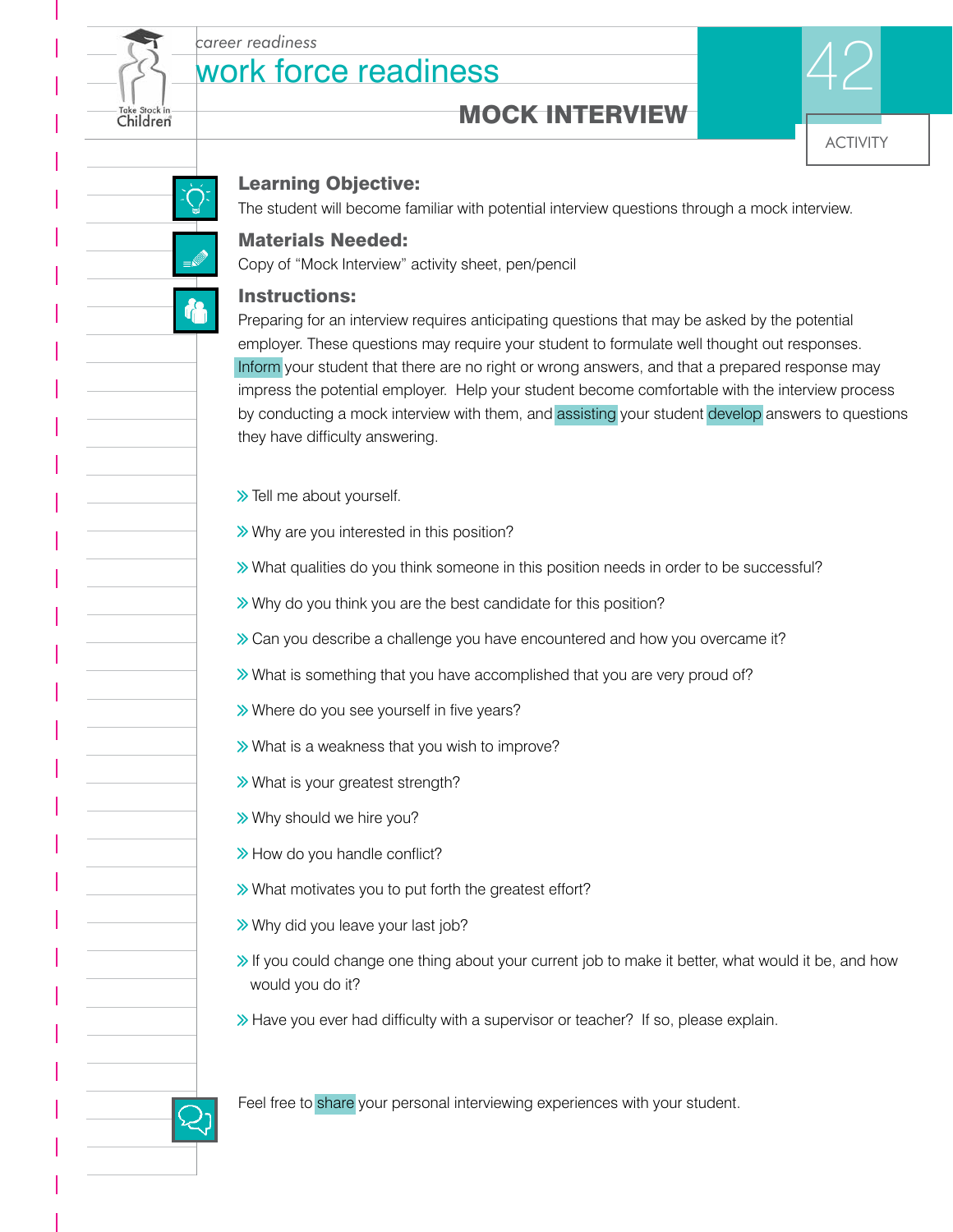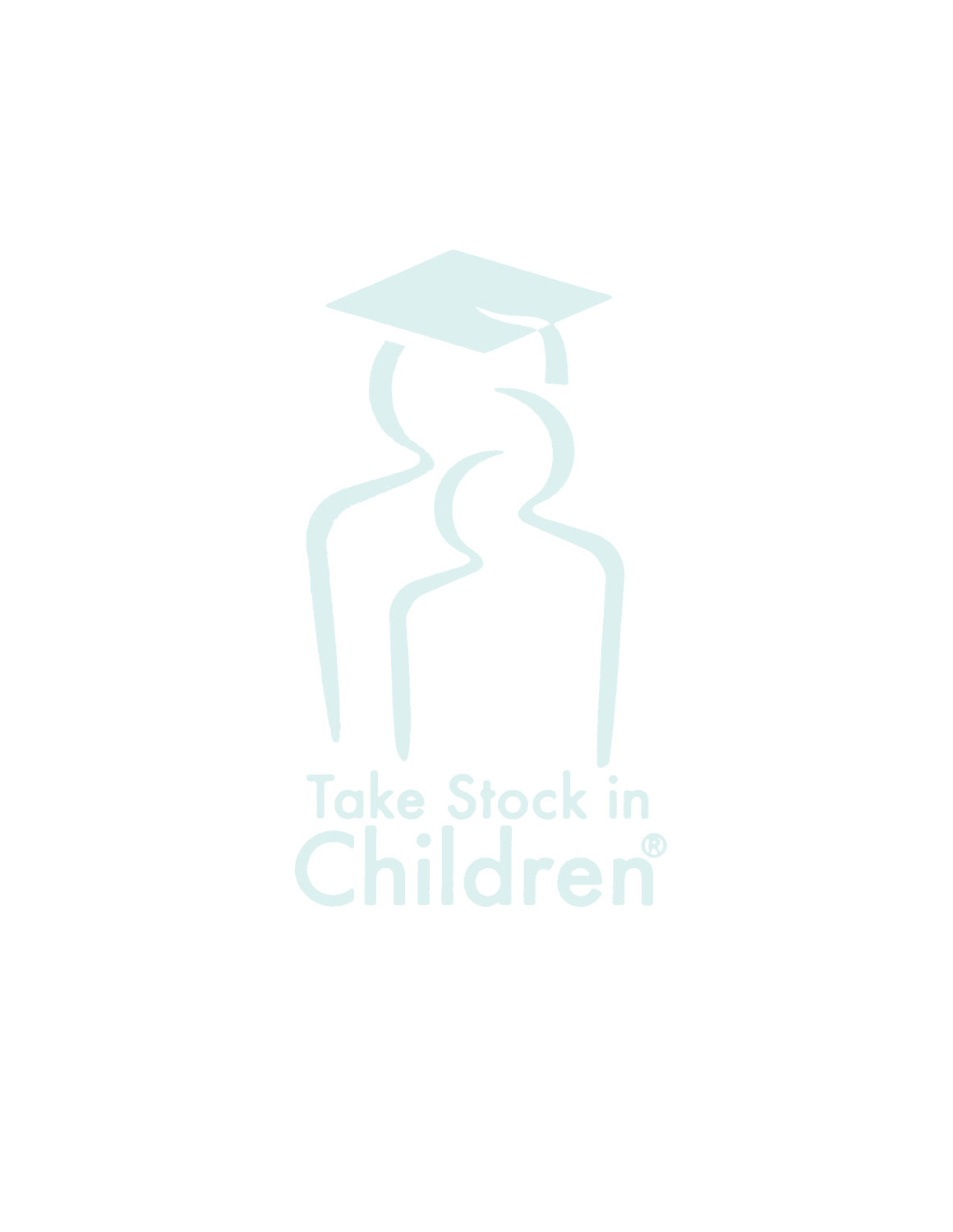

# Section 5

*ROAD MAP*

## activities 43-49

## **planning for high school graduation** ª

The activities in this section are designed to help your student with their educational planning for each year in middle and high school. Such planning includes identifying the right courses to take and preparing for standardized tests. **Your goal as a mentor** is to assist your student in tracking their progress toward high school graduation and their college and career goals.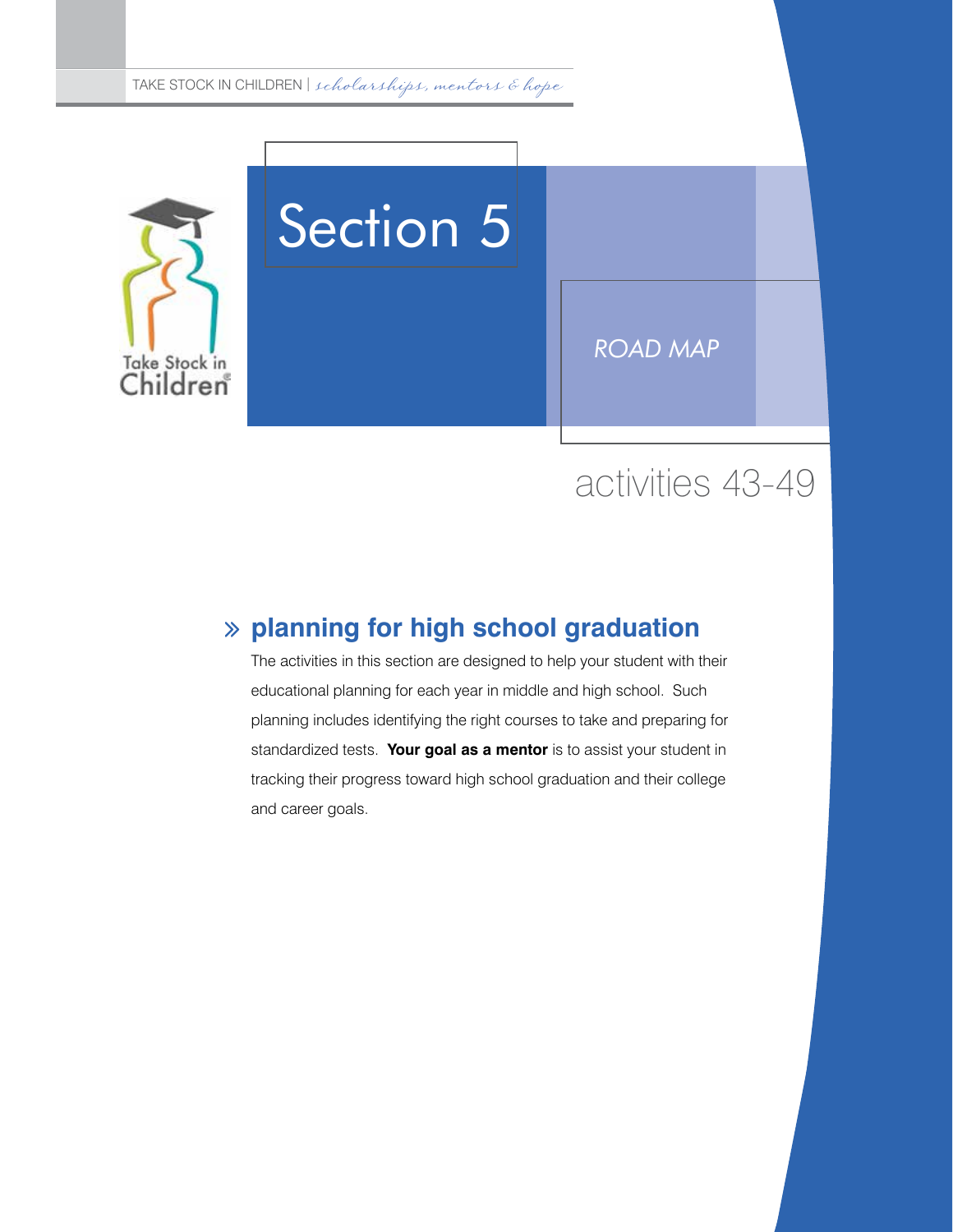## **Resource List:** ª

On the Take Stock in Children website (*www.takestockinchildren.org*) you will find additional activities you can complete with your mentee, as well as resources and research that you may find helpful. Look for virtual tours of FL colleges, as well as resource videos that will help you support your student throughout middle and high school.

The following websites may help you continue to help your student prepare for high school graduation:

*collegeboard.org and act.org* College and career exploration, alongside test prep and college readiness information

**FSassessments.org** Information about Florida's standardized tests *floridashines.org* Academic advising, career readiness, and distance learning resources for FL students

*floridastudentfinancialaid.org* Academic requirements for Florida Bright Futures and other scholarships

*fldoe.org/academics/graduation-requirements* Academic advisement for Florida students is published each year; students are always held to the requirements which were current in their 9th grade year

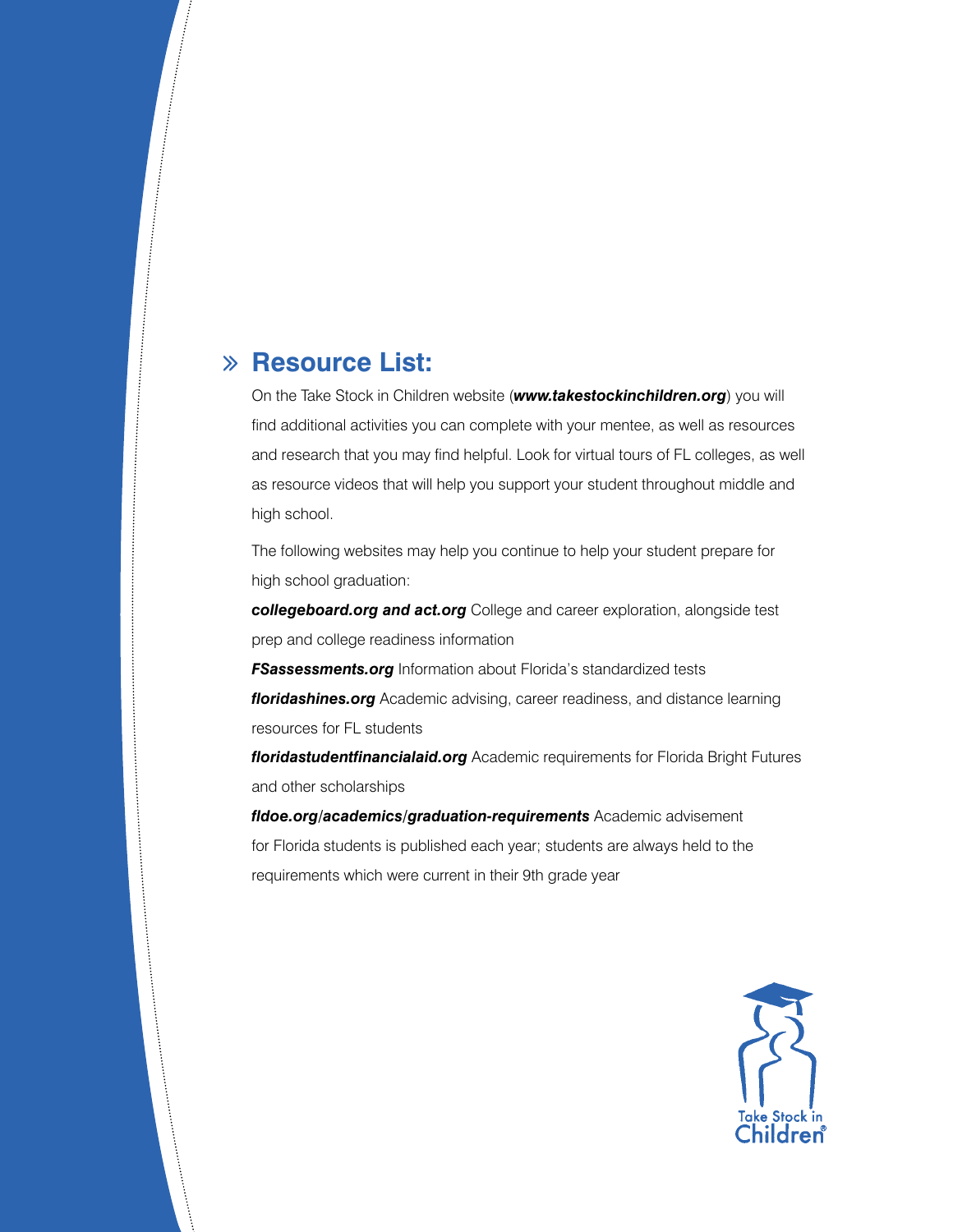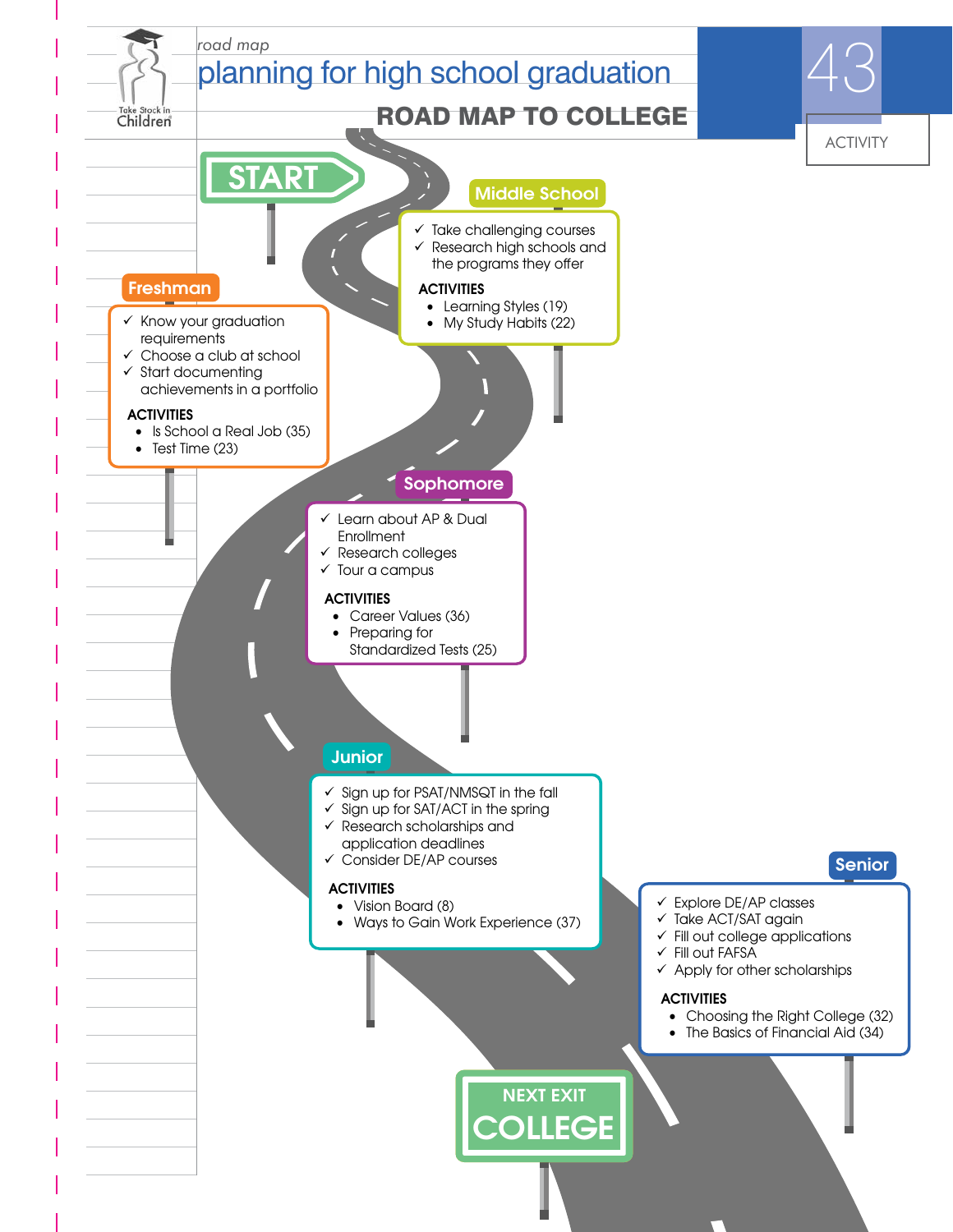

## planning for high school graduation road map<br>**planning for high school graduation**  $444$

### CHECKLIST: MIDDLE SCHOOL



#### Learning Objective:

The student will follow the recommended suggestions for college/career bound freshmen.

#### Materials Needed:

Copy of "Checklist: Middle School," activity sheet, pen/pencil

#### Instructions:

Review the "Checklist" with your middle school student. Keep a copy of this list in a safe place and allow them to check off each task as they complete it. Building a college-bound mind set will help your student on the road to college and future success even while your student is in middle school.

#### *Checklist:*

- Research high schools in your area and special programs they may offer
- Take the most challenging math class you can handle
- Get involved in school or community-based extracurricular activities
- Start reading magazine and newspaper articles
- Keep a journal to develop good writing skills
- Ask your counselor about challenging and interesting courses you could take
- Explore career options
- Talk to older siblings or other young people you know who are attending college.



This checklist gives you a general sense of what your middle school student should be doing this year. Take Stock in Children College Success Coaches use a more specific version of this checklist with current dates, local dates and deadlines included. Contact your student's CSC for a copy of this year's middle school checklist.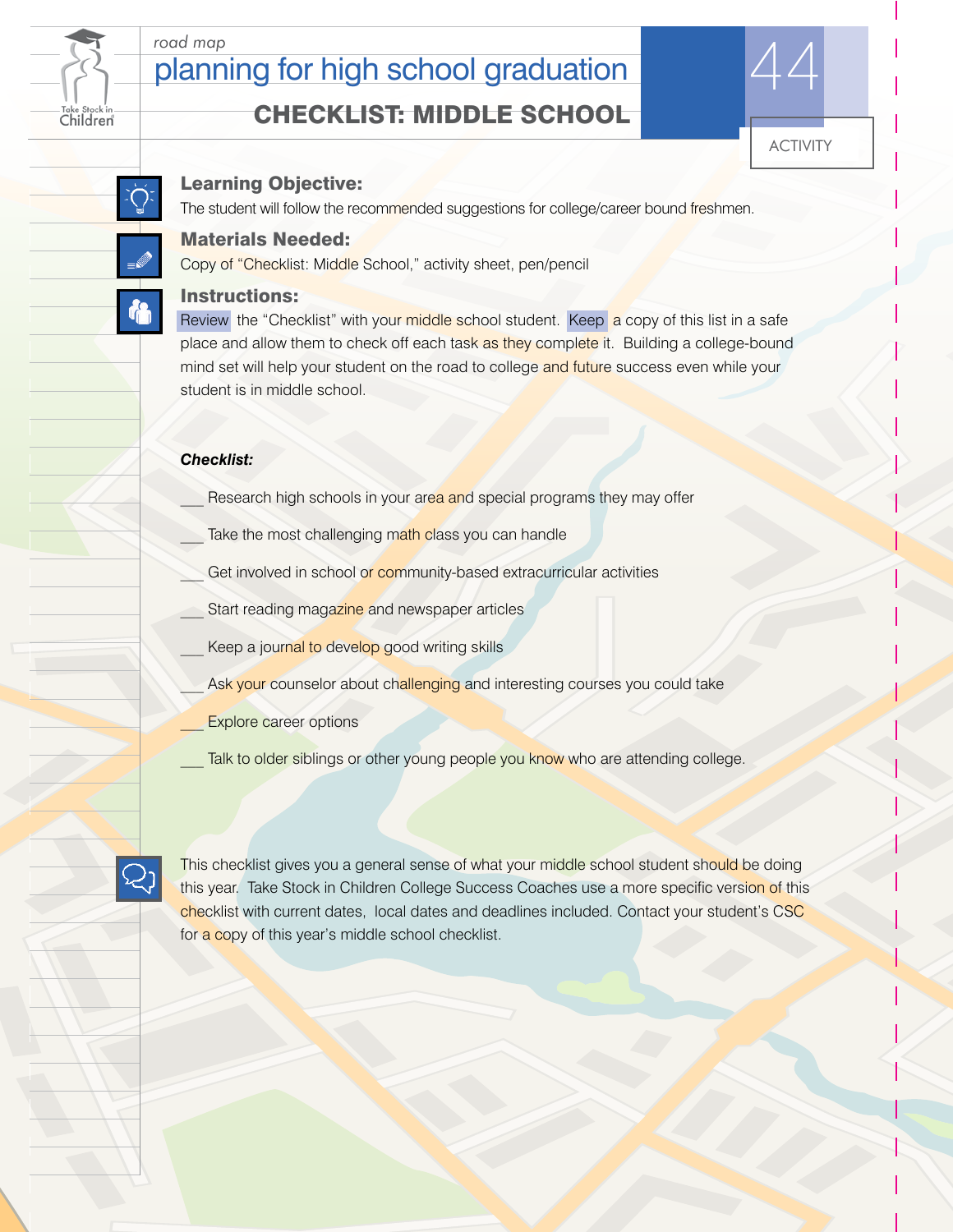Children

## planning for high school graduation road map<br>**planning for high school graduation**  $45$

#### HIGH SCHOOL GRADUATION REQUIREMENTS



#### Learning Objective:

The student will create an outline of the courses they will need to complete to stay on track for high school graduation.

#### Materials Needed:

Copy of "High School Graduation Requirements" activity sheet, pen/pencil, access to internet.

#### Instructions:

Students are required to complete a certain number of courses on their road to high school graduation. You can find this information at *fldoe.org/academics/graduation-requirements*. In order to ensure that your student is on track for graduation, assist them with outlining their course plan. Use the chart below to note the number of credits your student needs to earn in each subject area, and courses they may wish to take each year to meet the requirement.

| <b>Subject Area</b>       | <b>Required</b><br><b>Credits</b> | <b>Freshman</b><br><b>Course(s)</b> | <b>Sophomore</b><br>Course(s) | <b>Junior</b><br><b>Course(s)</b> | <b>Senior</b><br>Course(s) |
|---------------------------|-----------------------------------|-------------------------------------|-------------------------------|-----------------------------------|----------------------------|
| English                   |                                   |                                     |                               |                                   |                            |
| <b>Mathematics</b>        |                                   |                                     |                               |                                   |                            |
| History/Social Studies    |                                   |                                     |                               |                                   |                            |
| Science                   |                                   |                                     |                               |                                   |                            |
| Art                       |                                   |                                     |                               |                                   |                            |
| Foreign Language          |                                   |                                     |                               |                                   |                            |
| Physical Education/Health |                                   |                                     |                               |                                   |                            |
| <b>Electives</b>          |                                   |                                     |                               |                                   |                            |

#### ROAD MAP TO HIGH SCHOOL GRADUATION



Keep this list in a safe place and refer back to it annually. This will be a good way for your student to ensure that they are on the right path toward high school graduation.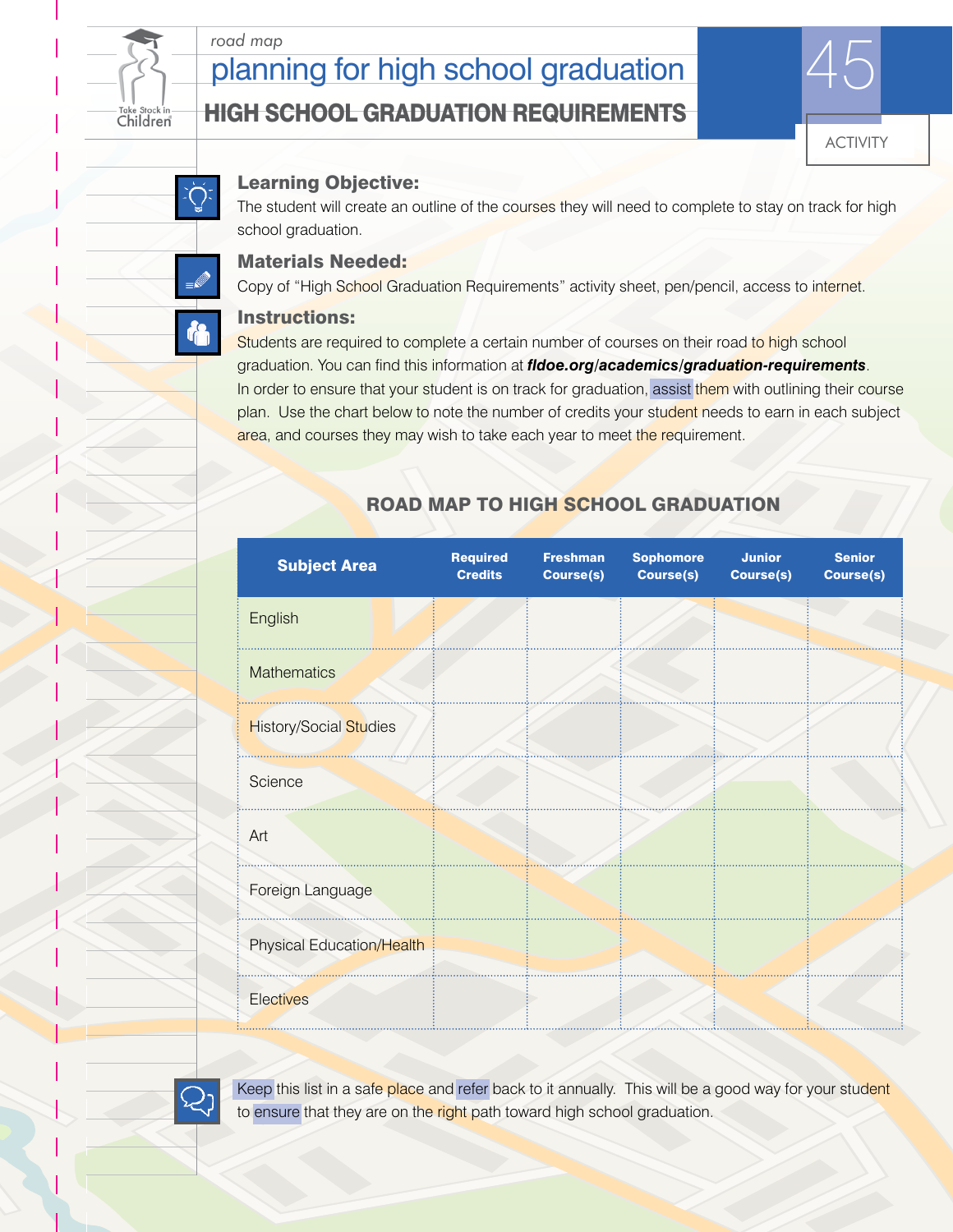

## planning for high school graduation road map<br>**planning for high school graduation** 46

### CHECKLIST: FRESHMAN YEAR



#### Learning Objective:

The student will follow the recommended suggestions for college/career bound freshmen.

#### Materials Needed:

Copy of "Checklist Freshman Year," activity sheet, pen/pencil.

#### Instructions:

Review the "Checklist" with your freshman student. Keep a copy of this list in a safe place and allow them to check off each task as they complete it.

#### *Checklist:*

- Create a GPA goal
- Choose a club at school
- Start working on your community service hours
- Create a high school resume and include your awards, achievements, paid and/or volunteer work, extracurricular activities, classes taken, fluent language(s), and technical skills
- Explore career options
	- Start preparing for the PSAT
	- Begin studying for the FSA



Review this list on occasion to ensure that your student is on track.

This checklist gives you a general sense of what your freshman student should be doing this year. Take Stock in Children College Success Coaches use a more specific version of this checklist with current dates, local dates and deadlines included. Contact your student's CSC for a copy of this year's Freshman Checklist.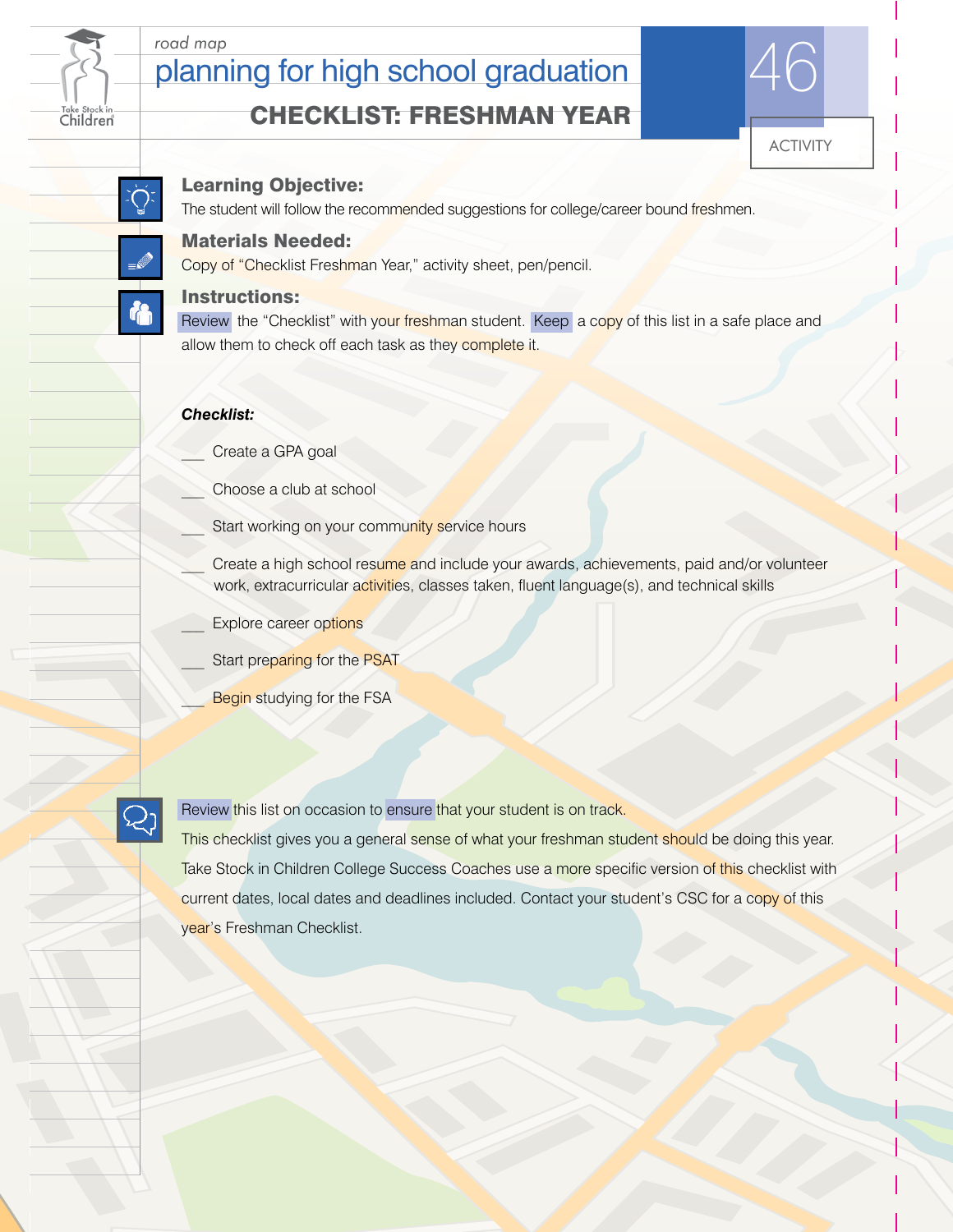

## planning for high school graduation road map<br>**planning for high school graduation**  $47$

CHECKLIST: SOPHOMORE YEAR

# ACTIVITY

#### Learning Objective:

The student will follow the recommended suggestions for college/career bound sophomores.

#### Materials Needed:

Copy of "Checklist: Sophomore Year," activity sheet, pen/pencil.

#### Instructions:

Review the "Checklist" with your sophomore student. Keep a copy of this list in a safe place and allow them to check off each task as they complete it.

#### *Checklist:*

Take PSAT

- Print out HS graduation requirements
- Begin thinking about an internship experience or career shadowing opportunity. (what, when, where)

Inquire about: AP, dual enrollment, virtual, the requirements for high school graduation, college admissions, Bright Futures scholarships

- Begin to research colleges, college fairs, summer program offerings at colleges
	- Use the FAFSA 4Caster to estimate the amount of need-based financial aid you'll be eligible for
- Narrow down top colleges and universities to coincide with your interested area of study
- Research standardized tests and requirements of these top schools
- Update HS resume w/ awards, achievements, clubs
- Participate in college tours when possible



This checklist gives you a general sense of what your sophomore student should be doing this year. Take Stock in Children College Success Coaches use a more specific version of this checklist with current dates, local dates and deadlines included. Contact your student's CSC for a copy of this year's Sophomore Checklist.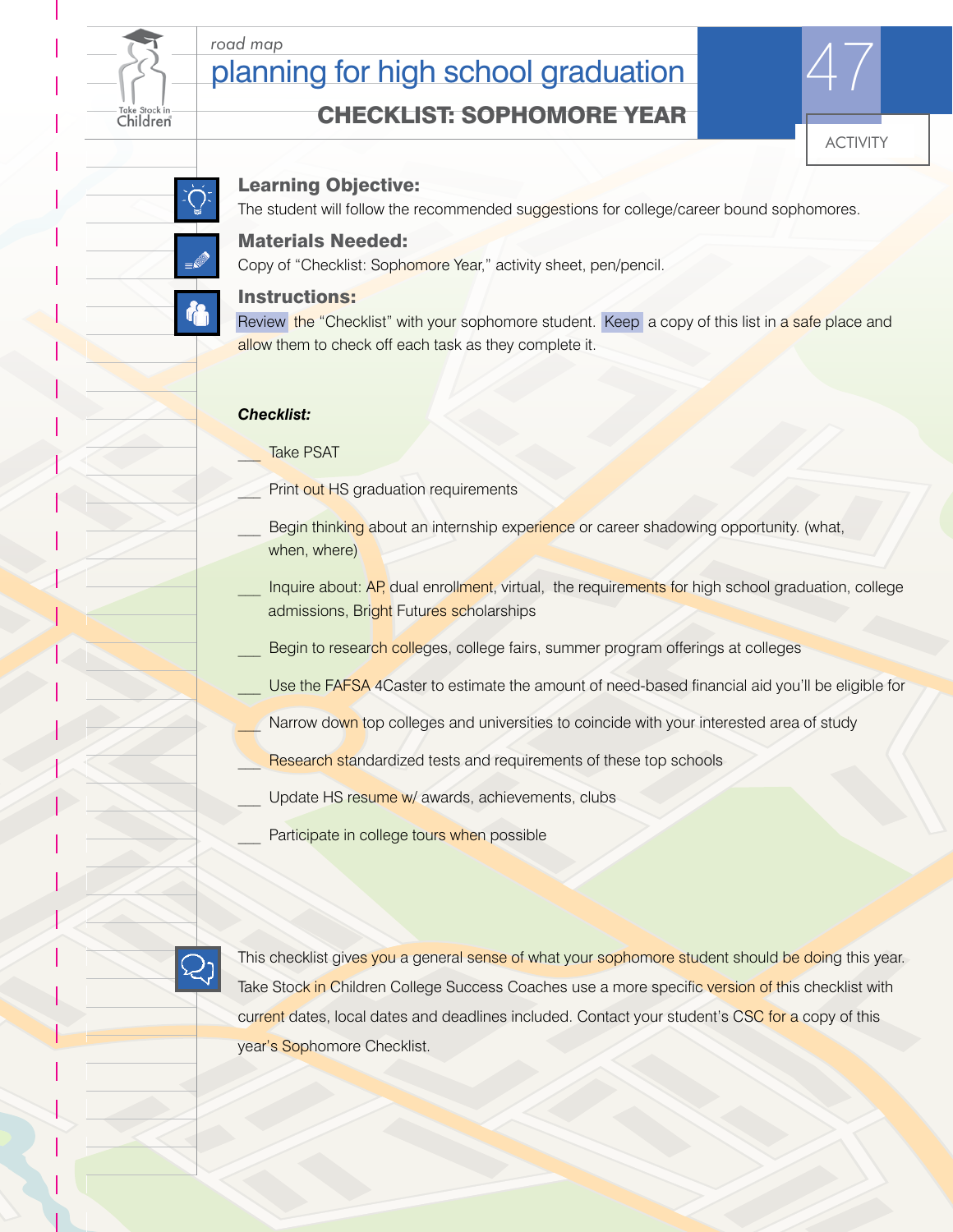

## planning for high school graduation 48 *road map*

## CHECKLIST: JUNIOR YEAR



#### Learning Objective:

The student will follow the recommended suggestions for college/career bound juniors.

#### Materials Needed:

Copy of "Checklist: Junior Year," activity sheet, pen/pencil

#### Instructions:

Review the "Checklist" with your junior student. Keep a copy of this list in a safe place and allow them to check off each task as they complete it.

#### *Checklist:*

- Take as many AP and Dual Enrollment classes as you can comfortably take pertaining to a proposed major. Be sure to consult with a college advisor and high school counselor.
- Take PSAT/NMSQT
- Sign up for SAT/ACT
- Deeper dive into college/university list of requirements for application; i.e., ACT, SAT scores, essays, letters of reference
- SAT/ACT; begin preparing for test
- Create scholarship planner
- Update HS resume w/ awards, achievements, work experience, and leadership roles
- Continue to set and work towards GPA Goal
- Continue to earn and record volunteer/community service hours
- Participate in college tours, and research summer program offerings at colleges
	- Summer; start filling out college applications. If you qualified for a SAT/ACT fee waiver, you will receive application fee waivers as well.



This checklist gives you a general sense of what your junior student should be doing this year. Take Stock in Children College Success Coaches use a more specific version of this checklist with current dates, local dates and deadlines included. Contact your student's CSC for a copy of this year's Junior Checklist.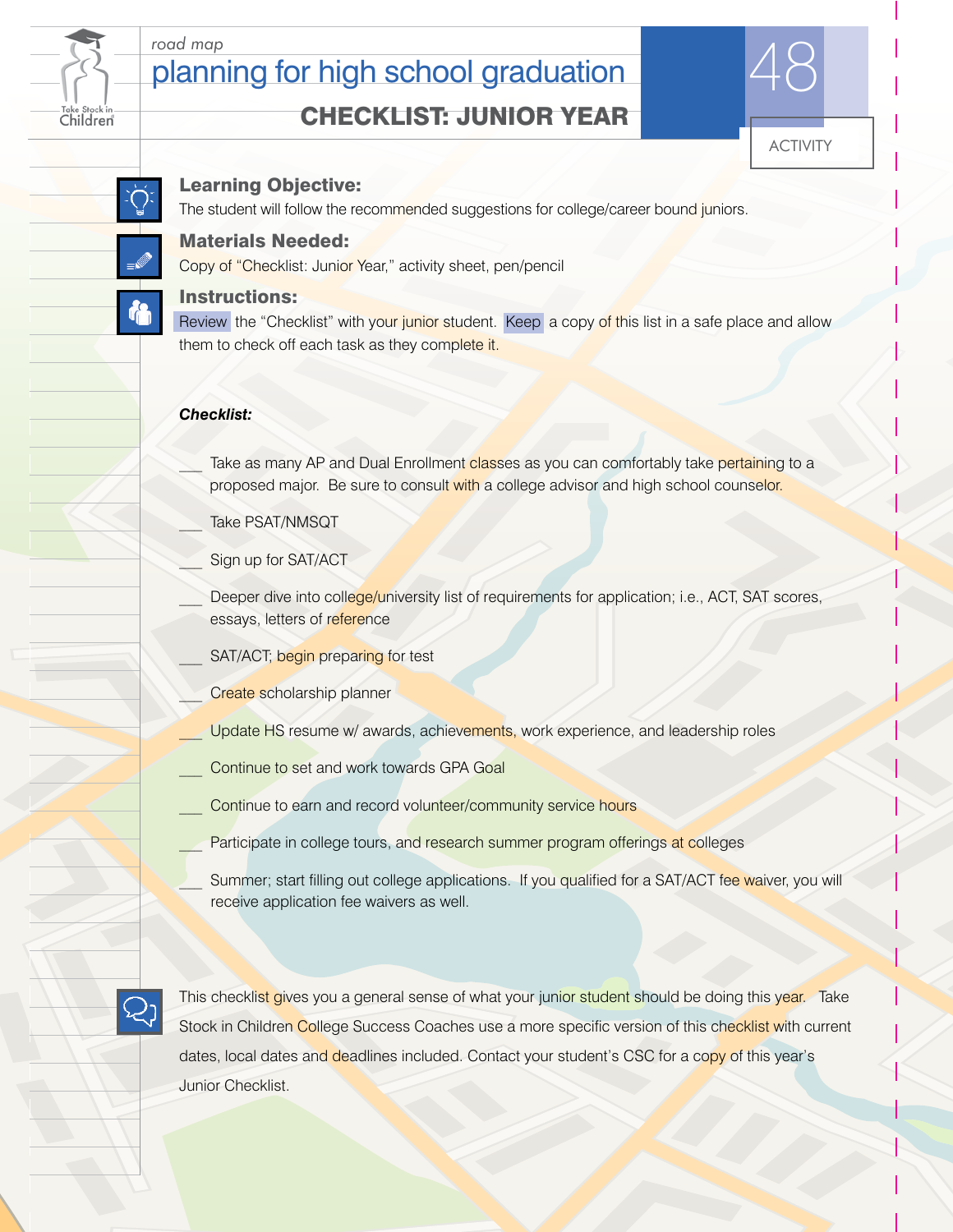

## road map<br>**planning for high school graduation**

CHECKLIST: SENIOR YEAR

# ACTIVITY

### Learning Objective:

The student will follow the recommended suggestions for college/career-bound Seniors.

#### Materials Needed:

Copy of "Checklist: Senior Year," activity sheet, pen/pencil

#### Instructions:

Review the "Checklist" with your Senior student. Keep a copy of this list in a safe place and allow them to check off each task as they complete it.

#### *Checklist:*

Take as many AP and Dual Enrollment classes as you can comfortably take pertaining to a proposed major. Be sure to consult with a college advisor and high school counselor.

Sign up for and take SAT/ACT

Update HS resume w/ awards, achievements, work experience, and leadership roles

- Continue to set and work towards GPA Goal
- Early decision deadline, October 1
- Explore schools' application process. Look at their applications, essay/biographical requirements, average GPA, exam requirements, recommendation requirements, etc.

Check out the virtual tours at websites of any colleges you are interested in attending.

- Log-in with them as this will get them to mail or email you additional information.
- If you feel very strongly about 1 or 2 schools, consider applying for early admission.

• Be sure to have your scores sent to every school you may want to attend. Your scores will be updated every time you retake an exam, and this will get you on their mailing list

- Practice writing essays
- Senior photos
- Apply for Bright Futures and other scholarships
- Attend FAFSA workshop and apply
- Attend college orientation workshop
- Register for Take Stock in Children's Alumni Alliance
- Get to know the top 2 schools that you applied for; meal plans, dormitory, landscape, administrative buildings, bookstore, student union, etc.



This checklist gives you a general sense of what your senior student should be doing this year. Take Stock in Children College Success Coaches use a more specific version of this checklist with current dates, local dates and deadlines included. Contact your student's CSC for a copy of this year's Senior Checklist.